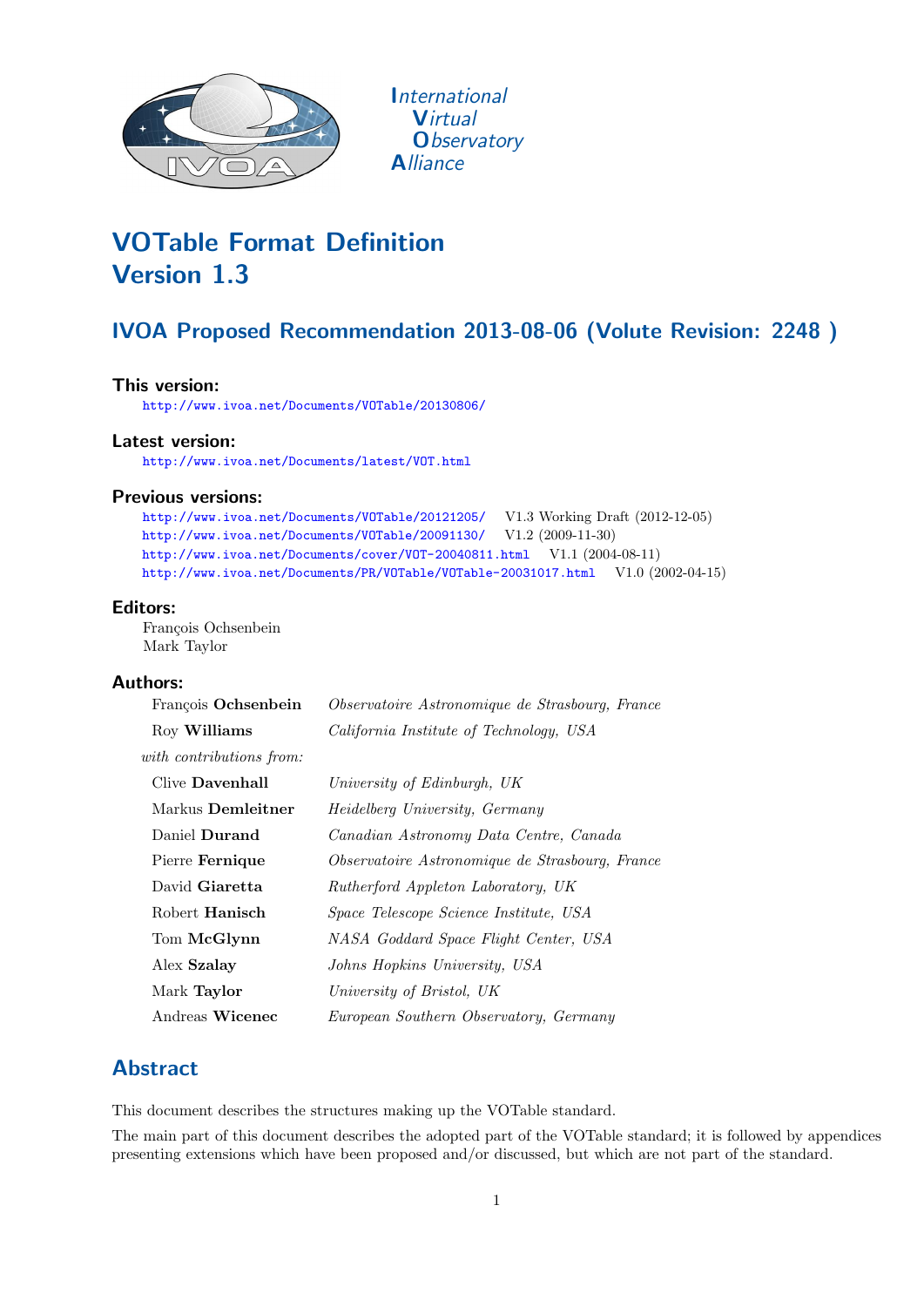# Status of This Document

This is an IVOA Proposed Recommendation made available for public review. It is appropriate to reference this document only as a recommended standard that is under review and which may be changed before it is accepted as a full recommendation.

This document has been produced by the IVOA Applications Working Group, building on the work of the now dormant IVOA VOTable Working Group.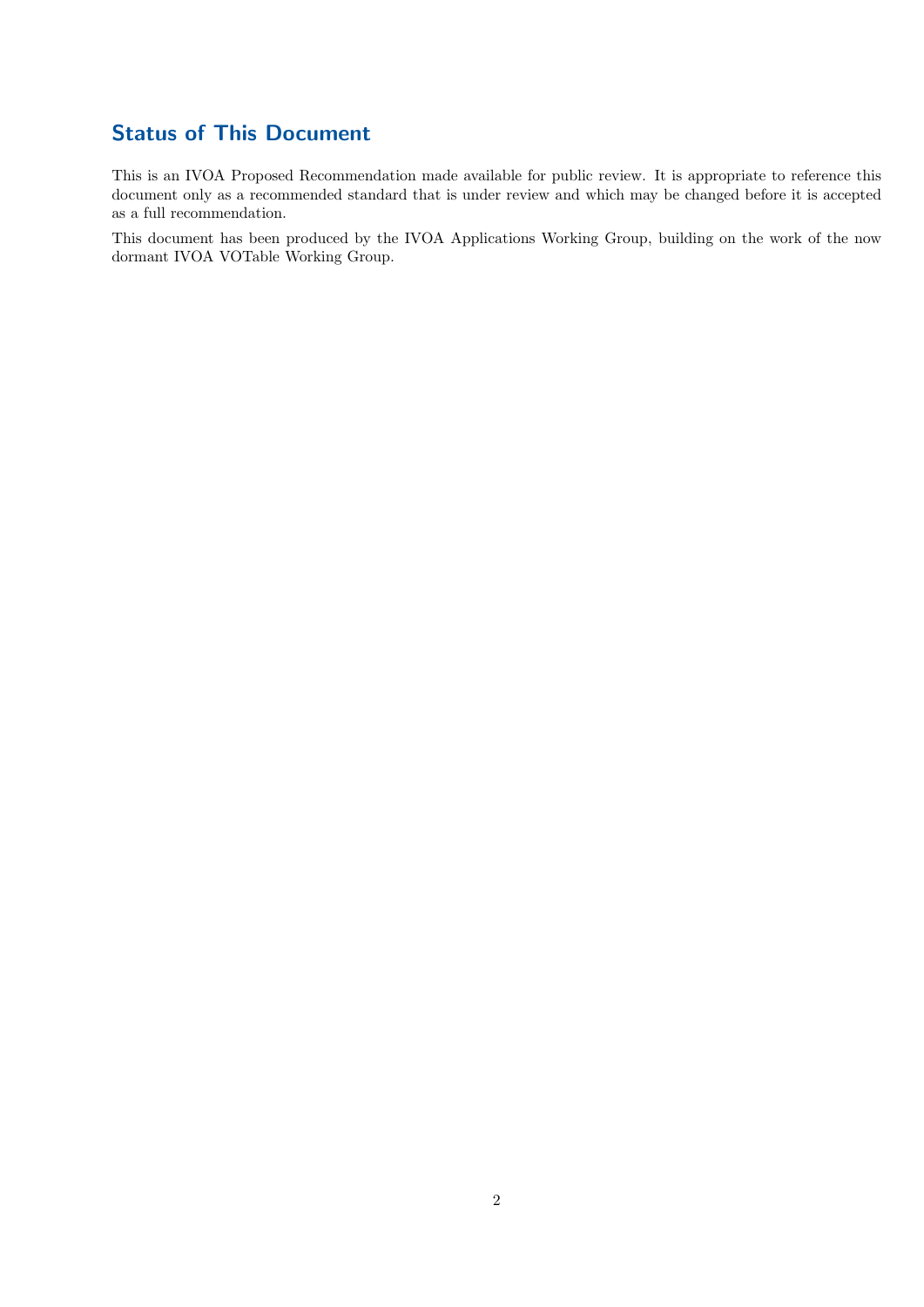# **Contents**

| $\mathbf{1}$   |         | Introduction                              | 5              |
|----------------|---------|-------------------------------------------|----------------|
|                | 1.1     |                                           | $\overline{5}$ |
|                | 1.2     |                                           | 6              |
|                | $1.3\,$ |                                           | 6              |
|                | 1.4     |                                           | 6              |
| $\mathbf{2}$   |         | Data Model                                | 6              |
|                | 2.1     |                                           | 8              |
|                | 2.2     |                                           | 8              |
|                | 2.3     |                                           | -9             |
| $\bf{3}$       |         | The VOTable Document Structure            | 9              |
|                | 3.1     |                                           |                |
|                | 3.2     |                                           |                |
|                | 3.3     |                                           |                |
|                | 3.4     |                                           |                |
|                | 3.5     |                                           |                |
|                | 3.6     |                                           |                |
| $\overline{4}$ |         | <b>FIELDs and PARAMeters</b>              | 13             |
|                | 4.1     |                                           |                |
|                | 4.2     |                                           |                |
|                | 4.3     |                                           |                |
|                | 4.4     |                                           |                |
|                | 4.5     |                                           |                |
|                | 4.6     |                                           |                |
|                | 4.7     |                                           |                |
|                | 4.8     |                                           |                |
|                | 4.9     |                                           |                |
|                |         |                                           | - 17           |
| 5              |         | <b>Data Content</b>                       | 17             |
|                | 5.1     |                                           | -17            |
|                | 5.2     |                                           |                |
|                | 5.3     |                                           | -19            |
|                | 5.4     |                                           | 20             |
|                | 5.5     |                                           | 20             |
|                | 5.6     |                                           | 21             |
|                | 5.7     |                                           | 22             |
| 6              |         | <b>Definitions of Primitive Datatypes</b> | 22             |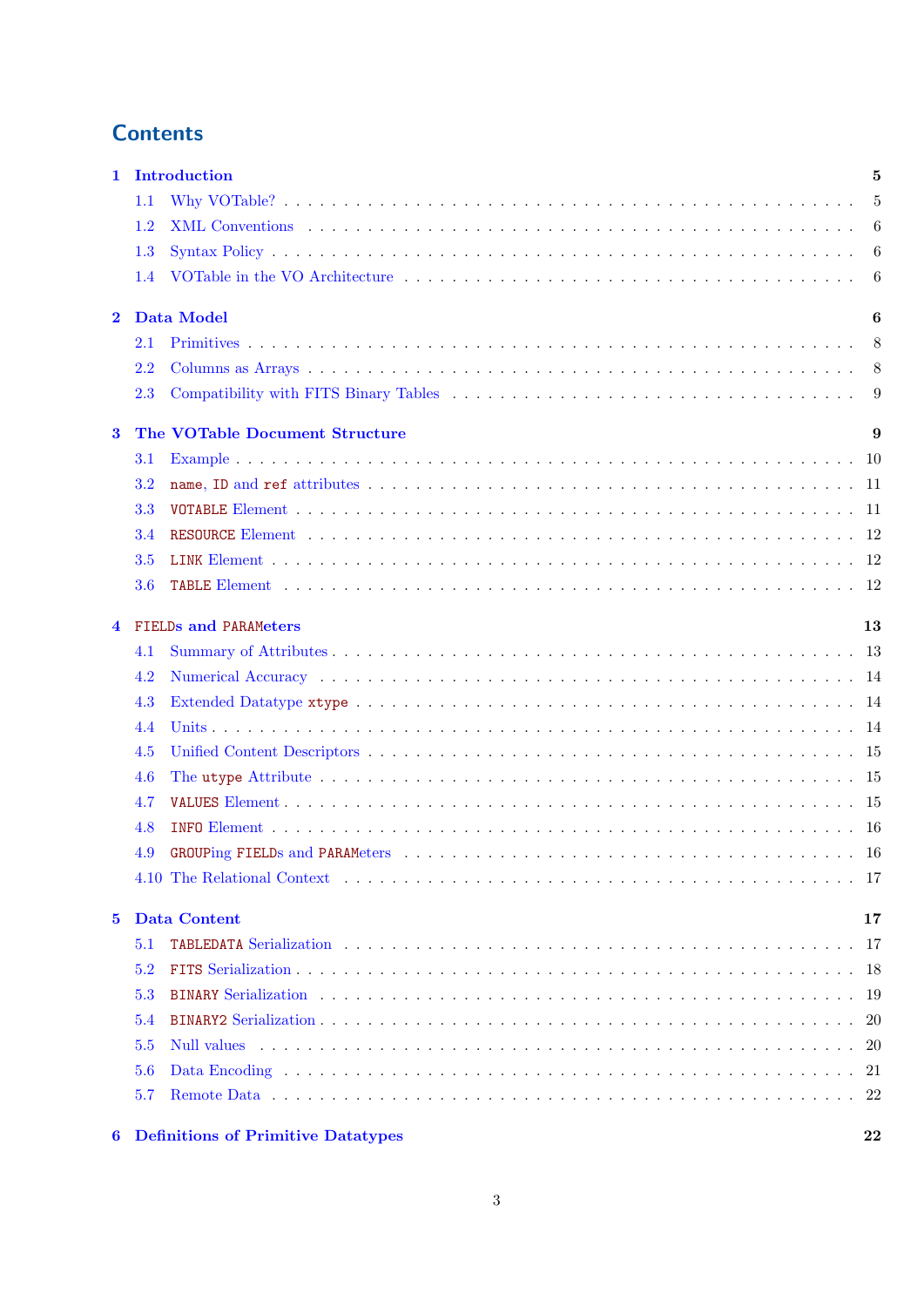|                             | A Simplified View of the VOTable 1.3 Schema | 25 |  |  |  |
|-----------------------------|---------------------------------------------|----|--|--|--|
|                             | 7.1                                         |    |  |  |  |
|                             | 7.2                                         |    |  |  |  |
| 8                           | <b>MIME</b> Type                            | 26 |  |  |  |
| <b>Version History</b><br>9 |                                             |    |  |  |  |
|                             | 9.1                                         |    |  |  |  |
|                             | 9.2                                         |    |  |  |  |
|                             | <b>10 References</b>                        | 28 |  |  |  |
|                             | A Possible VOTable extensions               | 29 |  |  |  |
|                             |                                             |    |  |  |  |
|                             | A.2                                         |    |  |  |  |
|                             | A.3                                         |    |  |  |  |
|                             |                                             |    |  |  |  |
|                             | A.5                                         |    |  |  |  |
|                             | A.6                                         |    |  |  |  |
|                             | A.7                                         |    |  |  |  |
|                             | A.8                                         |    |  |  |  |
|                             | <b>B</b> The VOTable V1.3 XML Schema        | 33 |  |  |  |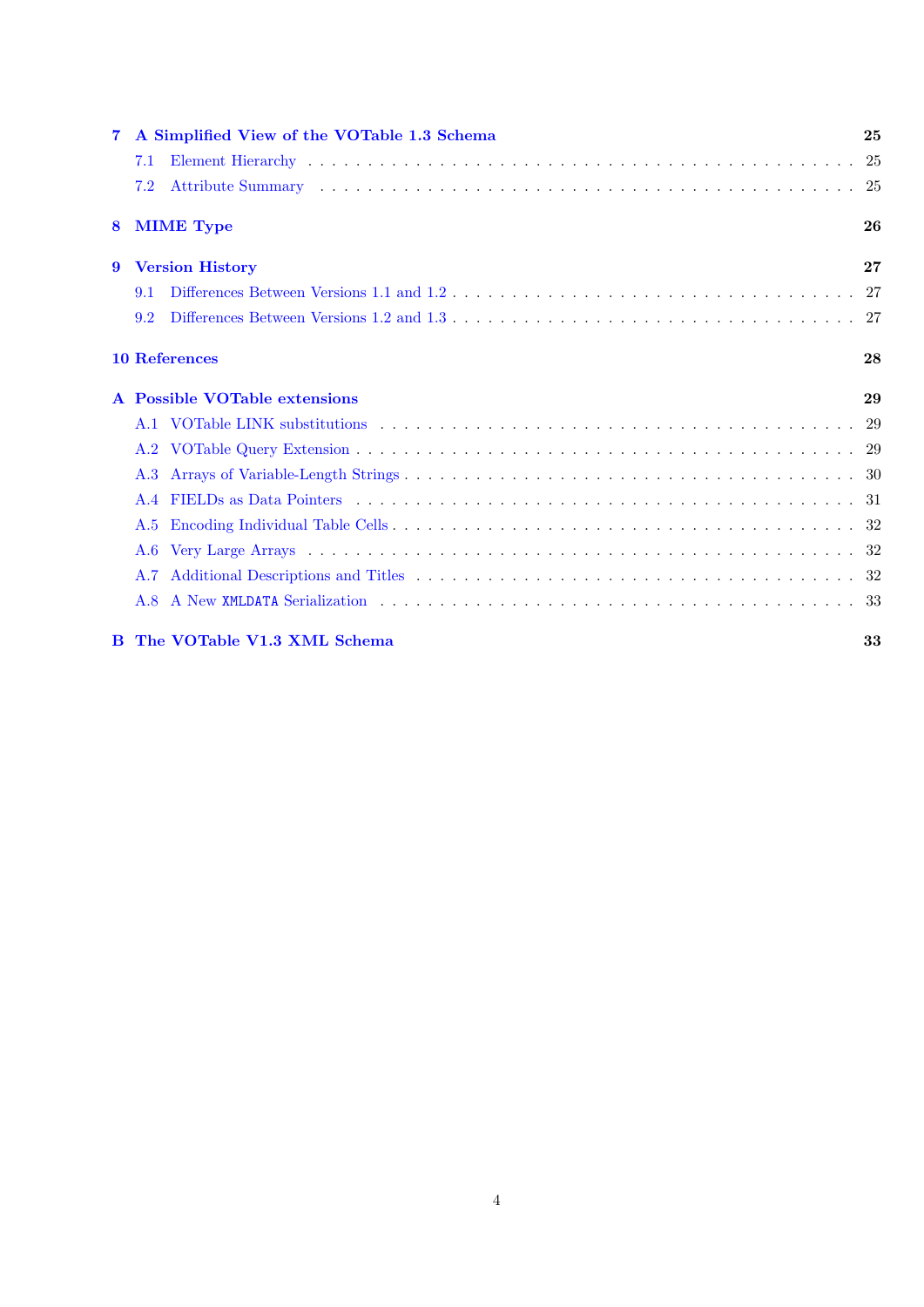# <span id="page-4-0"></span>1 Introduction

The VOTable format is an XML standard for the interchange of data represented as a set of tables. In this context, a table is an unordered set of rows, each of a uniform structure, as specified in the table description (the table metadata). Each row in a table is a sequence of table cells, and each of these contains either a primitive data type, or an array of such primitives. VOTable is derived from the Astrores format [1], itself modeled on the FITS Table format [2]; VOTable was designed to be close to the FITS Binary Table format.

# <span id="page-4-1"></span>1.1 Why VOTable?

Astronomers have always been at the forefront of developments in information technology, and funding agencies across the world have recognized this by supporting the Virtual Observatory movement, in the hopes that other sciences and business can follow their lead in making online data both *interoperable* and *scalable*.

VOTable is designed as a flexible storage and exchange format for tabular data, with particular emphasis on astronomical tables.

Interoperability is encouraged through the use of standards (XML). The XML fabric allows applications to easily validate an input document, as well as facilitating transformations through XSLT (eXtensible Style Language Transformation) engines.

### Grid Computing

VOTable has built-in features for big-data and Grid computing. It allows metadata and data to be stored separately, with the remote data linked. Processes can then use metadata to 'get ready' for their input data, or to organize third-party or parallel transfers of the data. Remote data allow the metadata to be sent in email and referenced in documents without pulling the whole dataset with it: just as we are used to the idea of sending a pointer to a document (URL) in place of the document, so we can now send metadata-rich pointers to data tables in place of the tables themselves. The remote data is referenced with the URL syntax protocol://location, meaning that arbitrarily complex protocols are allowed.

When we are working with very large tables in a distributed-computing environment ("the Grid"), the data stream between processors, with flows being filtered, joined, and cached in different geographic locations. It would be very difficult if the number of rows of the table were required in the header – we would need to stream in the whole table into a cache, compute the number of rows, then stream it again for the computation. In the Grid-data environment, the component in short supply is not the computers, but rather these very large caches. Furthermore, these remote data streams may be created dynamically by another process or cached in temporary storage: for this reason VOTable can express that remote data may not be available after a certain time (expires). Data on the net may require authentication for access, so VOTable allows expression of password or other identity information (the 'rights' attribute).

#### Data Storage: Flexible and Efficient

The data part in a VOTable may be represented using one of four different formats: TABLEDATA, FITS, BINARY and BINARY2. TABLEDATA is a pure XML format so that small tables can be easily handled in their entirety by XML tools. The FITS binary table format is well-known to astronomers, and VOTable can be used either to encapsulate such a file, or to re-encode the metadata; unfortunately it is difficult to stream FITS, since the dataset size is required in the header (NAXIS2 keyword), and FITS requires a specification up front of the maximum size of its variable-length arrays. The BINARY and BINARY2 formats are supported for efficiency and ease of programming: no FITS library is required, and the streaming paradigm is supported.

VOTable can be used in different ways, as a data storage and transport format, and also as a way to store metadata alone (table structure only). In the latter case, a VOTable structure can be sent to a server, which can then open a high-bandwidth connection to receive the actual data, using the previously-digested structure as a way to interpret the stream of bytes from the data socket.

VOTable can be used for small numbers of small records (pure XML tables), or for large numbers of simple records (streaming data), or it can be used for small numbers of larger objects. In the latter case, there will be software to spread large data blocks among multiple processors on the Grid. Currently the most complex structure that can be in a VOTable Cell is a multidimensional array.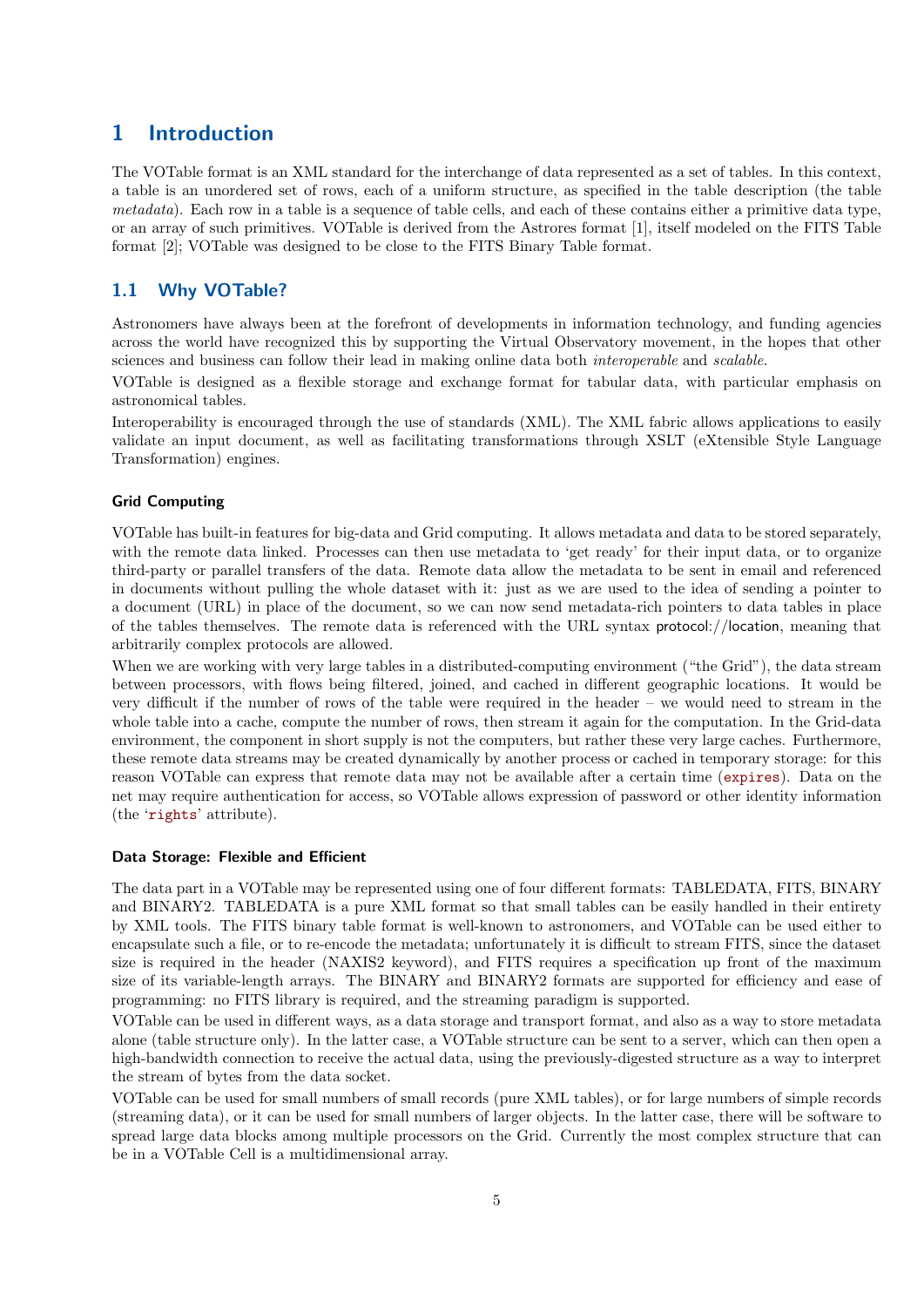# <span id="page-5-0"></span>1.2 XML Conventions

VOTable is constructed with [XML](http://www.w3.org/XML/) (extensible Markup Language), a powerful standard for structured data throughout the Internet industries. It derives from SGML, a standard used in the publishing industry and for technical documentation for many years. XML consists of *elements* and payload, where an element consists of a *start tag* (the part in angle brackets), the payload, and an end tag (with angle brackets and a slash). Elements can contain other elements. Elements can also bear attributes (keyword-value combinations).

The payload may be in two forms: parsed or unparsed character data. Examples are:

```
<text>Fran&#231;ois</text>
\text{Ytext} > \text{Ytext} > \text{Ytext} (CDATA[ a & (b <= c) ]]\text{Ytext} > \text{Ytext} > \text{Ytext}
```
In the first example, the sequence  $\text{\&}\#231$ ; is interpreted as part of the ISO/IEC 10646 character set (Unicode), and translates to an accented character, so that the text is "François". The second example uses the special CDATA sequence so that the characters  $\langle \cdot \rangle$ , and  $\&$  can be used without interpretation; in this case, any ASCII characters are allowed except the terminating sequence ]]>. For more information, see any book on XML.

# <span id="page-5-1"></span>1.3 Syntax Policy

Following the general XML rule, element and attribute names are case-sensitive and have to be used with the specified capitalisation. For VOTable, we have adopted the convention that element names are spelled in uppercase and attribute names in lowercase (with an exception for the ID attribute). Element and attribute names are further distinguished in this paper by being typed with a red fixed-width font, and the values of the attributes by being "coloured".

# <span id="page-5-2"></span>1.4 VOTable in the VO Architecture

#### VOTable is a core IVOA standard.

Wherever tabular data is transferred between Virtual Observatory components, VOTable provides the preferred serialization format. Since tables are used to list available resources as well as to represent science data which is itself tabular, this means that VOTable is used pervasively in the definitions of the Data Access protocols (e.g. SCS, SIA, SSA, TAP), and hence for exchange of data and metadata between user layer applications and data-providing services. VOTable is also used as a serialization format for some of the IVOA Data Models.

In order to represent semantically rich metadata, VOTable relies on the other IVOA standards UCD, Utype, Units and STC. This document explains how information structured according to those standards are managed within the VOTable framework.

# <span id="page-5-3"></span>2 Data Model

In this section we define the data model of a VOTable, and in the next sections its syntax when expressed as XML. The data model of VOTable can be expressed as:

|  | <b>VOTable</b> = hierarchy of <b>Metadata</b> + associated <b>TableData</b> , arranged as a set of <b>Tables</b>                                 |  |
|--|--------------------------------------------------------------------------------------------------------------------------------------------------|--|
|  | Metadata = Parameters + Infos + Descriptions + Links + Fields + Groups                                                                           |  |
|  | Table $=$ list of Fields + TableData                                                                                                             |  |
|  | <b>TableData</b> $=$ stream of <b>Rows</b>                                                                                                       |  |
|  | <b>Row</b> $=$ list of Cells                                                                                                                     |  |
|  | <b>Cell</b> = $\begin{cases}$ <b>Primitive</b><br>or variable-length list of <b>Primitives</b><br>or multidimensional array of <b>Primitives</b> |  |
|  | <b>Primitive</b> = integer, character, float, floatComplex, etc (see Table 1 below).                                                             |  |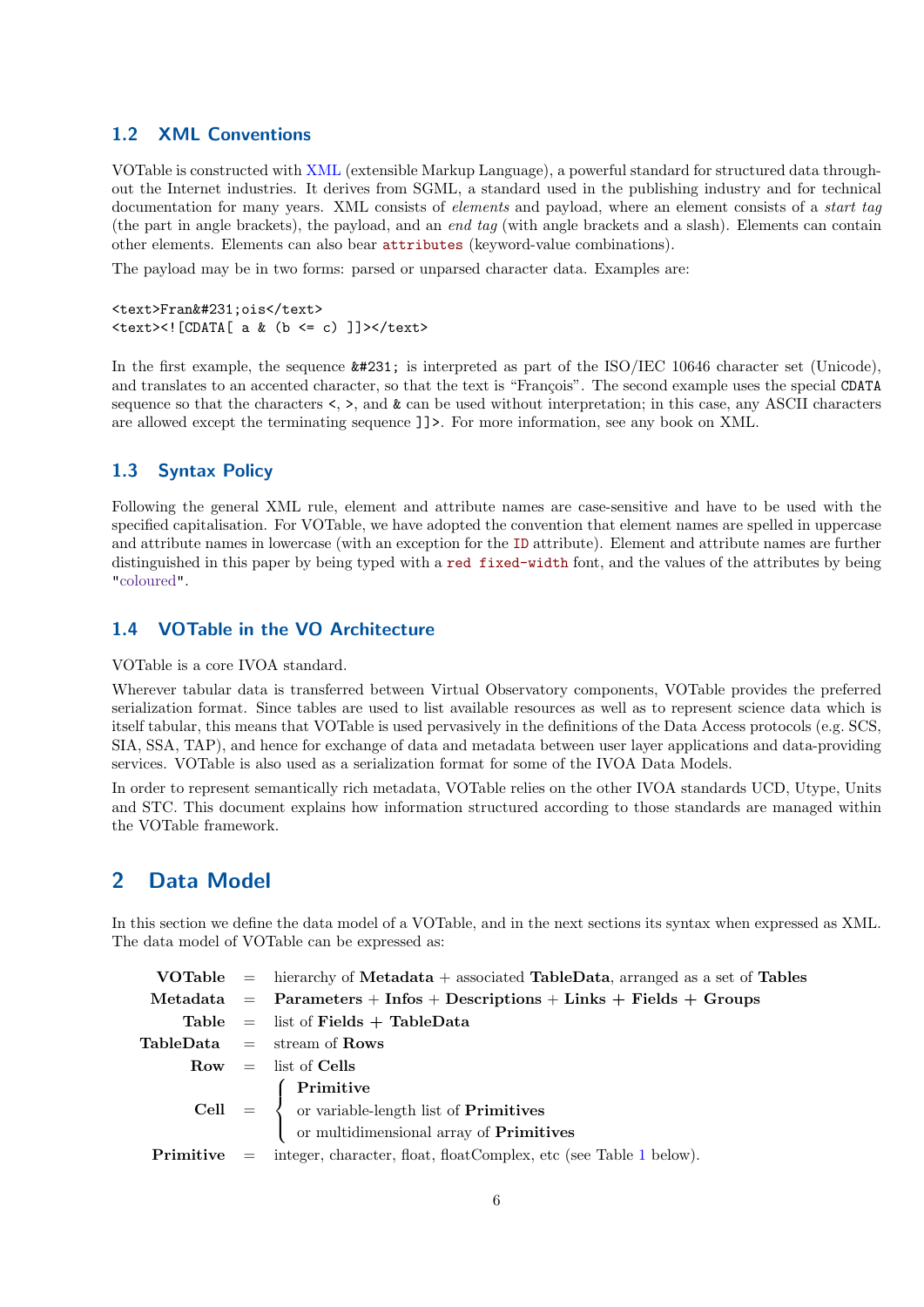

Figure 1: VOTable in the IVOA Architecture

Metadata is divided into that which concerns the table itself (parameters), and the definitions of the fields (or column attributes) of the table. Each FIELD represents the metadata that can be found at the top of the column in a paper version of the table: in the example introduced in section [3.1](#page-9-0) below, the first FIELD has its name attribute set to "RA". The Field can be thought of as a class definition, and the table cells below it are the instances of that class.

A parameter (PARAM) is similar to a FIELD, except that it has a value attribute. Parameters can be seen as "constant columns", containing for instance FITS keywords or any other information pertaining to the table itself or its environment, such as the Telescope parameter in the example of section [3.1.](#page-9-0)

An informative parameter (INFO) (see section [4.8\)](#page-15-0) is a restricted form of the PARAM — it is always understood as a string (i.e. datatype="char" and arraysize="\*" are *implied*).

The ordered list of Fields at the top of the table thus provides a template for a Row object (also called a record). The template allows interpretation of the data in the Row. The record is a set of Cells, with the number and order of Cells the same for each Row, and the same as the number of Fields defined in the Metadata.

In VOTable, there is generally no advance specification of the number of rows in the table: this is to allow streaming of large tables, as discussed above. However, if the number of rows is known, it may be specified in a dedicated nrows attribute.

From Version 1.1, columns may be logically grouped, so that it is possible to define table substructures made of column associations. Such an association is declared as a GROUP, which typically contains column references (FIELDref) and associated parameters (PARAM).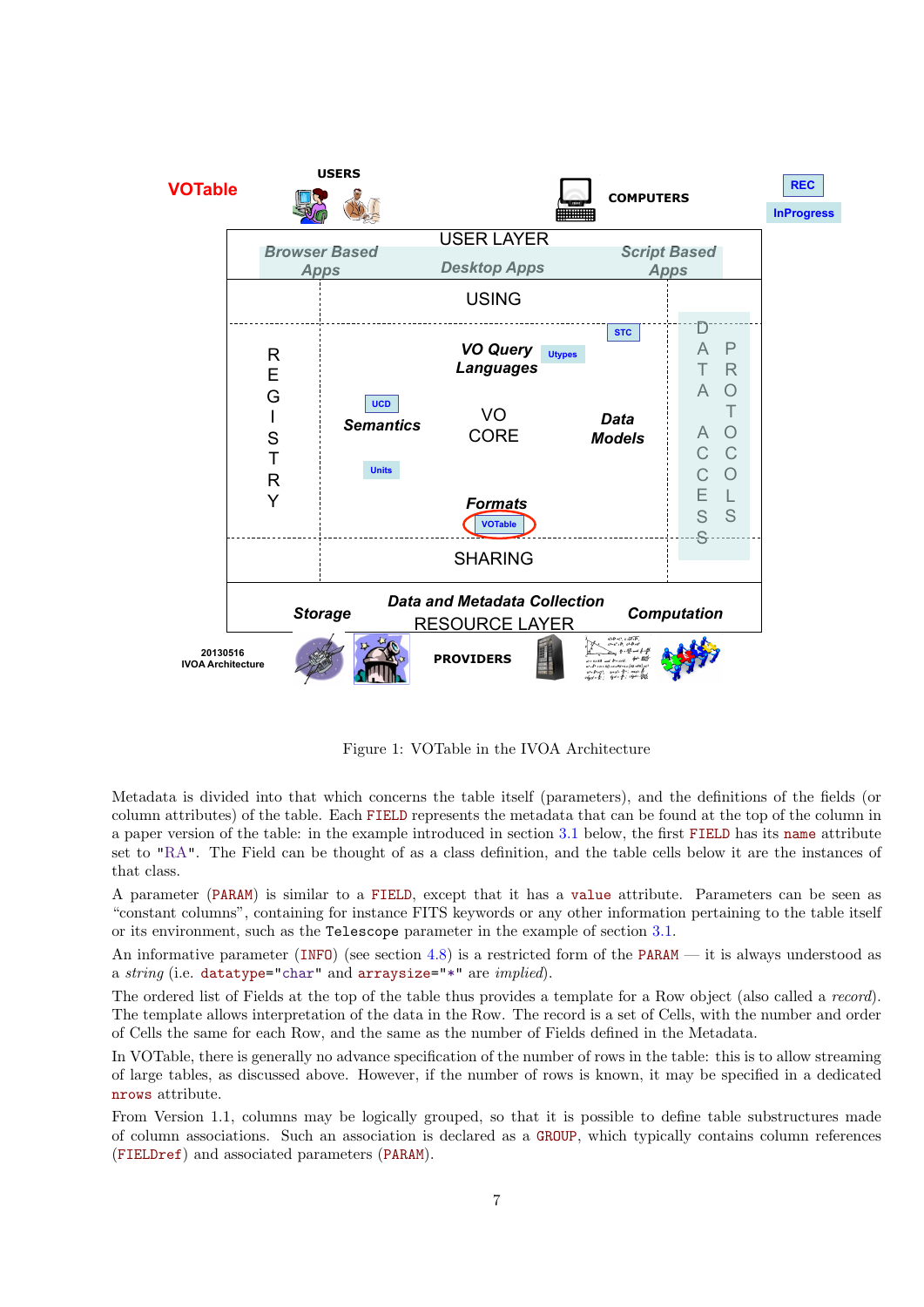# <span id="page-7-0"></span>2.1 Primitives

| datatype        | Meaning                    | <b>FITS</b>        | <b>Bytes</b>   |
|-----------------|----------------------------|--------------------|----------------|
| "boolean"       | Logical                    | "T"                | 1              |
| " $bit"$        | <b>Bit</b>                 | "X"                | $\ast$         |
| "unsignedByte"  | Byte $(0 \text{ to } 255)$ | "B"                | 1              |
| "short"         | Short Integer              | "T"                | $\overline{2}$ |
| "int"           | Integer                    | $^{\mathrm{H}}$ TH | $\overline{4}$ |
| "long"          | Long integer               | "K"                | 8              |
| "char"          | <b>ASCII</b> Character     | "A"                | 1              |
| "unicodeChar"   | Unicode Character          |                    | $\overline{2}$ |
| "float"         | Floating point             | "E"                | 4              |
| "double"        | Double                     | "D"                | 8              |
| "floatComplex"  | Float Complex              | "C"                | 8              |
| "doubleComplex" | Double Complex             | "M"                | 16             |

<span id="page-7-2"></span>

| Table 1: List of the Primitives <i>(details in section 6)</i> |  |
|---------------------------------------------------------------|--|
|                                                               |  |

Each Cell is composed from Primitives, each of which is a datatype of fixed-length binary representation, as listed in Table [1.](#page-7-2) Cells may consist of a single Primitive (this is the default), or of an *array* (which may be multidimensional) of Primitives (see section [2.2\)](#page-7-1).

Except for the Bit type, each primitive has the fixed length in bytes given in Table [1.](#page-7-2) Bit scalars and arrays are stored in the minimum number of bytes feasible (so that b bits take the integer part of  $(b+7)/8$  bytes). These primitives are described in more detail in section [6.](#page-21-1)

VOTables support two kinds of characters: ASCII 1-byte characters and Unicode (UCS-2) 2-byte characters. Unicode is a way to represent characters that is an alternative to ASCII. It uses two bytes per character instead of one, it is strongly supported by XML tools, and it can handle a large variety of international alphabets. Therefore VOTable supports not only ASCII strings (datatype="char"), but also Unicode (datatype="unicodeChar"). Note that strings are not a primitive type: strings are represented in VOTable as an array of characters.

# <span id="page-7-1"></span>2.2 Columns as Arrays

A table cell can contain an array of a given primitive type, with a fixed or variable number of elements; the array may even be multidimensional. For instance, the position of a point in a 3D space can be defined by the following: <FIELD ID="point 3D" datatype="double" arraysize="3"/>

and each cell corresponding to that definition must contain exactly 3 numbers. An asterisk (\*) may be appended to indicate a variable number of elements in the array, as in:

<FIELD ID="values" datatype="int" arraysize="100\*"/>

where it is specified that each cell corresponding to that definition contains 0 to 100 integer numbers. The number may be omitted to specify an unbounded array (in practice up to  $\simeq 2 \times 10^9$  elements).

A table cell can also contain a *multidimensional array* of a given primitive type. This is specified by a sequence of dimensions separated by the x character, with the first dimension changing fastest; as in the case of a simple array, the last dimension may be variable in length. As an example, the following definition declares a table cell which may contain a set of up to 10 images, each of 64x64 bytes:

<FIELD ID="thumbs" datatype="unsignedByte" arraysize="64x64x10\*"/>

Strings, which are defined as a set of characters, can therefore be represented in VOTable as a fixed- or variablelength array of characters:

 $\leq$ FIELD name="unboundedString" datatype="char" arraysize="\*"/>

A 1D array of strings can be represented as a 2D array of characters, but given the logic above, it is possible to define a variable-length array of fixed-length strings, but not a fixed-length array of variable-length strings. A convention to express an array of variable-length strings exists (see section [A.3\)](#page-29-0) but is not part of this standard.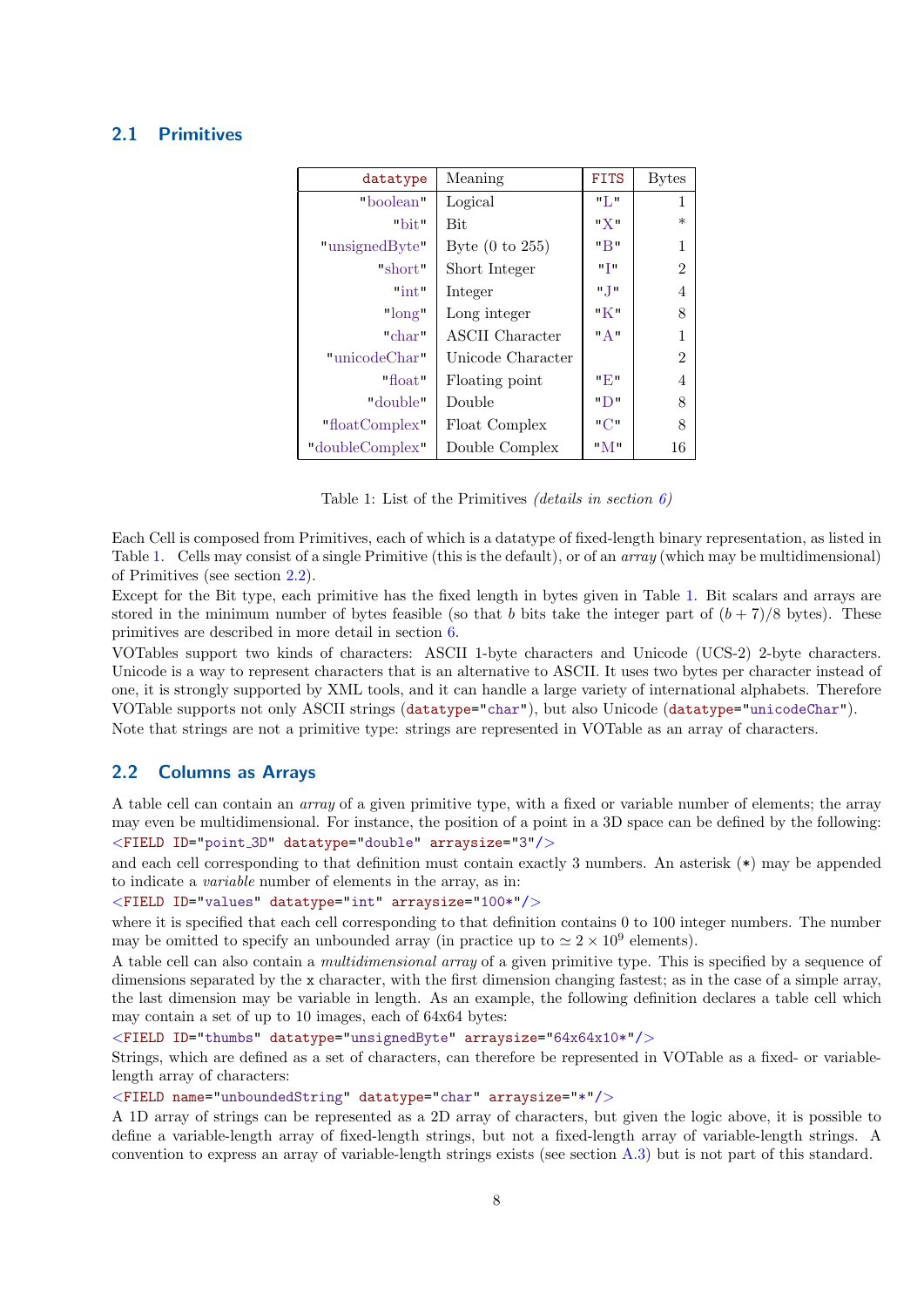### <span id="page-8-0"></span>2.3 Compatibility with FITS Binary Tables

VOTable is closely compatible with the FITS Binary Table format. Henceforth, we shall abbreviate "FITS Binary Table and its Conventions" simply by the word "FITS". Given a FITS file that represents a binary table, the header may be converted to VOTable, with a pointer to the original file, or with the original file included directly in VOTable. Since the original file is still present, it is clear that no data has been lost. A PARAM element can be used to hold any FITS keyword with its value and comment string.

We might ask two more significant questions, about how much of the FITS header and data can be represented in VOTable. The answer is that there is considerable overlap.

For instance, the recommended formatting of the data for an edition of the data is expressed by the non-mandatory TDISP keyword: for example F12.4 means 12 characters are to be used, and 4 decimal places. This has been converted in VOTable as the attributes width and precision which, connected with datatype, are semantically identical to the TDISP keyword.

#### What can FITS do but not VOTable?

FITS has complex semantics, with many conventions (see e.g. the [Registry of FITS Conventions](http://fits.gsfc.nasa.gov/fits_registry.html) [10]) which have been developed mainly to be able to cope with the increasing complexity of astronomical instrumentation. In the frame of the Virtual Observatory the complexity is described by means of data models, and from its version 1.1, VOTable can refer to these data models by means of the utype attribute described in section [4.6.](#page-14-1)

#### What can VOTable do but not FITS?

VOTable supports separating of data from metadata and the streaming of tables, and other ideas from modern distributed computing. It bridges two ways to express structured data: XML and FITS. It uses UCDs – see section [4.5\)](#page-14-0) to formally express the semantic content of a parameter or field. It has the hierarchy and flexibility of XML: using GROUP elements introduced in version 1.1, columns in a VOTable can be grouped in arbitrarily complex hierarchies; and the ID attribute can be used in XML to enable what are essentially pointers. FITS does not handle Unicode (extended alphabet) characters.

It should be noticed that the transformation of FITS to VOTable is reversible: any FITS table can be converted to a VOTable without loss of information and the resulting VOTable can be converted back to a FITS table also without loss of information. However, it is possible to create new VOTables which cannot be converted to FITS tables without loss of information.

# <span id="page-8-1"></span>3 The VOTable Document Structure

The overall VOTable document structure is described and controlled by its [XML Schema.](http://www.ivoa.net/xml/VOTable/v1.3) That means that documents claiming to represent VOTables must include the reference to the VOTable schema, and pass through W3C XML Schema validators without error; notice that the validation is a necessary, but not sufficient, condition for correctness. The XML Schema of this version 1.3 is included in appendix [B,](#page-32-1) and is illustrated in section [7.](#page-24-0)

A VOTable document consists of a single all-containing element called VOTABLE, which contains descriptive elements and global definitions (DESCRIPTION, GROUP, PARAM, INFO), followed by one or more RESOURCE elements. Each Resource element contains zero or more TABLE elements, and possibly other RESOURCE elements.

The TABLE element, the actual heart of VOTable, contains a description of the columns and parameters (described in section [4\)](#page-12-0) followed by the data values (described in section [5\)](#page-16-1).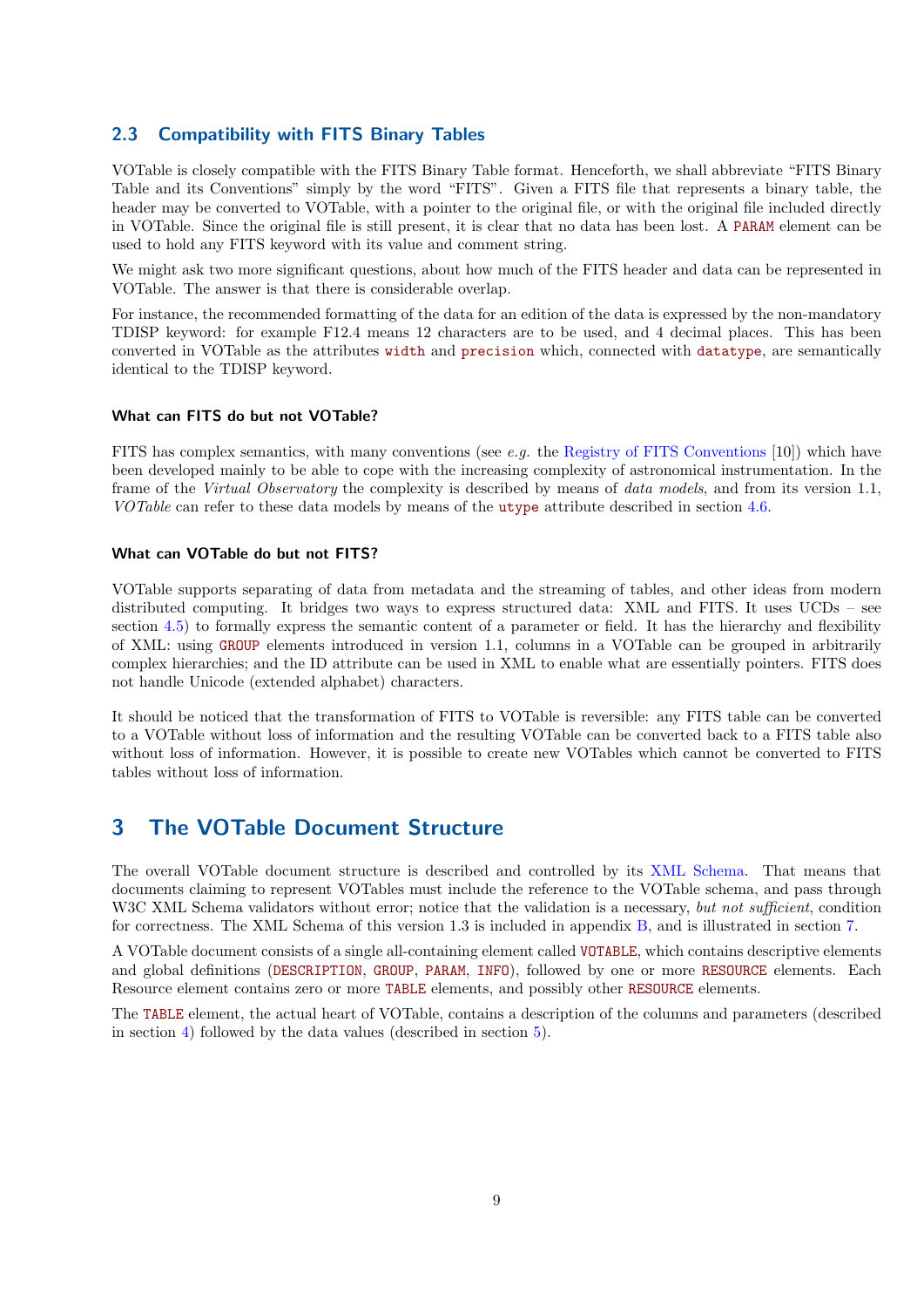### <span id="page-9-0"></span>3.1 Example

This simple example of a VOTable document lists 3 galaxies with their position, velocity and error, and their estimated distance.

```
<?xml version="1.0"?>
<VOTABLE version="1.3" xmlns:xsi="http://www.w3.org/2001/XMLSchema-instance"
xmlns="http://www.ivoa.net/xml/VOTable/v1.3"
xmlns:stc="http://www.ivoa.net/xml/STC/v1.30" >
  <RESOURCE name="myFavouriteGalaxies">
    <TABLE name="results">
      <DESCRIPTION>Velocities and Distance estimations</DESCRIPTION>
      <GROUP utype="stc:CatalogEntryLocation">
        <PARAM name="href" datatype="char" arraysize="*"
               utype="stc:AstroCoordSystem.href" value="ivo://STClib/CoordSys#UTC-ICRS-TOPO"/>
        <PARAM name="URI" datatype="char" arraysize="*"
               utype="stc:DataModel.URI" value="http://www.ivoa.net/xml/STC/stc-v1.30.xsd"/>
        <FIELDref utype="stc:AstroCoords.Position2D.Value2.C1" ref="col1"/>
        <FIELDref utype="stc:AstroCoords.Position2D.Value2.C2" ref="col2"/>
      </GROUP>
      <PARAM name="Telescope" datatype="float" ucd="phys.size;instr.tel"
            unit="m" value="3.6"/>
      <FIELD name="RA" ID="col1" ucd="pos.eq.ra;meta.main"
            datatype="float" width="6" precision="2" unit="deg"/>
      <FIELD name="Dec" ID="col2" ucd="pos.eq.dec;meta.main"
             datatype="float" width="6" precision="2" unit="deg"/>
      <FIELD name="Name" ID="col3" ucd="meta.id;meta.main"
             datatype="char" arraysize="8*"/>
      <FIELD name="RVel" ID="col4" ucd="spect.dopplerVeloc" datatype="int"
             width="5" unit="km/s"/>
      <FIELD name="e_RVel" ID="col5" ucd="stat.error;spect.dopplerVeloc"
             datatype="int" width="3" unit="km/s"/>
      <FIELD name="R" ID="col6" ucd="pos.distance;pos.heliocentric"
             datatype="float" width="4" precision="1" unit="Mpc">
        <DESCRIPTION>Distance of Galaxy, assuming H=75km/s/Mpc</DESCRIPTION>
      </FIELD>
      <DATA><TABLEDATA>
        <TR>
          <TD>010.68</TD><TD>+41.27</TD><TD>N 224</TD><TD>-297</TD><TD>5</TD><TD>0.7</TD>
        </TR><TR>
          <TD>287.43</TD><TD>-63.85</TD><TD>N 6744</TD><TD>839</TD><TD>6</TD><TD>10.4</TD>
        </TR><TR>
          <TD>023.48</TD><TD>+30.66</TD><TD>N 598</TD><TD>-182</TD><TD>3</TD><TD>0.7</TD>
        </TR></TABLEDATA>
      </DATA>
    </TABLE>
  </RESOURCE>
</VOTABLE>
```
This simple VOTABLE document shows a single RESOURCE made of a single TABLE; the table is made of 6 columns, each described by a FIELD, and has one additional PARAM parameter (the Telescope). The actual rows are listed in the DATA part of the table, here in XML format (introduced by TABLEDATA); each cell is marked by the TD element, and follow the same order as their FIELD description: RA, Dec, Name, RVel, e<sub>-RVel</sub>, R.

This example also contains a reference to the Space-Time Coordinate data model (STC, A. Rots [8]) implicitly used to specify the system of coordinates used to locate the observed galaxies in the sky: this is an essential difference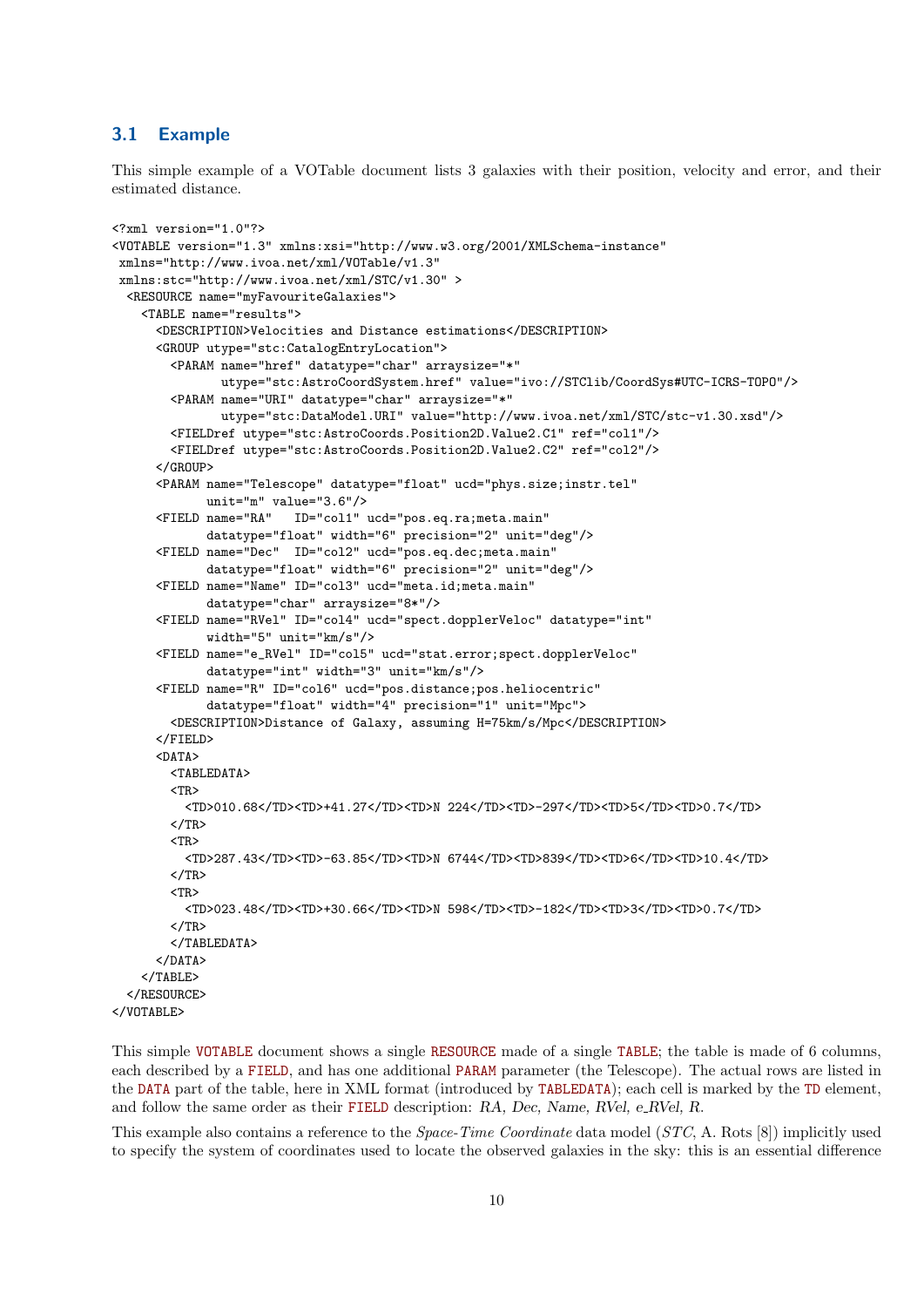from versions of VOTable prior to 1.2, which made use of a COOSYS element for this specification. A prescription for relating VOTable metadata to the STC data model is given in [7]. VOTables which contain appropriate fields are encouraged to declare their STC metadata in this way if possible.

#### <span id="page-10-0"></span>3.2 name, ID and ref attributes

Most of the elements defined by VOTable may have or have to have names, like a RESOURCE, a TABLE, a PARAM or a FIELD. The content of the name attribute is defined as a token XML type, that is a string of characters where the blanks and spaces are not meaningful (no leading or trailing spaces, no multiple spaces): name="NVSS flux(1.4GHz)" represents therefore a a valid name.

The ID and ref attributes are defined as XML types ID and IDREF respectively. This means that the contents of ID is an identifier which must be unique throughout a VOTable document, and that the contents of the ref attribute represents a reference to an identifier which must exist in the VOTable document. In other terms, if ref="myStar" is found in one element, there must exist an element in the same document with the ID="myStar" attribute. The XML standard moreover specifies that an ID type is a string beginning with a letter or underscore  $($ ), followed by a sequence of Unicode letters, digits, or any of the punctuation characters . (dot),  $-$  (dash) or  $-$ (underscore). The : (colon) is reserved for namespace use and should be avoided. Therefore ID="1" is not valid, but  $\texttt{ID}{=}\texttt{"-1"}$  or  $\texttt{ID}{=}\texttt{"ref.1"}$  are both valid.

The ID attribute is therefore required in the elements which have to be referenced, but the elements having an ID attribute do not need to be referenced. From VOTable 1.2, it is further recommended to place the ID attribute prior to referencing it whenever possible.

While the ID attribute has to be unique in a VOTable document, the name attribute need not. It is however recommended, as a good practice, to assign unique names within a TABLE element. This recommendation means that, between a TABLE and its corresponding closing /TABLE tag, name attributes of FIELD, PARAM and optional GROUP elements should be all different.

# <span id="page-10-1"></span>3.3 VOTABLE Element

The VOTABLE element may contain definitions consisting of a DESCRIPTION, followed by any mixture of parameters and informative notes eventually structured in groups. These elements represent values which are meaningful over all tables included in a VOTABLE document — definitions specific to a RESOURCE (section [3.4\)](#page-11-0) or a TABLE (section [3.6\)](#page-11-2) are better placed within their most appropriate element.

Note that version 1.0 of VOTable required the usage of a DEFINITIONS element holding the VOTable global definitions — this usage is deprecated since version 1.1.

#### Space and Time coordinates

An essential difference with the version 1.1 of VOTable concerns the way adopted in version 1.2 to describe the coordinate system: a dedicated COOSYS element was defined in VOTable 1.0, which is deprecated in versions 1.2 and later in favor of a more generic facility of referring to external data models.

The coordinates — space and time, and eventually the spectral and redshift parameters — are described in the STC model (A. Rots, see [8]), which specifies the various components and systems used in Astronomy to locate the events in time and space with a high accuracy.

Starting with Version 1.2, VOTable makes use of the GROUP element (section [4.9\)](#page-15-1) and the utype attribute (section [4.6\)](#page-14-1) to accurately describe the coordinate systems used in the data conveyed in a VOTable. A dedicated note on Referencing STC in VOTable [7] describes in more detail how to express the coordinate components.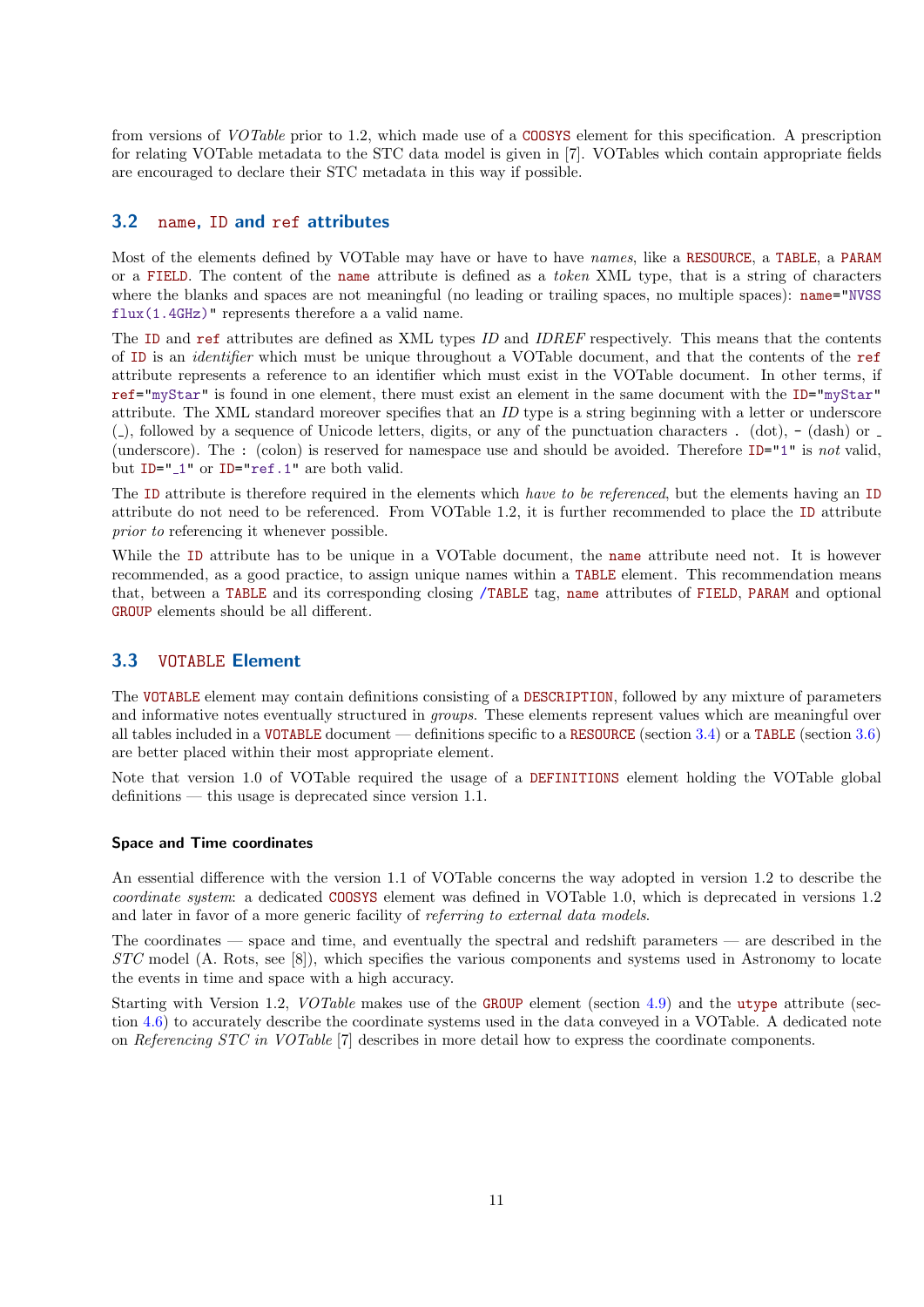#### <span id="page-11-0"></span>3.4 RESOURCE Element

A VOTable document contains one or more RESOURCE elements, each of these providing a description and the data values of some logically independent data structure.

Each RESOURCE may include the descriptive element DESCRIPTION, followed by a mixture of INFO, GROUP and PARAM elements; it may also contain LINK elements to provide URL-type pointers that give further information.

The main component of a RESOURCE is typically one or more TABLE elements – in other words a RESOURCE is basically a set of related tables. The RESOURCE is recursive (it can contain other RESOURCE elements), which means that the set of tables making up a RESOURCE may become a tree structure.

A RESOURCE may have one or both of the name or ID attributes (see section [3.2\)](#page-10-0); it may also be qualified by type="meta", meaning that the resource is descriptive only, i.e. does not contain any actual data: no DATA element should exist in any of its sub-elements. A RESOURCE without this attribute may however have no DATA sub-element.

Finally, the RESOURCE element may have a utype attribute to link the element to some external data model (introduced in version 1.1, see section [4.6\)](#page-14-1).

## <span id="page-11-1"></span>3.5 LINK Element

The role of the LINK element is to provide pointers to external resources through a URI. In VOTable, the LINK element may be part of a RESOURCE, TABLE, GROUP, FIELD or PARAM element.

The linked URI is given by the href attribute, and the nature of the link is indicated by the content-role attribute. The URI should ideally be dereferenceable, but this is not an absolute requirement, and appropriate use of the URI depends on the content-role. This document defines two values for the content-role attribute:

- content-role="doc" indicates documentation. Dereferencing the URI should yield a document suitable for presentation to the user which describes the LINK's parent element. If the URI can produce more than one type, a human-readable response must be the default. Appropriate behaviour for a client might be to pass the link to a browser for presentation.
- content-role="type" indicates a type-like relationship between the URI and the LINK's parent. The type is named by the URI string itself, while the content retrieved by dereferencing it, if any, is secondary. This content-role value would for instance be appropriate to mark the LINK's href value as a SKOS concept, e.g.: <LINK content-role="type"

href="http://purl.org/astronomy/vocab/PhysicalQuantities/Distance"/>

A content-role should be provided for all LINK elements, but if it is absent, a doc-like role may be assumed. Other values of the content-role attribute may be defined as appropriate outside of this VOTable specification, for instance by the Semantics Working Group or as part of other standards that make use of VOTable.

In addition the LINK element may announce the MIME type of the data it references with a content-type attribute (e.g. content-type="image/fits"). Although this might be overridden by metadata received during the retrieval operation (e.g. the HTTP Content-Type header) it can serve as a hint to the application about what to expect.

In the Astrores format, from which VOTable is derived, there are additional semantics for the LINK element; the href attribute is used as a template for creating URLs. This behavior is explained in appendix [A.1,](#page-28-1) and it represents a possible extension of VOTable.

# <span id="page-11-2"></span>3.6 TABLE Element

The TABLE element represents the basic data structure in VOTable; it comprises a description of the table structure (the metadata) essentially in the form of PARAM and FIELD elements (detailed in section [4\)](#page-12-0), followed by the values of the described fields in a DATA element (detailed in section [5\)](#page-16-1).

The TABLE element is always contained in a RESOURCE element: in other words any TABLE element has a single parent made of the RESOURCE element in which the table is embedded.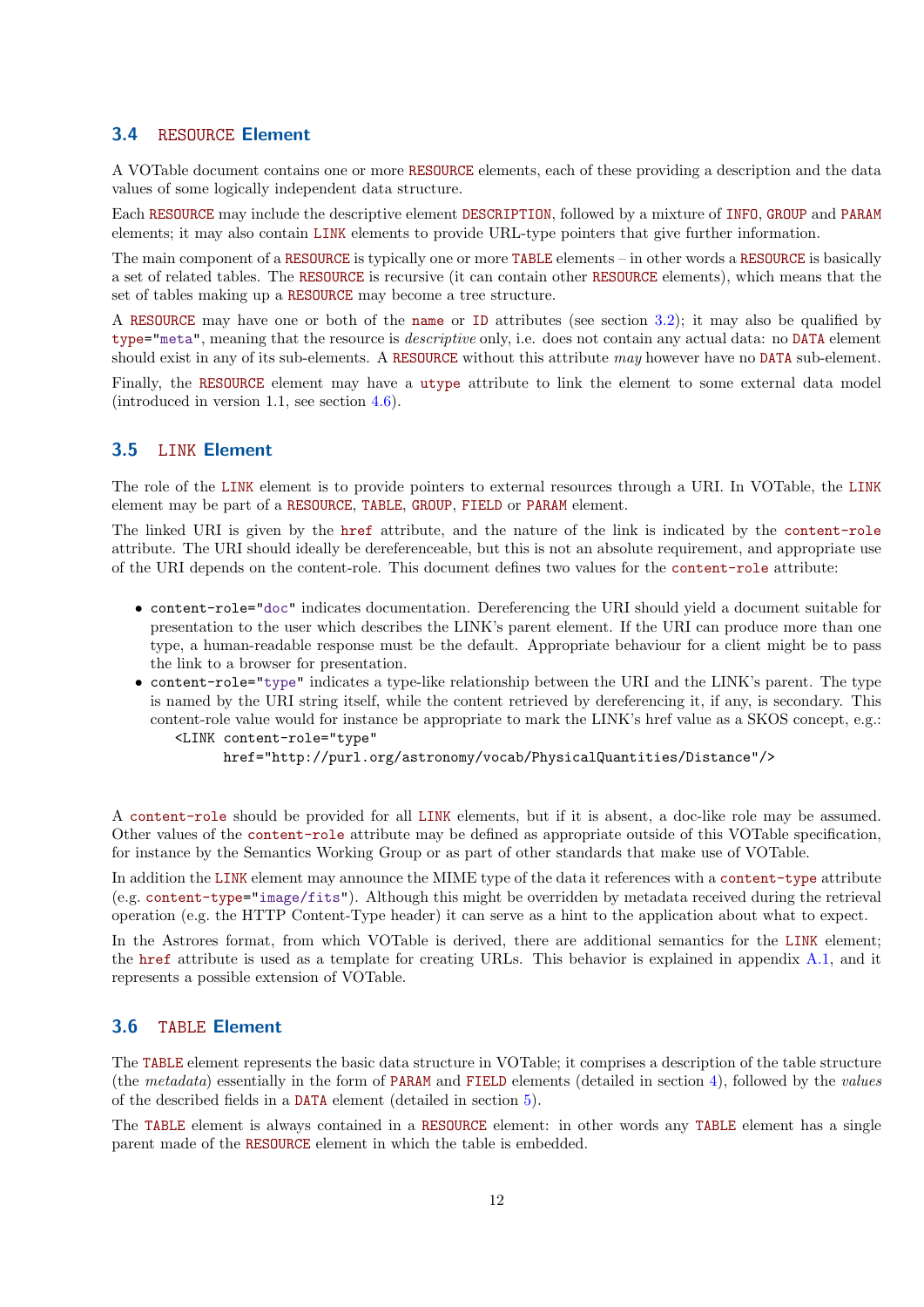The TABLE element contains a DESCRIPTION element for descriptive remarks, followed by a mixed collection of PARAM, FIELD or GROUP elements which describe a parameter (constant column), a field (column) or a group of columns respectively. PARAM and FIELD elements are detailed in section [4,](#page-12-0) and the GROUP element is presented in section [4.9.](#page-15-1)

Furthermore the TABLE element may contain LINK elements that provide URL-type pointers, exactly like the LINK elements existing within a RESOURCE element (see section [3.5\)](#page-11-1).

The last element included in a TABLE is the optional DATA element (see section [5\)](#page-16-1): a table without any actual data is quite valid, and is typically used to supply a complete description of an existing resource e.g. for query purposes.

The TABLE element may have the naming attributes name and/or ID (see section [3.2\)](#page-10-0). A TABLE may also have a ref attribute referencing the ID of another table previously described, which is interpreted as defining a table having a structure identical to the one referenced: this facility avoids a repetition of the definition of tables which may be present many times in a VOTable document. It is recommended that the ref attribute references an empty table (i.e. a table without a DATA part), which avoids any ambiguity about the referencing.

Finally, the TABLE element may have a utype and ucd attribute to specify the table semantics, similarly to the FIELD and PARAM elements (see section [4.1\)](#page-12-1).

# <span id="page-12-0"></span>4 FIELDs and PARAMeters

The atoms of the table structure are represented by FIELD and PARAM elements, where FIELD represents the description of an actual table column, while PARAM supplies a value attached to the table, like the Telescope in the example of section [3.1.](#page-9-0) A PARAM may be viewed as a FIELD which keeps a constant value over all the rows of a table, and the only difference in the set of attributes of the two elements is the existence of a value attribute in a PARAM which does not exist in a FIELD.

The FIELD elements describe the actual columns of the table; the order in which the FIELDs are declared is important, as this order must be the same one as the order of the columns in section [5.](#page-16-1)

A FIELD or PARAM element may have several sub-elements, including the informational DESCRIPTION and LINK elements (several descriptions and titles are possible, see appendix [A.7\)](#page-31-2); it may also include a VALUES element that can express limits and ranges of the values that the corresponding cell can contain, such as minimum (MIN), maximum (MAX), or enumeration of possible values (OPTION).

#### <span id="page-12-1"></span>4.1 Summary of Attributes

The valid attributes of a FIELD or PARAM are:

- The name and/or ID. The ID attribute is required if the field has to be referenced (see section  $3.2$ ). It may help to include the ordinal number of the column in the table in the value of the ID attribute as e.g. ID="col3" when a single table is involved: the connection to the corresponding column would become more obvious, especially in the FITS data serialization which uses the ordinal column number in the keywords containing the metadata related to that column.
- The datatype, which expresses the nature of the data that is described as one of the permitted primitives (see Table [1](#page-7-2) and their exact meaning in section  $6$ ). This attribute determines how data are read and stored internally; it is required.
- The arraysize attribute exists when the corresponding table cell contains more than one of the specified datatype, as explained in section [2.2.](#page-7-1) Note that strings are not a primitive type, and have to be described as an array of characters.
- The width and precision attributes define the numerical accuracy associated with the data (see section [4.2\)](#page-13-0).
- The xtype attribute, added in VOTable 1.2, specifies an *extended* (or *external*) datatype. It is meant to give details about the column contents beyond the primitive datatype, like timestamps.
- The unit attribute specifies the units in which the values of the corresponding column are expressed (see section [4.4\)](#page-13-2)
- The ucd attribute supplies a standardized classification of the physical quantity expressed in the column (see section [4.5\)](#page-14-0).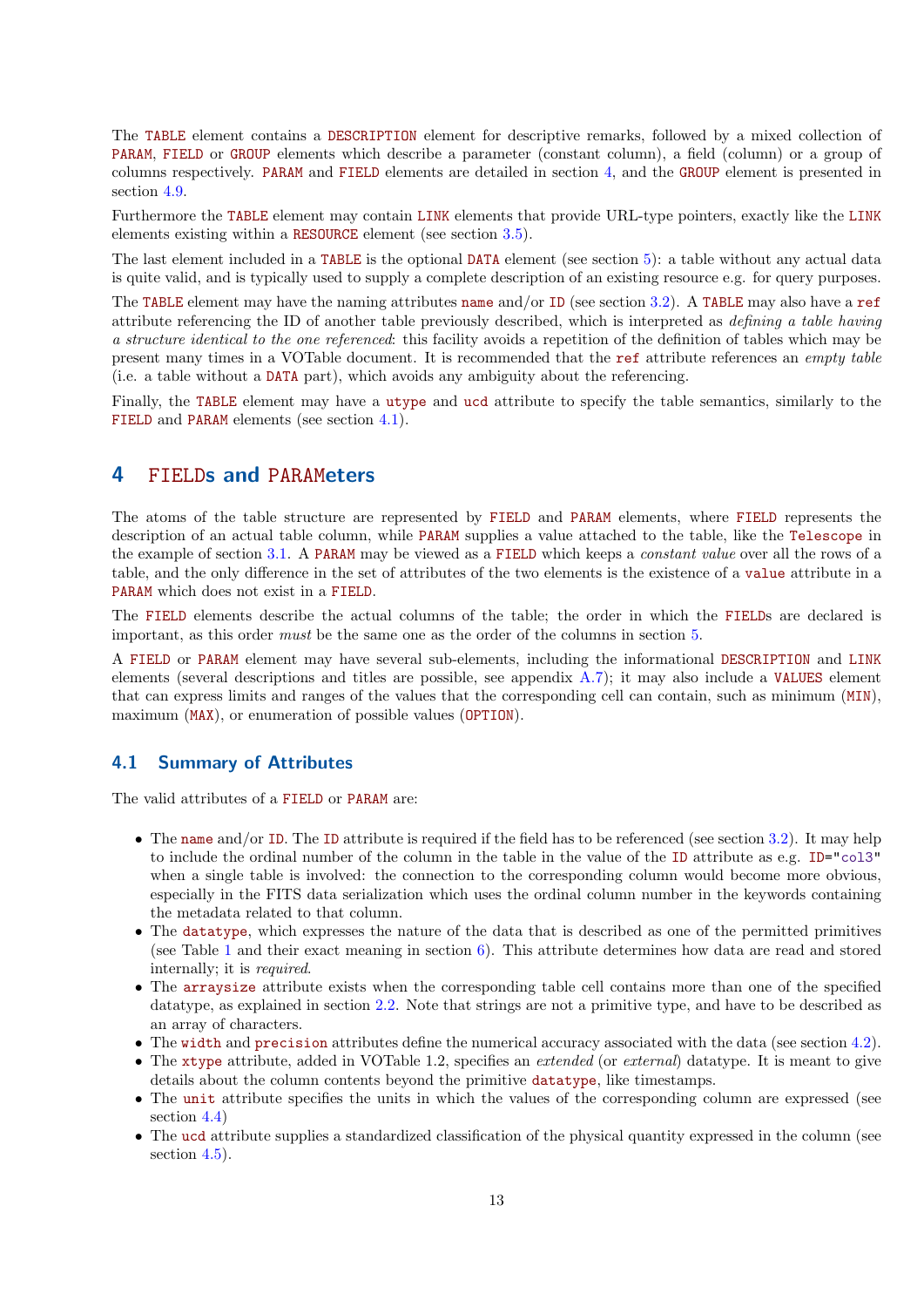- The utype attribute, introduced in VOTable 1.1, is meant to express the role of the column in the context of an external data model (see section [4.6\)](#page-14-1); it is used in the example section [3.1](#page-9-0) to specify which coordinate component a field represents, in connection with the ref attribute.
- The ref attribute is used to quote another element of the document in the definition of a FIELD or PARAM. It is used in the example of section [3.1](#page-9-0) to indicate the coordinate system in which the coordinates are expressed (reference to the GROUP element which specifies the coordinate frame).
- The type attribute is not part of this standard, but is reserved for future extensions (see appendix [A.1,](#page-28-1) appendix [A.2](#page-28-2) and appendix [A.4\)](#page-30-0).

In addition, in the PARAM element only:

• the value attribute which explicits the PARAMeter's value; value is a required attribute of the PARAM element.

# <span id="page-13-0"></span>4.2 Numerical Accuracy

The VOTable format is meant for transferring, storing, and processing tabular data, and is not intended for presentation purposes: therefore (in contrast to Astrores) we generally avoid giving rules on presentation, such as formatting. Inevitably however at least some of the data will be presented – either as actual tables, or in forms or graphs, etc. Two attributes were retained for this purpose:

- The width attribute is meant to indicate to the application the number of characters to be used for input or output of the quantity.
- The precision attribute is meant to express the number of significant digits, either as a number of decimal places (e.g. precision="F2" or equivalently precision="2" to express 2 significant figures after the decimal point), or as a number of significant figures (e.g. precision="E5" indicates a relative precision of 10<sup>-5</sup>).

The existence and presentation of the special null value of a field (when the actual value of the field is unknown) is another aspect of the numerical accuracy, which is part of the VALUES sub-element (see section [4.7\)](#page-14-2).

# <span id="page-13-1"></span>4.3 Extended Datatype xtype

The xtype attribute expands the basic datatype primitives (in Table [1\)](#page-7-2) representing the storage units which are valid in any of the VOTable serializations, and corresponds therefore exactly to the FITS definitions. It fills the gap between the datatypes known by FITS and those required to express queries (Astronomical Data Query Language or ADQL, see [12]) and their results in tabular form (Table Access Protocol or TAP, see [11]).

The xtype attribute is the way to specify that a parameter represents a *timestamp* (an instant in an absolute time frame), materialized by a UTC date/time string following the ISO-8601 standard (YYYY-MM-DDThh:mm:ss eventually followed by a decimal point and fractions of seconds); parameters required to specify a spatial position may also have an associated xtype.

The actual values of the xtype attribute are not defined in this VOTable specification; it is expected however that common conventions will be adopted by the various components of the Virtual Observatory, in a way similar to the adoption of the Unified Content Descriptor (section [3.1\)](#page-9-0)

### <span id="page-13-2"></span>4.4 Units

The quantities in a column of the table may be expressed in some physical unit, which is specified by the unit attribute of the FIELD. The syntax of the unit string is defined in reference [3]; it is basically written as a string without blanks or spaces, where the symbols . or \* indicate a multiplication, / stands for the division, and no special symbol is required for a power. Examples are  $unit="m2"$  for  $m^2$ ,  $unit="cm=2.s-1.keV-1"$  for  $cm^{-2}s^{-1}keV^{-1}$ , or unit="erg/s" for erg s<sup>-1</sup>. The references [3] provide also the list of the valid symbols, which is essentially restricted to the Système International (SI) conventions, plus a few astronomical extensions concerning units used for time, angle, distance and energy measurements.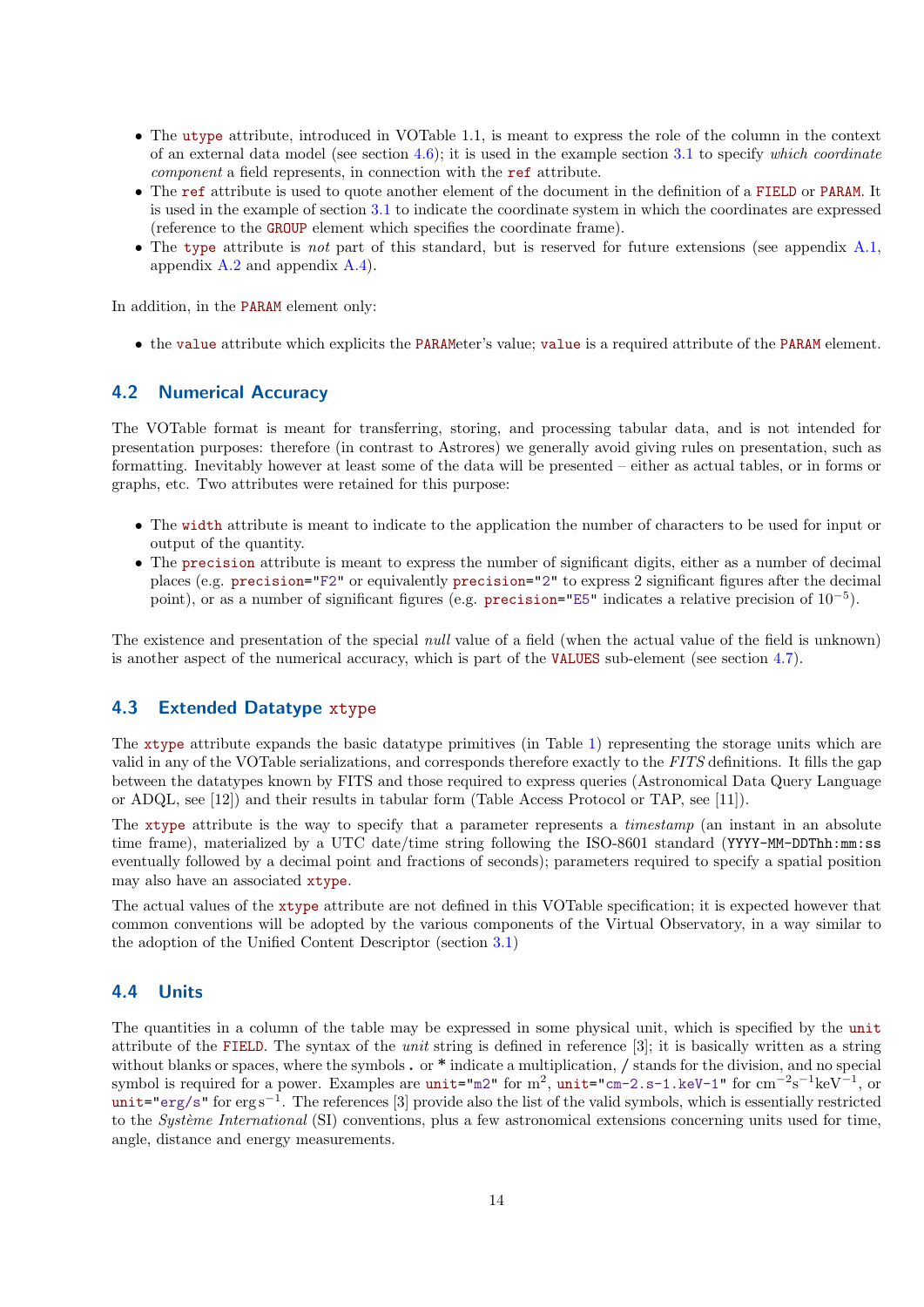#### <span id="page-14-0"></span>4.5 Unified Content Descriptors

The Unified Content Descriptors (UCD) can be viewed as a hierarchical glossary of the scientific meanings of the data contained in the astronomical tables. Two versions of UCDs have been developed: the initial version (UCD1) created at CDS, which uses atomic words separated by underscores (e.g. POS EQ RA MAIN); and a more flexible one, UCD1+ [4], developed in the frame of the IVOA Semantics Working Group, which uses a reduced vocabulary of dot-separated atoms which can be combined with semi-colons (e.g. pos.eq.ra;meta.main). UCD1+ usage is recommended, but applications using the older vocabulary are still acceptable in this version of VOTable.

A few typical examples of UCD1+ definitions are:

| " $phot.mag; em. opt.B"$   | Blue magnitude                |
|----------------------------|-------------------------------|
| "src.orbital.eccentricity" | Orbital eccentricity          |
| "time.period;stat.median"  | Median Value of the Period    |
| "instr.det.ge"             | Detector's Quantum Efficiency |

#### <span id="page-14-1"></span>4.6 The utype Attribute

In many contexts, it is important to specify that FIELDs or PARAMeters convey the values defined in an external data model. For instance, it can be fundamental for an application to be aware that a given FIELD expresses the surface brightness measured with a specific filter and within a 12x6arcsec elliptical aperture. None of the other name, ID or ucd attributes can fill this role, and the utype (usage-specific or *unique* type) attribute was introduced in VOTable 1.1 to fill this gap. By extension, most elements may refer to some external data model, and the utype attribute is also legal in RESOURCE, TABLE and GROUP elements.

In order to avoid name collisions, the data model identification should be introduced following the XML namespace conventions, as utype="datamodel\_identifier:role\_identifier". The mapping of "datamodel\_identifier" to an xml-type attribute is recommended, by means of the xmlns convention which specifies the URI of the data model cited, as done in the example of section [3.1.](#page-9-0)

The utype attribute is especially useful to specify the *spatial and temporal coordinates* present in the table when it contains astronomical events: these parameters are essential to most applications which process multi-wavelength data. Within the IVOA, the spatial and temporal frames are described in the STC data model (see Rots [8]), and it is expected that this STC-referencing replaces the usage of the COOSYS defined in the version 1.0 of VOTable.

The example given above (see section [3.1\)](#page-9-0) gives an illustration of the recommended way of linking a VOTable document to the STC model. Other examples and details are presented in the dedicated note "Referencing STC in VOTable" [7].

## <span id="page-14-2"></span>4.7 VALUES Element

The VALUES element of the FIELD is designed to hold subsidiary information about the domain of the data. For instance, in the example (section  $3.1$ ) we could rewrite the RA field definition as:

```
<FIELD name="RA" ID="col1" ucd="pos.eq.ra;meta.main"
       datatype="float" width="6" precision="2" unit="deg">
  <VALUES ID="RAdomain">
    <MIN value="0"/>
    <MAX value="360" inclusive="no"/>
 </VALUES>
</FIELD>
```
The scope of the domain described by the VALUES element (and by its MIN, MAX and OPTION sub-elements) can be qualified by type="actual", if it is valid only for the data enclosed in the parent TABLE; the default type="legal" qualification specifies the generic domain of valid values, as in the RAdomain in the example above where the interval [0, 360[ is specified.

The VALUES element may contain MIN and MAX elements, and it may contain OPTION elements; the latter may itself contain more OPTION elements, so that a hierarchy of keyword-values pairs can be associated with each field. Note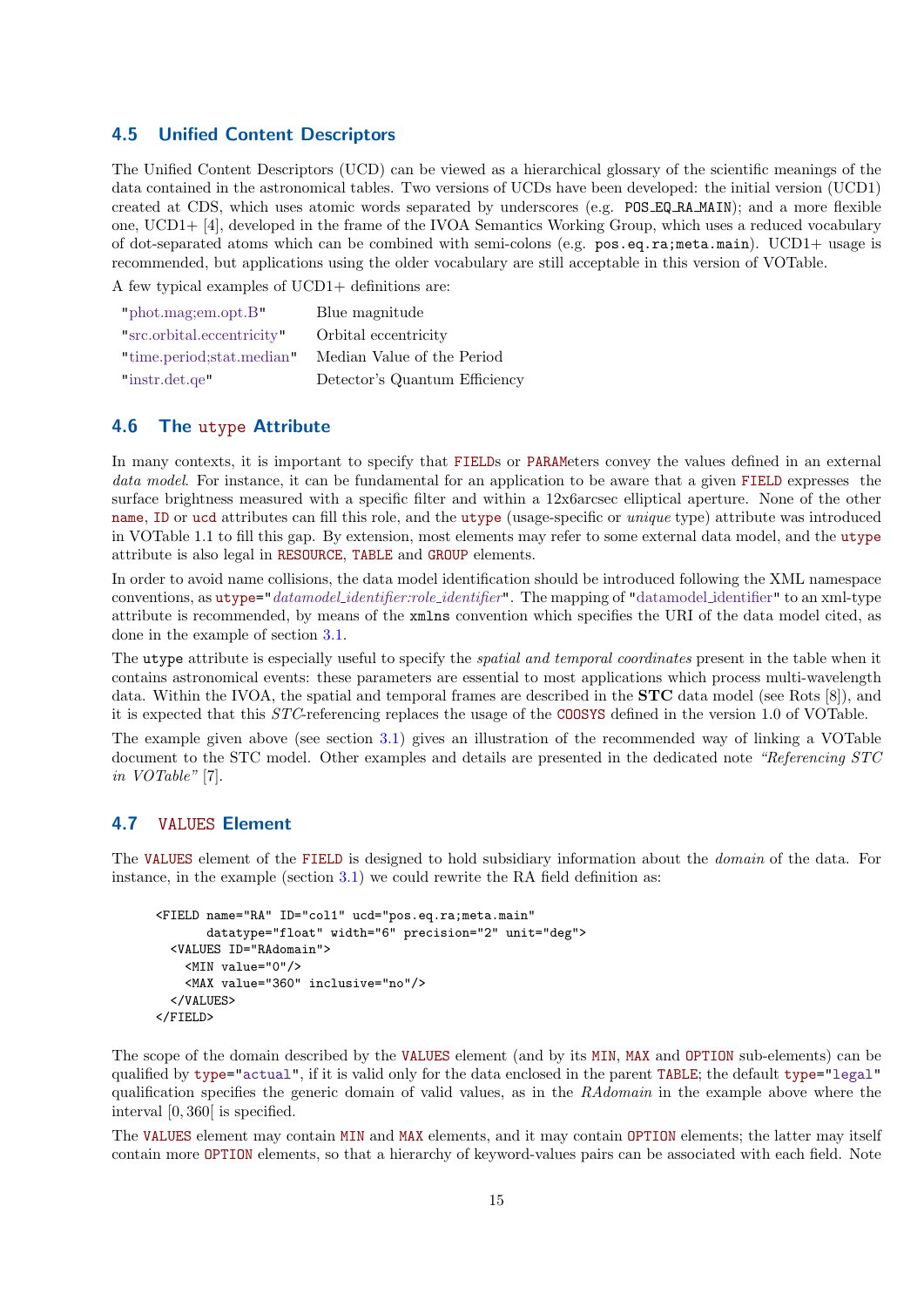that only a single pair MIN / MAX is possible, whereas many OPTION elements may be used to qualify the domain described by the VALUES element. The domain may therefore be defined as a single interval, or as a set of individual values. Although the schema does not forbid all three MIN, MAX and OPTION sub-elements simultanesouly, such usage is considered as bad practice and is discouraged.

All three MIN, MAX and OPTION sub-elements store their value corresponding to the minimum, maximum, or "special value" in a value attribute. MIN and MAX elements can have an inclusive attribute to specify whether the value quoted belongs to the domain or not, and the OPTION element can have a name attribute to describe the "special" quoted value.

The VALUES element may also have a null attribute to define a non-standard value that is used to specify "nonexistent data" – for example  $null = "–32768"$ . When this value is found in the corresponding data, it is assumed that no data exists for that table cell; the parser may also choose to use this when unparsable data is found, and the null value will be substituted instead. The value of the null attribute must follow the same rules as the TABLEDATA serialization for the appropriate datatype described in section [6,](#page-21-1) and may never contain an array value. This mechanism is only intended for use with integer types; it should not be used for floating point types, which can use NaN instead.

This mechanism for representing null values is required for integer columns in the BINARY serialization. Since VOTable 1.3 however other mechanisms are available for representing null values in the TABLEDATA and BINARY2 serializations. Representation of nulls using the VALUES element and otherwise is discussed further in section [5.5.](#page-19-1) Finally the ref attribute of a VALUES element can be used to avoid a repetition of the domain definition, by referring to a previously defined VALUES element having the referenced ID attribute. When specified, the ref attribute completely defines the domain without any other element or attribute, e.g.  $\langle$ VALUES ref="RAdomain"/ $\rangle$ .

#### <span id="page-15-0"></span>4.8 INFO Element

The INFO element is a PARAM element restricted to be of type *string* (i.e. datatype="char" and arraysize="\*" are *implied*). It must also have a name attribute, and may have the other attributes allowed in a PARAM: ID, ref, unit, ucd and utype. But unlike PARAM, INFO does not accept sub-elements: only text is acceptable in INFO's body. This limitation ensures full compatibility with the previous versions of VOTable.

INFO is meant to convey informative details about the generation of the VOTABLE document. It may be present at the beginning or end of VOTABLE or RESOURCE elements, or at the end of a TABLE. Typical uses of INFO include error reports, or explanations about choices made by the data processing system which generates the VOTable document.

#### <span id="page-15-1"></span>4.9 GROUPing FIELDs and PARAMeters

The GROUP element is used to group together a set of FIELDs and PARAMs which are logically connected, like a value and its error. The FIELDs are always defined *outside* any group, and the GROUP designates its member fields via FIELDref elements.

A simple example of a group made of the velocity and its error, based on the example of section [3.1,](#page-9-0) can be the following:

```
<GROUP name="Velocity">
 <DESCRIPTION>Velocity and its error</DESCRIPTION>
 <FIELDref ref="col4"/>
 <FIELDref ref="col5"/>
</GROUP>
```
The GROUP element can have the name, ID, ucd, utype and ref attributes. It can include a DESCRIPTION, and any mixture of FIELDreferences, PARAMeters, PARAMreferences and other GROUPs. PARAMref is a logical definition of a parameter that refers to a PARAM element defined elsewhere in the parent TABLE or RESOURCE; similarly the FIELDref element defined by referring to a FIELD element defined elsewhere in the parent TABLE. The recursivity of the GROUP element enables a definition of arbitrarily complex structures.

The possibility of adding PARAMeters in groups also introduces a possibility of associating parameter(s) to accurately describe the context of the data stored in the table. For instance, it is possible to associate the actual frequency of a radio survey with a table of flux measurements using the following declaration: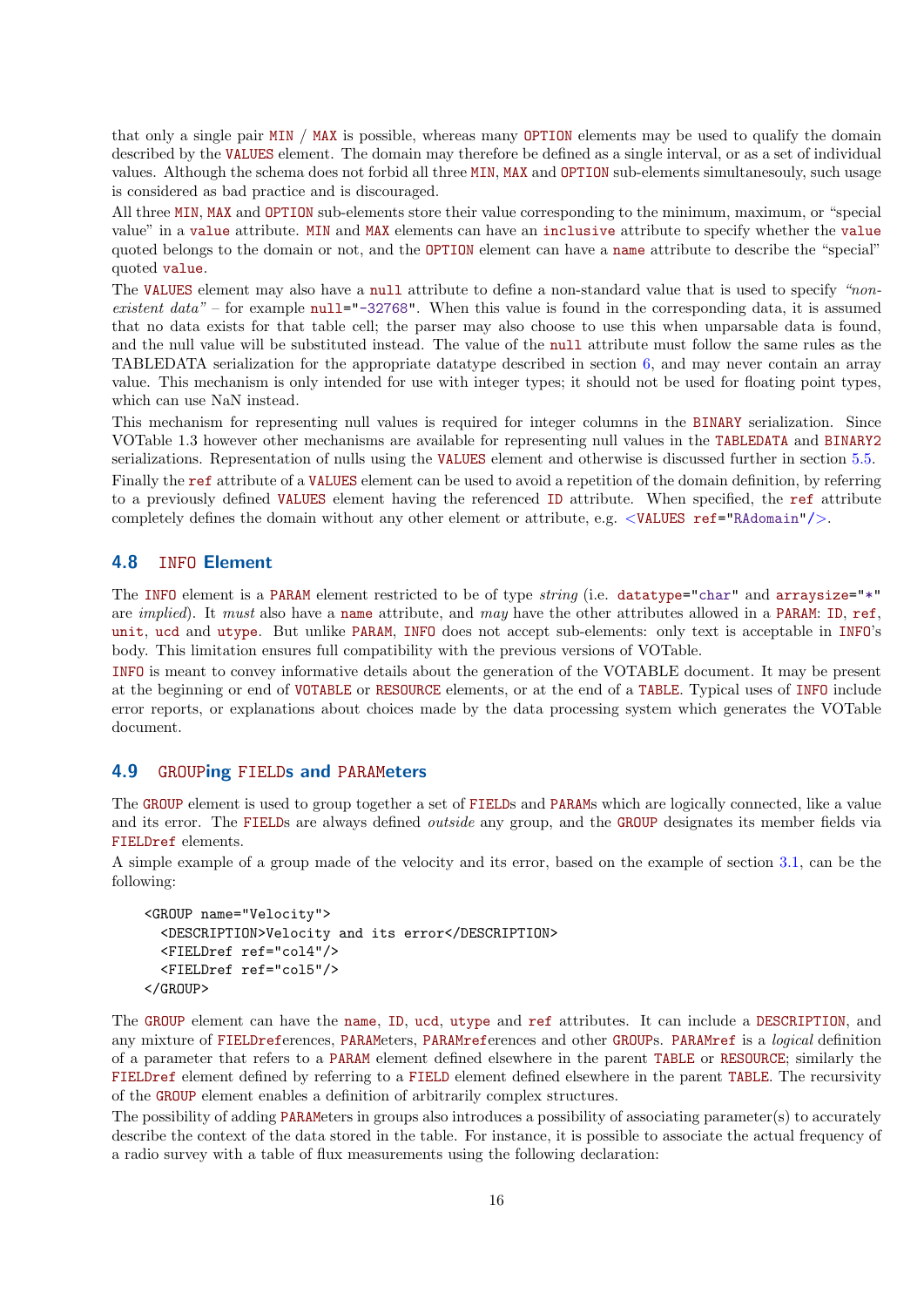```
<FIELD name="Flux" ID="col4" ucd="phot.flux;em.radio.200-400MHz"
       datatype="float" width="6" precision="1" unit="mJy"/>
<FIELD name="e_Flux" ID="col5" datatype="float" width="4" precision="1"
       ucd="stat.error;phot.flux;em.radio.200-400MHz" unit="mJy"/>
<GROUP name="Flux" ucd="phot.flux;em.radio.200-400MHz">
 <DESCRIPTION>Flux measured at 352MHz</DESCRIPTION>
 <PARAM name="Freq" ucd="em.freq" unit="MHz" datatype="float"
        value="352"/>
 <FIELDref ref="col4"/>
 <FIELDref ref="col5"/>
</GROUP>
```
Similarly, GROUP can be used to associate several parameters to one or several FIELDs. For example, a filter may be characterized by the central wavelength and the FWHM of its transmission curve, or several parameters of an instrument setup may be described.

# <span id="page-16-0"></span>4.10 The Relational Context

With a simple naming convention, the GROUP element may also specify some properties of the tables included in a VOTable document when a TABLE is viewed as a relation (part of a a relational database):

- A GROUP element having the name="primaryKey" attribute defines the primary key of the relation by enumerating the ordered list of FIELDrefs that make up the *primary key* of the table;
- A GROUP element having the name="foreignKey" attribute, with a ref="table\_reference" reference of the table having the associated primary ley, similarly enumerates the FIELDrefs of the foreign key;
- A GROUP element having the name="order" attribute may specify how the data are ordered.

Similar conventions could be added for the existence of indexes, unique values, etc.

# <span id="page-16-1"></span>5 Data Content

While the bulk of the metadata of a VOTable document is in the FIELD elements, the data content of the table is in a single DATA element. The data is organized in "reading" order, so that the content of each row appears in the same order as the order of the FIELD definitions.

Each DATA part of the VOTable document can be viewed as a stream coming out of a pipeline. The abstract table is first serialized by one of several methods, then it may be encoded for compression or other reasons. The result may be embedded in the XML file *(local data)*, or it may be *remote data*.

Figure [2](#page-17-1) shows how the abstract table is rendered into the VOTable document. First the data is serialized, either as XML, a FITS binary table, or the VOTable Binary format. This data stream may then be encoded, perhaps for compression or to convert binary to text. Finally, the data stream may be put in a remote file with a URL-type pointer in the VOTable document; or the table data may be embedded in the VOTable.

The serialization elements and their attributes are described in the next sections.

### <span id="page-16-2"></span>5.1 TABLEDATA Serialization

The TABLEDATA element is a way to build the table in pure XML, and has the advantage that XML tools can manipulate and present the table data directly. The TABLEDATA element contains TR elements, which in turn contain TD elements — i.e. the same conventions as in HTML. The number of TD elements in each TR element must be equal to the number of FIELD elements declaring the table. An example is contained in section [3.1,](#page-9-0) surrounded by the <TABLEDATA> and </TABLEDATA> delimiters.

Each item in the TD tag contains a value which must be compatible with the datatype attribute of the corresponding FIELD definition. If the value is the same as the null value for that field (see section [4.7\)](#page-14-2) then the item is assumed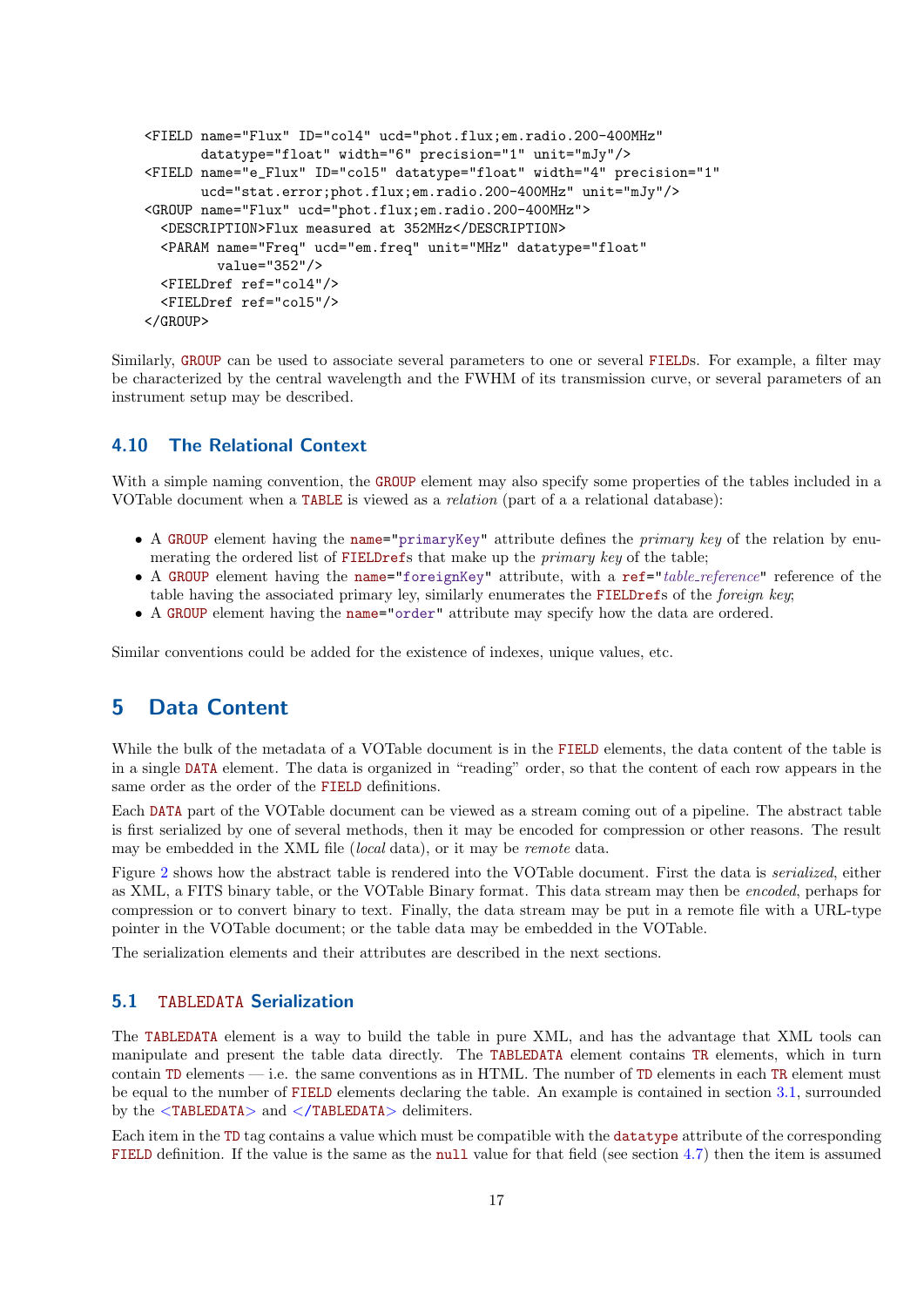

<span id="page-17-1"></span>

to contain no data. Valid representations of values in a cell, depending on their datatype, are detailed in section [6.](#page-21-1) If the TD element is empty (<TD/> or <TD></TD>) the cell is considered to contain no data, i.e. to be null.

If a cell contains an array of numbers or a complex number, it should be encoded as multiple numbers separated by whitespace. However in the case of character and Unicode strings (declared in the corresponding FIELD as an array of *char* or *unicodeChar* datatype), no separator should exist. Here is an example of a two-row table that has arrays in the table cells:

```
<TABLE>
  <FIELD name="aString" datatype="char" arraysize="10"/>
  <FIELD name="aShort" datatype="short"/>
  <FIELD name="varInts" datatype="int" arraysize="*"/>
  <FIELD name="Floats" datatype="float"arraysize="3"/>
  <DATA><TABLEDATA>
    <TR> <TD>Apple</TD> <TD/> <TD>1 2 4 8 16</TD> <TD>1.62 4.56 3.44</TD> </TR>
    <TR> <TD>Orange</TD> <TD>15</TD> <TD>23 -11 9</TD> <TD>2.33 4.66 9.53</TD> </TR>
  </TABLEDATA></DATA>
</TABLE>
```
The first entry is a fixed-length array of 10 characters; since the value being presented (Apple) has 5 characters, this is padded with trailing blanks. The second cell is a short integer but has a null value, as indicated by the empty TD element. The third cell contains a variable-length array of integers. The last cell contains a fixed-length array of three floats.

A special notice should be mentioned about the significance of white space in a table cell (the term white space designates the characters space  $[x20]$ , tab  $[x09]$ , newline  $[x0a]$ , carriage-return  $[x0d]$ ): while for numeric data types the amount of white spaces does not matter (the elements of an array of numbers may for instance be written on several lines), the white space is significant for "char" or "unicodeChar" datatypes, and for instance <TD>Apple</TD> and <TD> Apple</TD> are not identical.

## <span id="page-17-0"></span>5.2 FITS Serialization

The FITS format for binary tables [2] is in widespread use in astronomy, and its structure has had a major influence on the VOTable specification. Metadata is stored in a header section, followed by the data. The metadata is essentially equivalent to the metadata of the VOTable format. One important difference is that VOTable does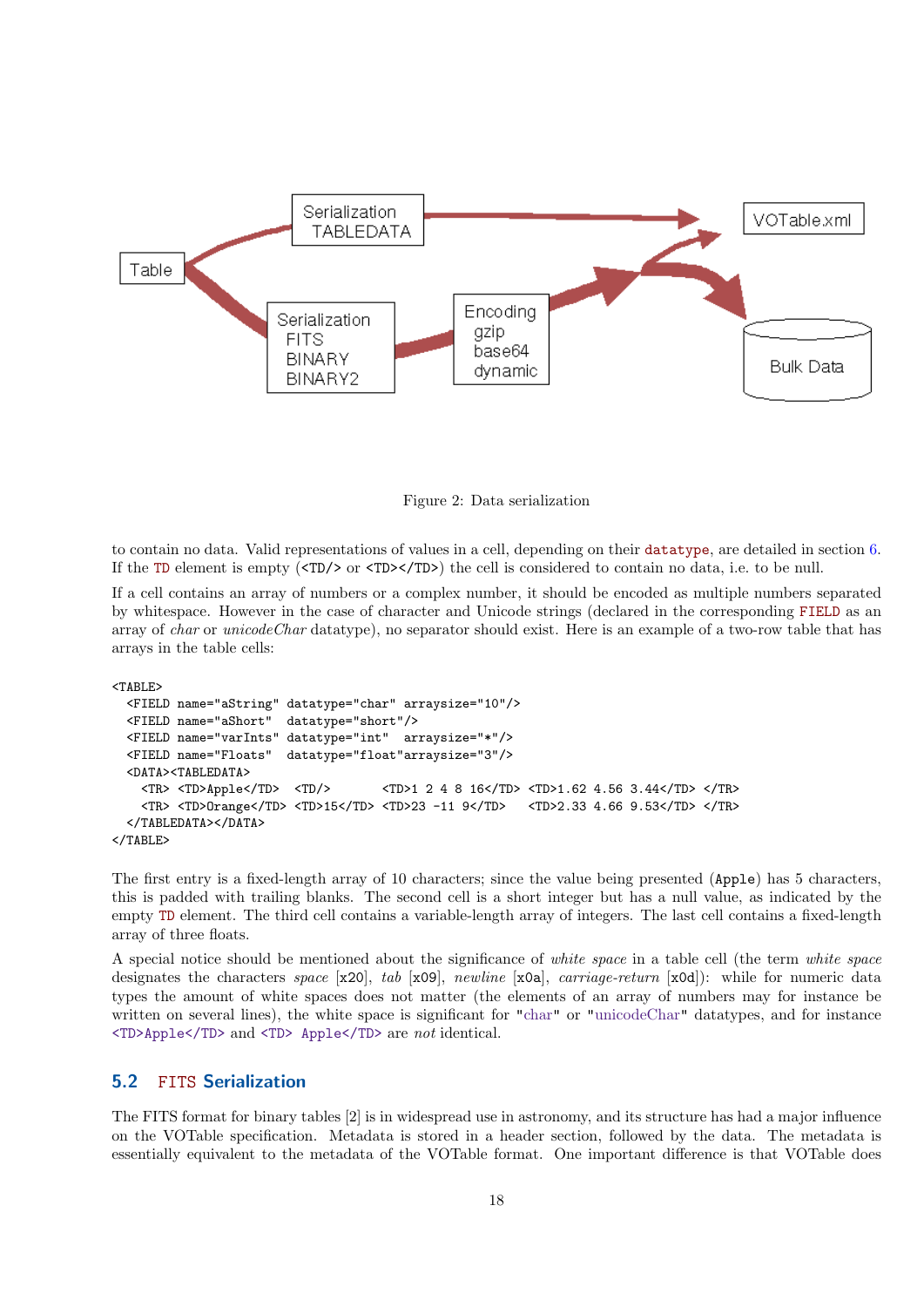not require specification of the number of rows in the table, an important advantage if the table is being created dynamically from a stream.

The VOTable specification does not define the behavior of parsers with respect to this doubling of the metadata. A parser may ignore the FITS metadata, or it may compare it with the VOTable metadata for consistency, or other possibilities.

The following code shows a fragment that might have been created by a FITS-to-VOTable converter. Each FITS keyword has been converted to a PARAM, and the data itself is remotely stored and gzipped at an FTP site:

```
\leqRESOURCE><PARAM name="EPOCH" datatype="float" value="1999.987">
 <DESCRIPTION> Original Epoch of the coordinates</DESCRIPTION>
</PARAM><PARAM name="TELESCOP" datatype="char" arraysize="*" value="VTel" />
<INFO name="HISTORY">
  The very first Virtual Telescope observation made in 2002
\angle/INFO\ge<TABLE><FIELD (insert field metadata here) />
 <DATA><FITS extnum="2">
  <STREAM encoding="gzip" href="ftp://archive.cacr.caltech.edu/myfile.fit.gz"/>
 </FITS></DATA></TABLE></RESOURCE>
```
The FITS file may contain many data objects (known as extensions, numbered from 1 up, the main header being numbered 0), and the extnum attribute allows the VOTable to point to one of these.

# <span id="page-18-0"></span>5.3 BINARY Serialization

The binary format is intended to be easy to read by parsers, so that additional libraries are not required. It is just a sequence of bytes with the length of each sequence corresponding to the datatype and arraysize attributes of the FIELD elements in the metadata. The binary format consists of a sequence of records with no header bytes, no alignment considerations, and no block sizes. The order of the bytes in multi-byte primitives (e.g. integers, floating-point numbers) is Most Significant Byte first, i.e., it follows the FITS convention.

Table cells may contain arrays of primitive types, each of which may be of fixed or variable length. In the former case, the number of bytes is the same for each instance of the item, as specified by the arraysize attribute of the FIELD. If all the fields have a fixed arraysize, then each record of the binary format has the same length (the sum of arraysize times the length in bytes of the corresponding datatype).

Variable-length arrays of primitives are preceded by a 4-byte integer containing the number of items of the array. The parser can then compute the number of bytes taken by the variable-length array by multiplying the size and number of the primitives.

The way the stream of bytes is arranged for the data of the example in section [5.1](#page-16-2) is illustrated in Figure [3.](#page-19-2) In this case the second column must be declared like this:

```
<FIELD name="aShort" datatype="short">
  <VALUES null="99"/>
</FIELD>
```
to indicate a magic value representing nulls, since no equivalent of the empty TD element is available for the BINARY serialization (see section [5.5\)](#page-19-1).

The BINARY serialization has been available in all versions of VOTable. From VOTable 1.3 however, the alternative BINARY2 serialization is an alternative, providing more straightforward null-flagging capabilities. In VOTable 1.3 BINARY remains a legal serialization, but for most purposes VOTable producers are advised to use BINARY2 instead.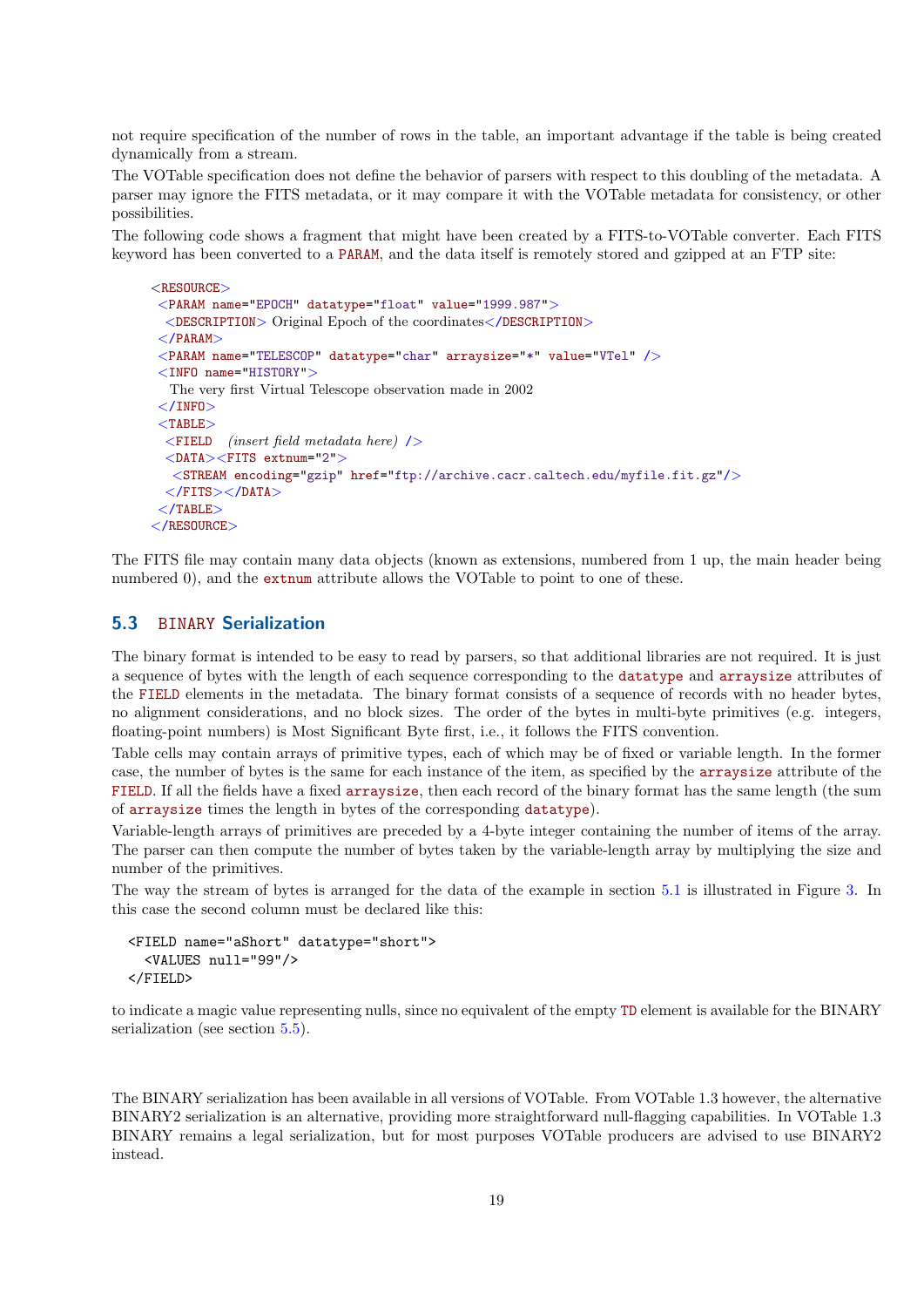

<span id="page-19-2"></span>Figure 3: Data Storage in BINARY mode

# <span id="page-19-0"></span>5.4 BINARY2 Serialization

The BINARY2 format, introduced at VOTable 1.3, is the same as BINARY, but with null entries flagged explicitly rather than identified by their values. The byte stream contains one additional bit for each table cell indicating whether that cell's value is to be considered null or not.

The byte content for each row consists of zero or more bytes containing a null value flag for each cell in the row, followed by the bytes for the BINARY serialization as described in the previous subsection. The null flags are stored as exactly one bit per table column, and the number of flag bytes is the smallest required for this purpose; the number of flag bytes per row for an N-column table will therefore be the integer part of  $(N+7)/8$ . The most significant bit of the first flag byte corresponds to the first column, the second most significant bit of the first flag byte to the second column, the most significant bit of the second flag byte to the eighth column, and so on. A set (1) bit indicates that the corresponding cell is null, and an unset (0) bit indicates that its value is not null. Unused bits will be at the less-significant end of the final flag byte, and shall be unset (0).

It is recommended, but not required, that a cell value flagged as null is filled with with the NaN value for floating point or complex datatypes, and zero-valued bytes for other datatypes. It is particularly recommended that a variable length array cell value flagged as null is represented as 4 zero-valued bytes, indicating a zero-length value.

The way the stream of bytes is arranged for the data of the example in section [5.1](#page-16-2) is illustrated in Figure [4.](#page-19-3)



<span id="page-19-3"></span>Figure 4: Data Storage in BINARY2 mode

#### <span id="page-19-1"></span>5.5 Null values

VOTable provides two approaches to representing null values in data.

The first approach makes use of the VALUES element's null attribute to indicate that whenever a particular "magic" value is encountered in a column's data, that entry should be considered as null. This magic value must represent a legal scalar value for the column's datatype, for instance in the case of datatype="unsignedByte" it must be an integer in the range 0–255. This approach, inherited from FITS, works in the same way for all of the defined VOTable serializations. However it can present difficulties when generating VOTables, since the magic value must be distinct from all actual data values in the column, and must be chosen before the column data has been written, since the FIELD element precedes the DATA.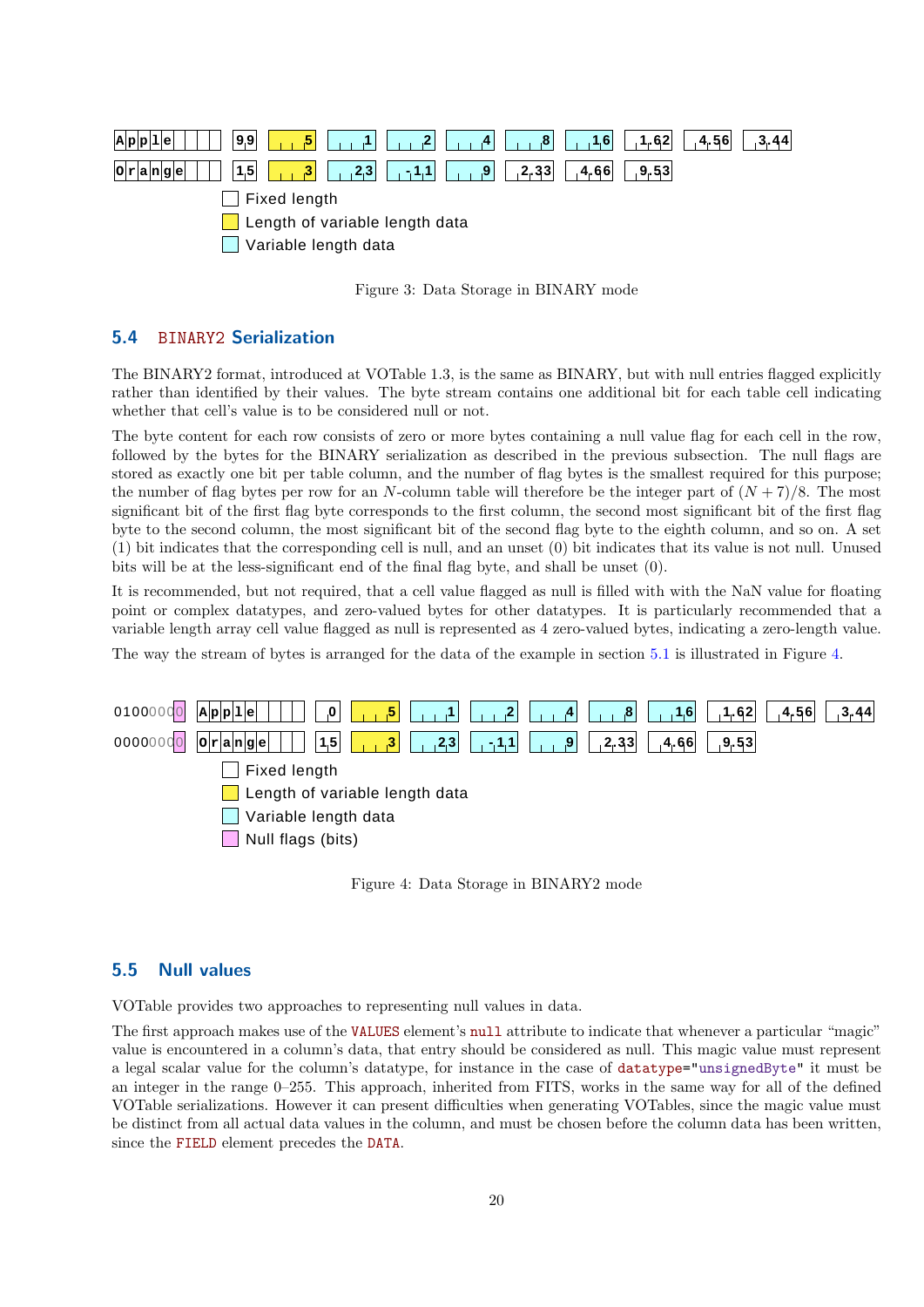The second approach, introduced at VOTable 1.3, is to mark null values using some mechanism external to the data itself, and it works differently for the different serializations. In the TABLEDATA serialization an empty TD element signals a null value, and in the BINARY2 serialization a separate null-ness flag is provided for each cell. The BINARY and FITS serializations do not support this approach at all. It should be noted that when using this approach, unlike with magic values, the different serializations do not have identical capabilities for representing data, so that lossless round-tripping between serializations is not always possible.

Some other subtleties concerning null values should also be mentioned:

- The only way to mark as null individual elements of an array-valued cell is by use of the magic value mechanism, which operates on a per-element basis. Although the magic value approach can mark individual elements of an array as null, it cannot mark a whole multi-element array as null.
- In TABLEDATA array-valued columns, a null value and a zero-length array are not distinguished. Since strings are represented as arrays of characters, this also means that empty and null strings are not distinguished.
- In either approach, floating point values not formally marked as nulls may take the value NaN (not-a-number), represented by the string "NaN" or by a suitable IEEE bit pattern as appropriate. This option is suitable for scalar, complex, and array-valued columns. For most purposes, the distinction between NaN and null is not significant, and VOTable implementations are not required to distinguish these cases. However, the BINARY2 encoding does provide the option to represent them differently for specialised applications where that is desirable.
- The magic value mechanism, as in FITS, is only intended for integer values. Historically it has not been explicitly forbidden for floating point values, but such use is strongly deprecated in favour of the use of NaN.
- Combining the two approaches is not encouraged, and use of the VALUES null attribute is deprecated where it can be avoided (marking null cells in TABLEDATA and BINARY2 serializations in VOTable 1.3). However, if it is present, the VALUES null attribute must always be respected.
- The *boolean* datatype has its own arrangements for representing null which do not require use of either of the special approaches above.

### <span id="page-20-0"></span>5.6 Data Encoding

As a result of the serialization, the table has been converted to a byte stream, either text or binary. If the TABLEDATA serialization is used, then the table is represented as XML tags directly embedded in the document, and conventional tools can be used to encode the entire XML document. However, VOTable also provides limited encoding of its own. A VOTable document may point to a remote data resource that is compressed; rather than decompressing before sending on the wire, it can be dynamically decoded by the VOTable reader. We might also use the encoding facilities to convert a binary file to text (through base64 encoding), so that binary data can be used in the XML document.

In this version (1.3) of VOTable, it is not possible to encode individual columns of the table: the whole table must be encoded in the same way. However, the possibility of encoding selected table cells is being examined for future versions of VOTable (see appendix [A.5\)](#page-31-0).

In order to use an encoding of the data, it must be enclosed in a STREAM element, whose attributes define the nature of the encoding. The encoding attribute is a string that should indicate to the parser how to undo the encoding that has been applied. Parsers should understand and interpret at least the following values:

- encoding="gzip" [RFC1952] implies that the data following has been compressed with the *gzip* filter, so that gunzip or similar should be applied.
- encoding="base64" [RFC2045] implies that the  $base64$  filter has been applied, to convert binary to text.
- encoding="dynamic" implies that the data is in a remote resource (see below), and the encoding will be delivered with the header of the data. This occurs with the http protocol, where the MIME header indicates the type of encoding that has been used.

The default value of the encoding attribute is the null string, meaning that no encoding has been applied. In future releases, we might allow more complex strings in the encoding attribute, allowing combinations of encoding filters and a way for the parser to find the software needed for the decoding.

Note that for inline streamed data (a STREAM with no href attribute) it is effectively required to use encoding="base64", since of the available options only base64 will ensure that binary data is encoded as legal XML content.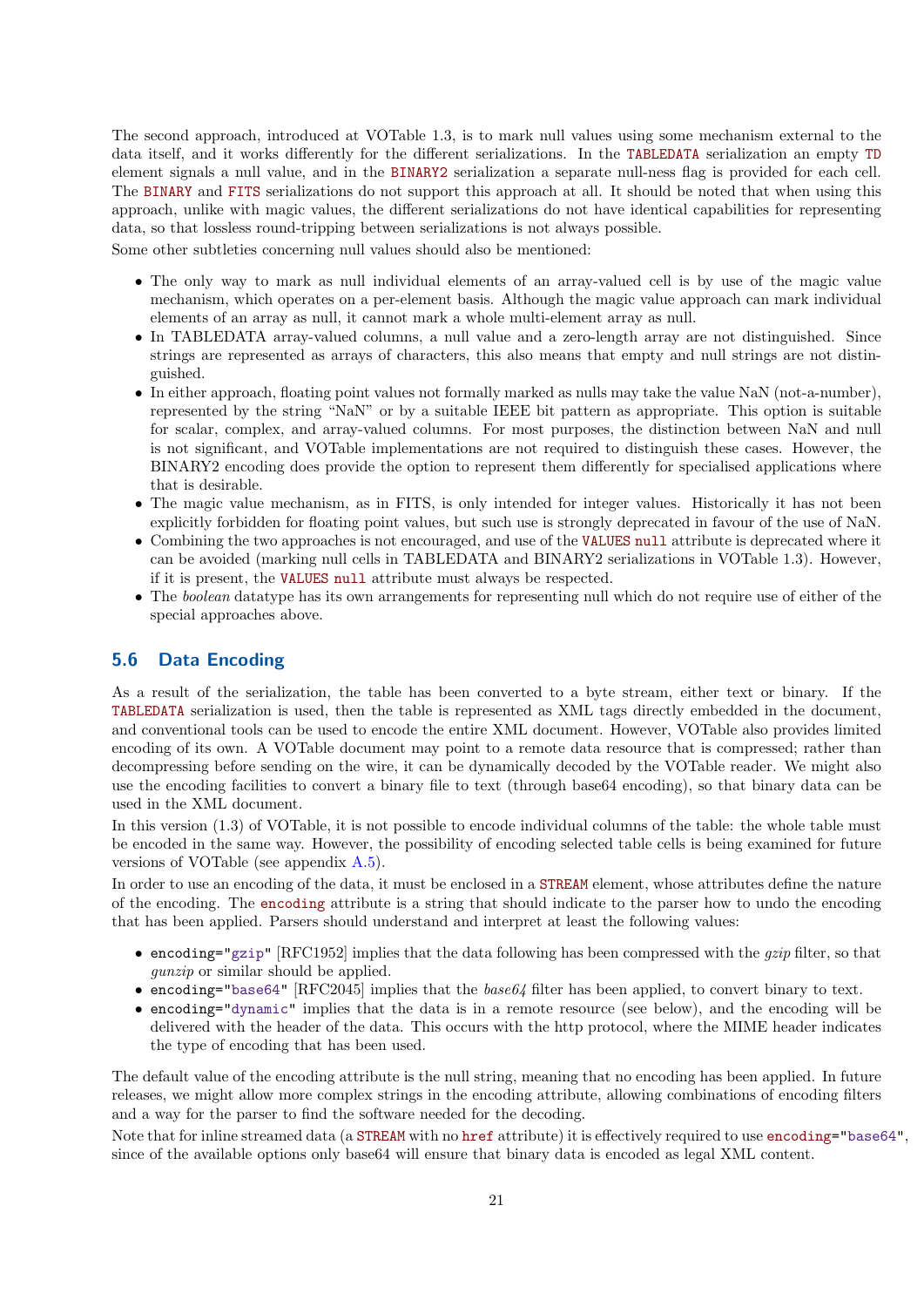#### <span id="page-21-0"></span>5.7 Remote Data

If the encoding of the data produces text, or if the serialization is naturally text-based, then it can be directly embedded into the XML document:

```
<DATA><BINARY><STREAM encoding="base64">
 AAAAAj/yVZiDGSSUwFZ6ypR4yGkADwAcQV0euAAIAAJBmMzNwZWZmkGle4tBR3jVQT9ocwAA
  · · · · · · · · · · · · · · · · · · · · · · · ·
 </STREAM>
</BINARY></DATA>
```
However, if the data stream is very large, it may be preferable to keep the data separate from the metadata. The href attribute of the STREAM element, if present, provides the location of the data in a URL-type syntax, for example:

```
<STREAM href="ftp://server.com/mydata.dat"/>
<STREAM href="ftp://server.com/mydata.dat" expires="2004-02-29T23:59:59"/>
<STREAM href="httpg://server.com/mydata.dat" actuate="onLoad"/>
<STREAM href="file:///usr/home/me/mydata.dat"/>
```
The examples are the well-known anonymous FTP and HTTP protocols. "httpg" is an example of a Grid-based access to data through HTTPG; finally, "file" is a reference to a local file. VOTable parsers are not required to understand arbitrary protocols, but are required to understand the three common protocols "file:", "http:" and "ftp:".

There are further attributes of the STREAM element that may be useful. The expires attribute indicates the expiration time of the data; this is useful when data are dynamically created and stored on some staging disk where files only persist for a specified lifetime and are then automatically deleted. The expires attribute expresses when a remote resource ceases to become valid, and is expressed in Universal Time in the same way as the FITS specification [2], itself conforming to the ISO 8601 standard.

The rights attribute expresses authentication information that may be necessary to access the remote resource. If the VOTable document is suitably encrypted, this attribute could be used to store a password.

The actuate attribute is borrowed from the XML Xlink specification, expressing when the remote link should be actuated. The default is "onRequest", meaning that the data is only fetched when explicitly requested (like a link on an HTML page), and the "onLoad" value means that data should be fetched as soon as possible (like an embedded image on an HTML page).

# <span id="page-21-1"></span>6 Definitions of Primitive Datatypes

This section describes the primitives summarized in Table [1](#page-7-2) and their representations in the BINARY/BINARY2 and TABLEDATA serializations (see section [5\)](#page-16-1). In the following, the term "hexadigit" designates the ASCII numbers "0" to "9", or the ASCII lower- or upper-case letters "a" to "f" (i.e. a digit in a hexadecimal representation of a number).

The representation of null values is discussed in section [5.5.](#page-19-1)

• Logical If the value of the datatype attribute specifies data type "boolean", the contents of the field shall consist of the BINARY/BINARY2 serialization of ASCII "T", "t", or "1" indicating true, and ASCII "F", "f", or "0" indicating false. The *null* value is indicated by an ascii NULL  $[0x00]$ , a space  $[0x20]$  or a question mark "?" [0x3f]. The acceptable representations in the TABLEDATA serialization also include any capitalisation variation of the strings "true" and "false" (e.g. "tRUe" or "FalsE").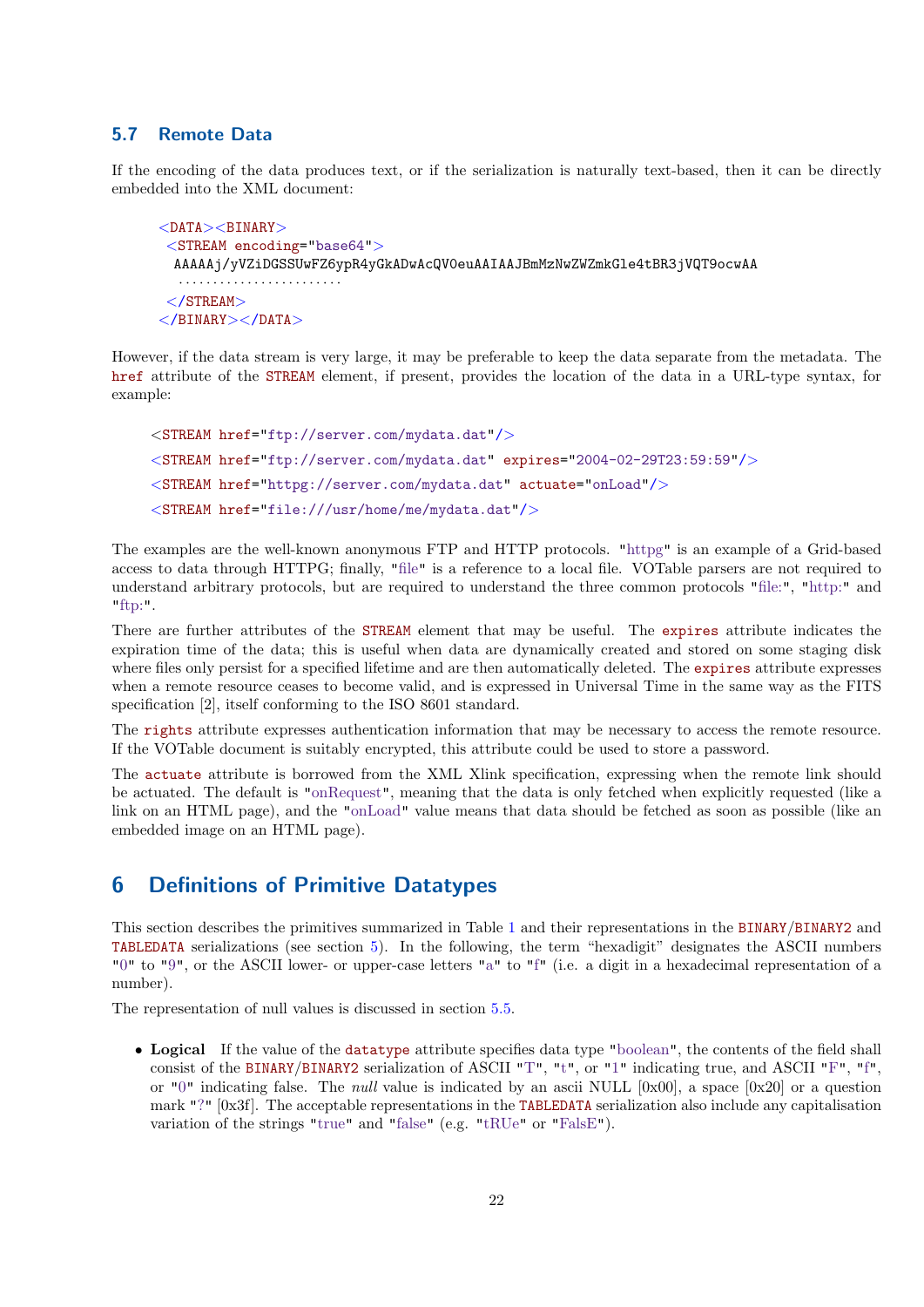- Bit Array If the value of the datatype attribute specifies data type "bit", the contents of the field in the BINARY/BINARY2 serialization shall consist of a sequence of bits starting with the most significant bit; the bits following shall be in order of decreasing significance, ending with the least significant bit. A bit field shall be composed of the smallest number of bytes that can accommodate the number of elements in the field. Padding bits shall be 0. The representation of a bit array in the TABLEDATA serialization is made by a sequence of ASCII "0" and "1" characters.
- Byte If the value of the datatype attribute specifies data type "unsignedByte", the field shall contain in the BINARY/BINARY2 serialization a byte (8-bits) representing a number in the range 0 to 255. In the case of an array of bytes (arraysize="\*"), also known as a "blob", the bytes are stored consecutively. The representation of a byte in the TABLEDATA serialization can be its decimal representation (a number between 0 and 255) or its *hexadecimal* representation when starting with 0x and followed by one or two hexadigits, (e.g. 0xff), separated by at least one space from the next one in the case of an array of bytes.
- Character If the value of the datatype attribute specifies data type "char", the field shall contain in the BINARY/BINARY2 serialization an ASCII (7-bit) character. The arraysize attribute indicates a character string composed of ASCII text. The BINARY/BINARY2 serialization follows the FITS rules for character strings, and a character string may therefore be terminated by an ASCII NULL [0x00] before the length specified in the arraysize attribute. In this case characters after the first ASCII NULL are not defined, and a string having the number of characters identical to the arraysize value is not NULL terminated. Characters should be represented in the TABLEDATA serialization using the normal rules for encoding XML text: the ampersand  $(\&)$  can be written  $\&$  amp; (symbolic representation) or  $\&$  #38; (decimal representation) or  $\text{Lip}$ ; (hexadecimal representation); the less-than (<) and greater-then (>) symbols should be coded &1t; and > or  $\&\#x3C$ ; and  $\&\#x3E$ . Also note also the significance of the *white space* characters in the TABLEDATA serialization (section [5.1\)](#page-16-2)
- Unicode Character If the value of the datatype attribute specifies data type "unicodeChar", the field shall contain a Unicode character. The arraysize attribute indicates a string composed of Unicode text, which enables representation of text in many non-Latin alphabets. Each Unicode character is represented in the BINARY/BINARY2 serialization by two bytes, using the big-endian UCS-2 encoding (ISO-10646-UCS-2). The representation of a Unicode character in the TABLEDATA serialization follows the XML specifications, and e.g. the Cyrillic uppercase "Ya" can be written  $\text{Lip}$  in UTF-8. Also note the significance of the white space characters in the **TABLEDATA** serialization (section [5.1\)](#page-16-2)
- 16-Bit Integer If the value of the datatype attribute specifies datatype "short", the data in the BINARY/BINARY2 serialization shall consist of big-endian twos-complement signed 16-bit integers (the most significant byte first). The representation of a Short Integer in the TABLEDATA serialization is either its decimal representation between -32768 and 32767 made of an optional - or + sign followed by digits, or its hexadecimal representation when starting with 0x and followed by 1 to 4 hexadigits.
- 32-Bit Integer If the value of the datatype attribute specifies datatype "int", the data in the BINARY/BINARY2 serialization shall consist of big-endian twos-complement signed 32-bit integer contained in four bytes, with the most significant first, and subsequent bytes in order of decreasing significance. The representation of an Integer in the TABLEDATA serialization is either its decimal representation between -2147483648 and 2147483647 made of an optional  $-$  or  $+$  sign followed by digits, or its hexadecimal representation when starting with  $0x$ and followed by 1 to 8 hexadigits;
- 64-Bit Integer If the value of the datatype attribute specifies datatype "long", the data in the BINARY/BINARY2 serialization shall consist of big-endian twos-complement signed 64-bit integers contained in eight bytes, with the most significant byte first, and subsequent bytes in order of decreasing significance. The representation of a Long Integer in the TABLEDATA serialization is either its decimal representation between -9223372036854775808 and 9223372036854775807 made of an optional - or + sign followed by digits, or its hexadecimal representation when starting with  $0x$  and followed by 1 to 16 hexadigits;
- Single Precision Floating Point If the value of the datatype attribute specifies datatype "float", the data in the BINARY/BINARY2 serialization shall consist of ANSI/IEEE-754 32-bit floating point numbers in bigendian order. All IEEE special values including NaN are recognized. The representation of a Floating Point number in the TABLEDATA serialization is made of an optional - or +, followed by the ASCII representation of a positive decimal number, and followed eventually by the ASCII letter "E" or "e" introducing the base-10 exponent made of an optional - or + followed by 1 or 2 digits. The number must be within the limits of the IEEE floating-point definition (around  $\pm 3.4 \cdot 10^{38}$ ; numbers with absolute value less than about  $1.4 \cdot 10^{-45}$ are equated to zero). The special values "+Inf", "-Inf", and "NaN" are accepted.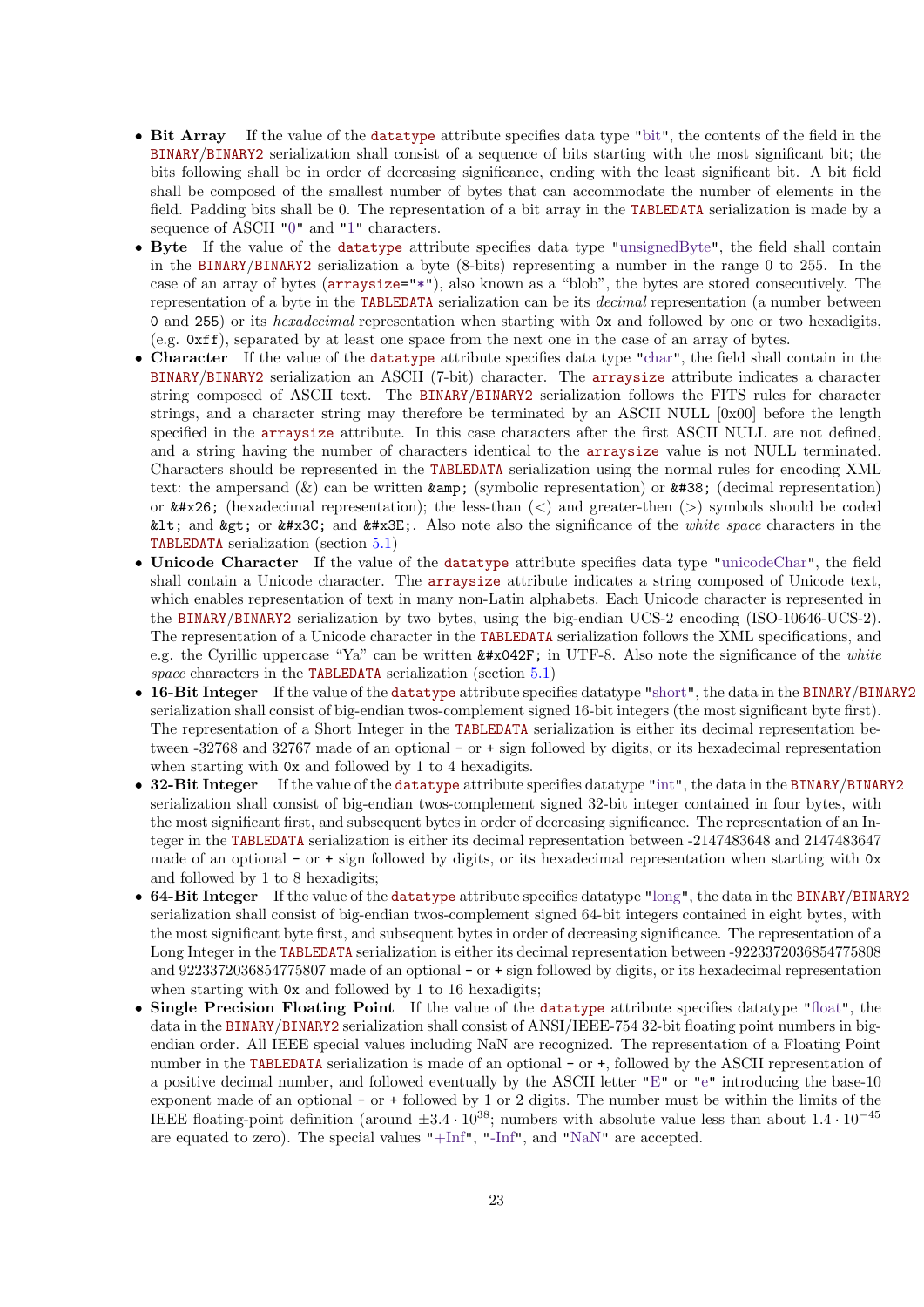- Double Precision Floating Point If the value of the datatype attribute specifies datatype "double", the data in the BINARY/BINARY2 serialization shall consist of ANSI/IEEE-754 64-bit double precision floating point numbers in big-endian order. All IEEE special values including NaN are recognized. The representation of a Double number in the TABLEDATA serialization is made of an optional - or +, followed by the ASCII representation of a positive decimal number, and followed eventually by the ASCII letter "E" or "e" introducing the base-10 exponent made of an optional - or + followed by 1 to 3 digits. The number must be within the limits of the IEEE floating-point definition (around  $\pm 1.7 \cdot 10^{308}$ ; numbers with absolute value less than about  $5 \cdot 10^{-324}$  are equated to zero). The special values "+Inf", "-Inf", and "NaN" are accepted.
- Single Precision Complex If the value of the datatype attribute specifies datatype "floatComplex", the data in the BINARY/BINARY2 serialization shall consist of a sequence of pairs of 32-bit single precision floating point numbers in big-endian order. The first member of each pair shall represent the real part of a complex number and the second member shall represent the imaginary part of that complex number. The representation of a Floating Complex number in the TABLEDATA serialization is made of two representations of a Single Precision Floating Point numbers separated by whitespace, representing the real and imaginary part respectively.
- Double Precision Complex If the value of the datatype attribute specifies datatype "doubleComplex", the data in the BINARY/elemBINARY2 serialization shall consist of a sequence of pairs of 64-bit double precision floating point numbers in big-endian order. The first member of each pair shall represent the real part of a complex number and the second member of the pair shall represent the imaginary part of that complex number. The representation of a Double Complex number in the TABLEDATA serialization is made of two representations of a Double Precision Floating Point numbers separated by whitespace, representing the real and imaginary part respectively.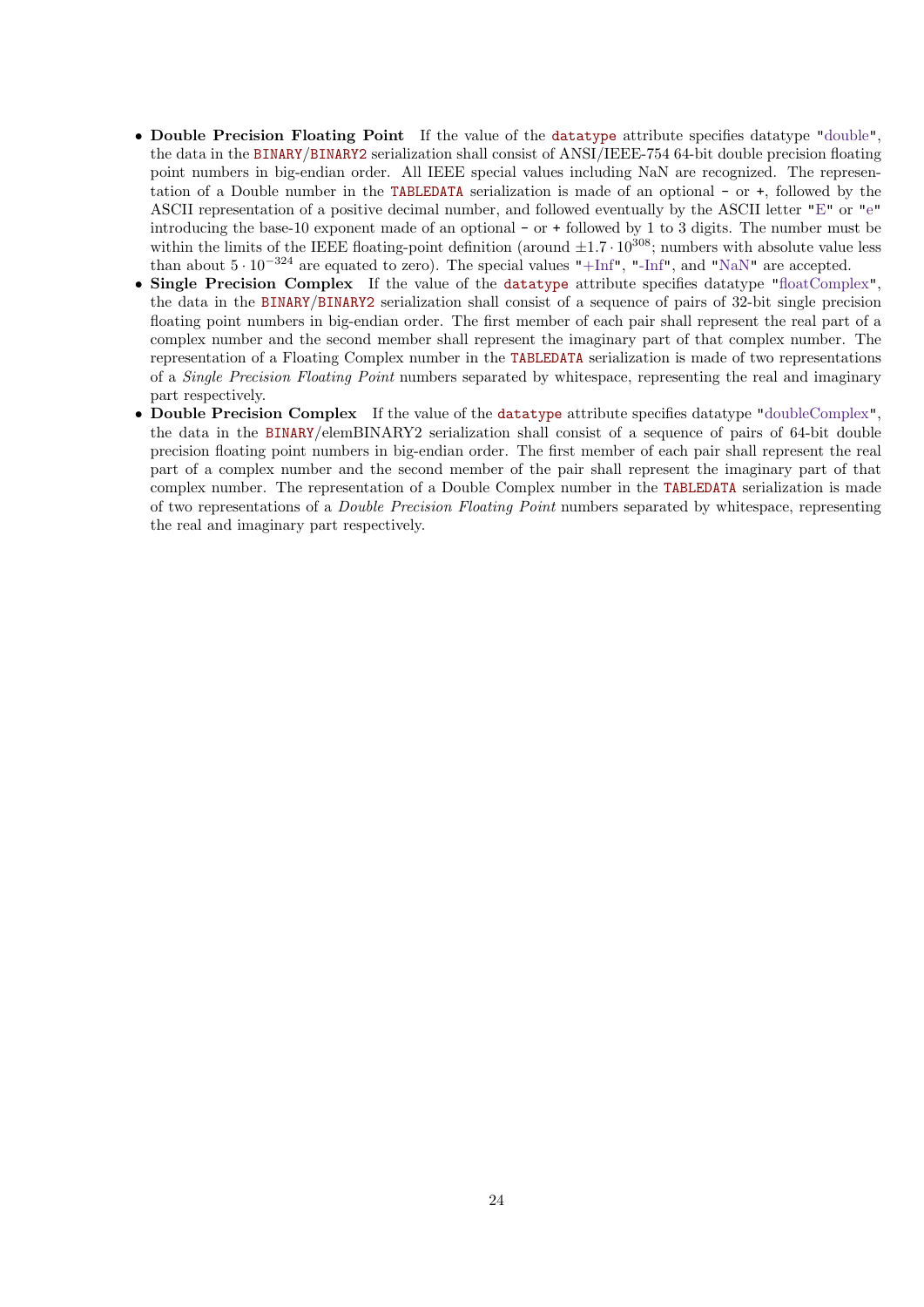# <span id="page-24-0"></span>7 A Simplified View of the VOTable 1.3 Schema

The XML Schema [6] defining a VOTable 1.3 document is available from

<http://www.ivoa.net/xml/VOTable/v1.3> In this section we illustrate this XML Schema by a set of boxes describing the structure of a VOTable, and the list of attributes of each VOTable element.

# <span id="page-24-1"></span>7.1 Element Hierarchy

The hierarchy of the elements existing in VOTable 1.3 is illustrated below; it uses the following conventions:

- *italicized* text represents *optional* elements;
- ⊕ indicates that the order of the elements is mandatory, while
- $\circ$  (open bullet) indicates that the corresponding elements may occur in any order;
- $\bullet \leftrightarrow$  marks a choice between alternatives.
- † marks a deprecated element (valid in Version 1.1, discouraged in Version 1.2 and later)
- $\bullet \cdots$  (dots) indicate that an element may be repeated.
- underlined elements may contain sub-elements, and are therefore explained in a dedicated box of the figure.



# <span id="page-24-2"></span>7.2 Attribute Summary

The list of the attributes is summarized in the table below, with the following conventions:

- Attributes written in bold are required attributes
- Attributes written in a fixed font are optional.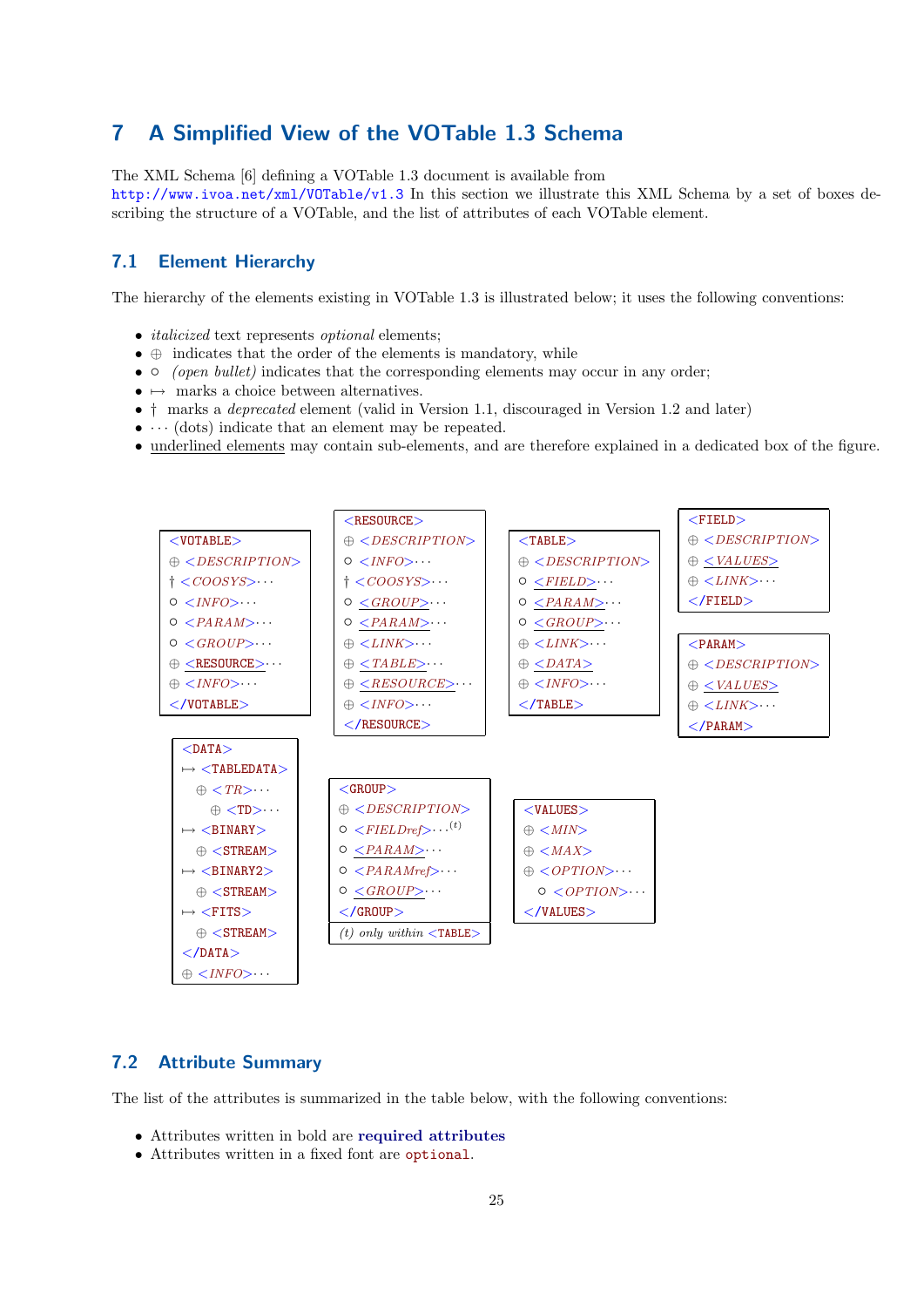• Attributes written in italics are not part of VOTable 1.3, but are reserved for possible extensions (mentioned in an Appendix).



# <span id="page-25-0"></span>8 MIME Type

A VOTable document should be introduced by a Multipurpose Internet Mail Extensions media type, or MIME type. MIME type syntax is described in RFC 2045 section 5.1, and its semantics in RFC 2046. Associating a MIME type to a document enables the data consumer (an application or a web browser) to launch the desired application (e.g. a visualisation tool).

In the HTTP protocol (RFC 2616), the MIME type is the value specified by the Content-Type: header. The recommended MIME type describing a VOTable document is "application/x-votable+xml": the x- prefix indicates an experimental type, and is required for non-registered media types; and the +xml suffix (defined by RFC 3023 section 7) indicates that the type describes a specialization of XML. This type may be accompanied by an optional parameter "serialization" with a value specifying the serialization type used for table data within the document, one of TABLEDATA, FITS, BINARY or BINARY2, interpreted case-insensitively. In the absence of this parameter, any of the serializations may be encountered. If multiple different serializations are used in the same document, this parameter must not be used.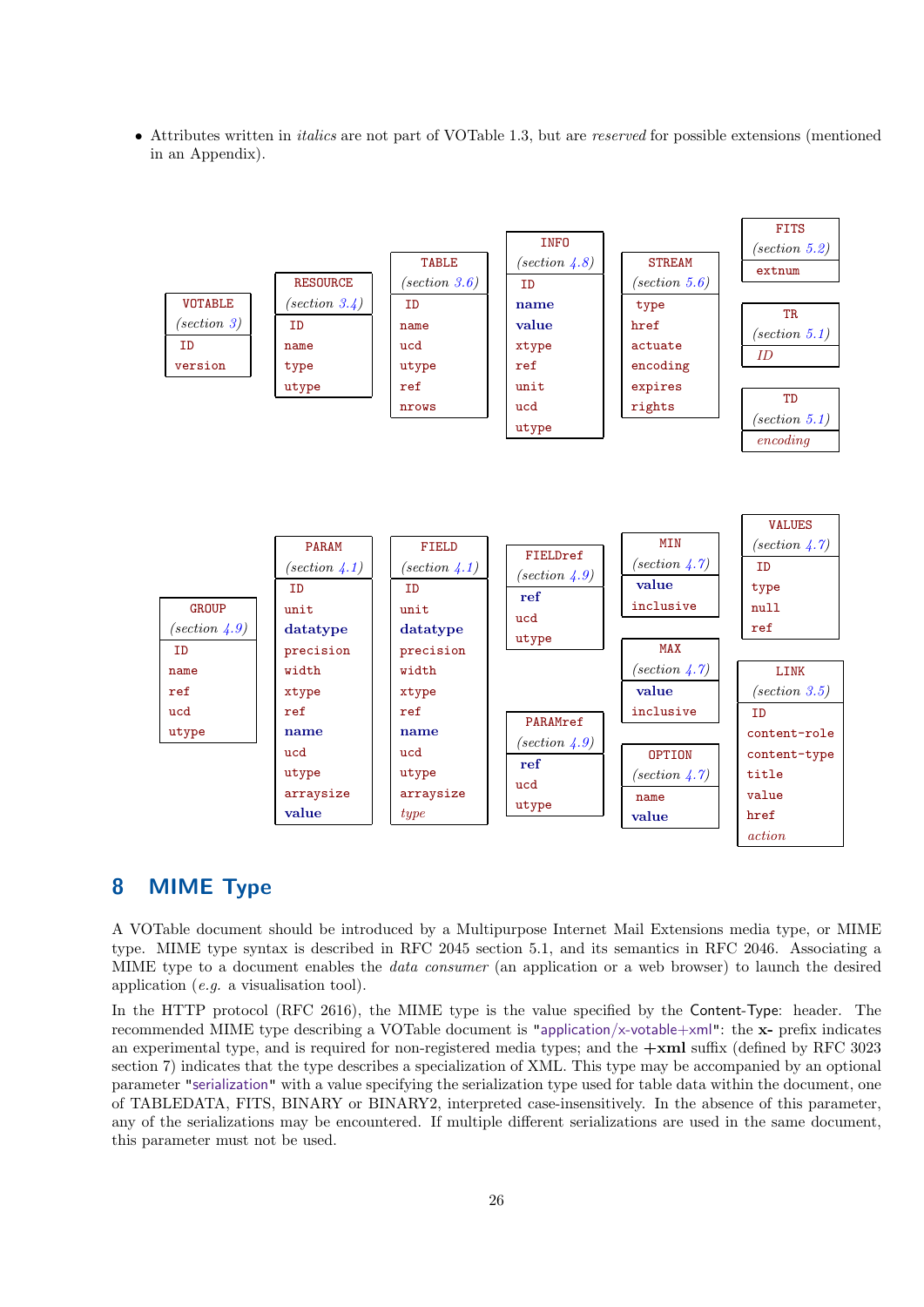Alternatively the "text/xml" MIME type is acceptable for services delivering data which are expected to be visualized by humans in a browser; this MIME type would preferably be associated with an XSL style sheet, for a presentation of well-formatted tables. It is expected that a few typical XSL style sheets will be accessible from the IVOA site. Note that use of the text top-level media type means that line breaks must be represented as a CRLF sequence (RFC 2046, section 4.1.1).

For both of these MIME types, RFC 3023 also defines the optional parameter "charset". If this parameter is not supplied, US-ASCII is assumed.

Any of the following Content-Type header values may therefore be used by a service producing VOTables with the TABLEDATA serialization:

- text/xml
- $\bullet$  text/xml; charset="iso-8859-1"
- application/ $x$ -votable $+x$ ml
- application/x-votable+xml; serialization=tabledata
- application/x-votable+xml; serialization=TABLEDATA; charset=iso-8859-1

# <span id="page-26-0"></span>9 Version History

# <span id="page-26-1"></span>9.1 Differences Between Versions 1.1 and 1.2

The differences between version 1.2 of VOTable and the preceding version 1.1 are:

- COOSYS is deprecated, in favor of a reference to the *Space-Time Coordinate* (STC) data model (see section [4.6](#page-14-1) and the IVOA note Referencing STC in VOTable[7])
- GROUP may appear as a direct child of VOTABLE and RESOURCE (where COOSYS was acceptable)
- The usage of UCD1+ is recommended (section  $4.5$ )
- The xtype attribute was added (see section [4.3\)](#page-13-1)
- The INFO element (section [4.8\)](#page-15-0) is made more similar to the PARAM element, but with datatype="char" and arraysize=" $*$ " (i.e. is a *String*); it may have attributes utype, ucd, ref, unit
- The INFO element may occur before the closing tags /TABLE and /RESOURCE and /VOTABLE (enables postoperational diagnostics)
- The FIELDref and PARAMref elements may have a utype and ucd attribute.
- Naming conventions of GROUP elements which specify some properties of a relational schema (see section [4.10\)](#page-16-0).
- The recommended and acceptable mime types have been made explicit (section [8\)](#page-25-0)
- The representation of arrays in cells has been made explicit (section [2.2\)](#page-7-1)
- Detailed and clarified the conventions and recommendations concerning name, ID and ref attributes
- Appendix A7 was a proposition for additional utype attributes in groups and tables; it is now included in VOTable 1.2. appendix [A.7](#page-31-2) now contains a new proposal (May/June 2009) for multiple descriptions and titles.

# <span id="page-26-2"></span>9.2 Differences Between Versions 1.2 and 1.3

The differences between version 1.3 of VOTable and the preceding version 1.2 are:

- The BINARY2 serialization has been introduced (section [5.4\)](#page-19-0). BINARY is mildly deprecated.
- The usage and semantics of an empty TD element in the TABLEDATA serialization have changed. In VOTable 1.3, an empty TD element is legal for any datatype (previously it was illegal for integer types) and it always denotes a null value (previously it indicated NaN for floating point types). This change means that the different serializations no longer have exactly the same capabilities for data representation.
- A new section [5.5](#page-19-1) has been added to clarify usage and encoding for null values.
- In view of the new options for flagging null values introduced by the BINARY2 and TABLEDATA changes above, use of the VALUES null attribute is now deprecated in most cases. It is in any case explicitly deprecated for floating point values, in favour of NaN.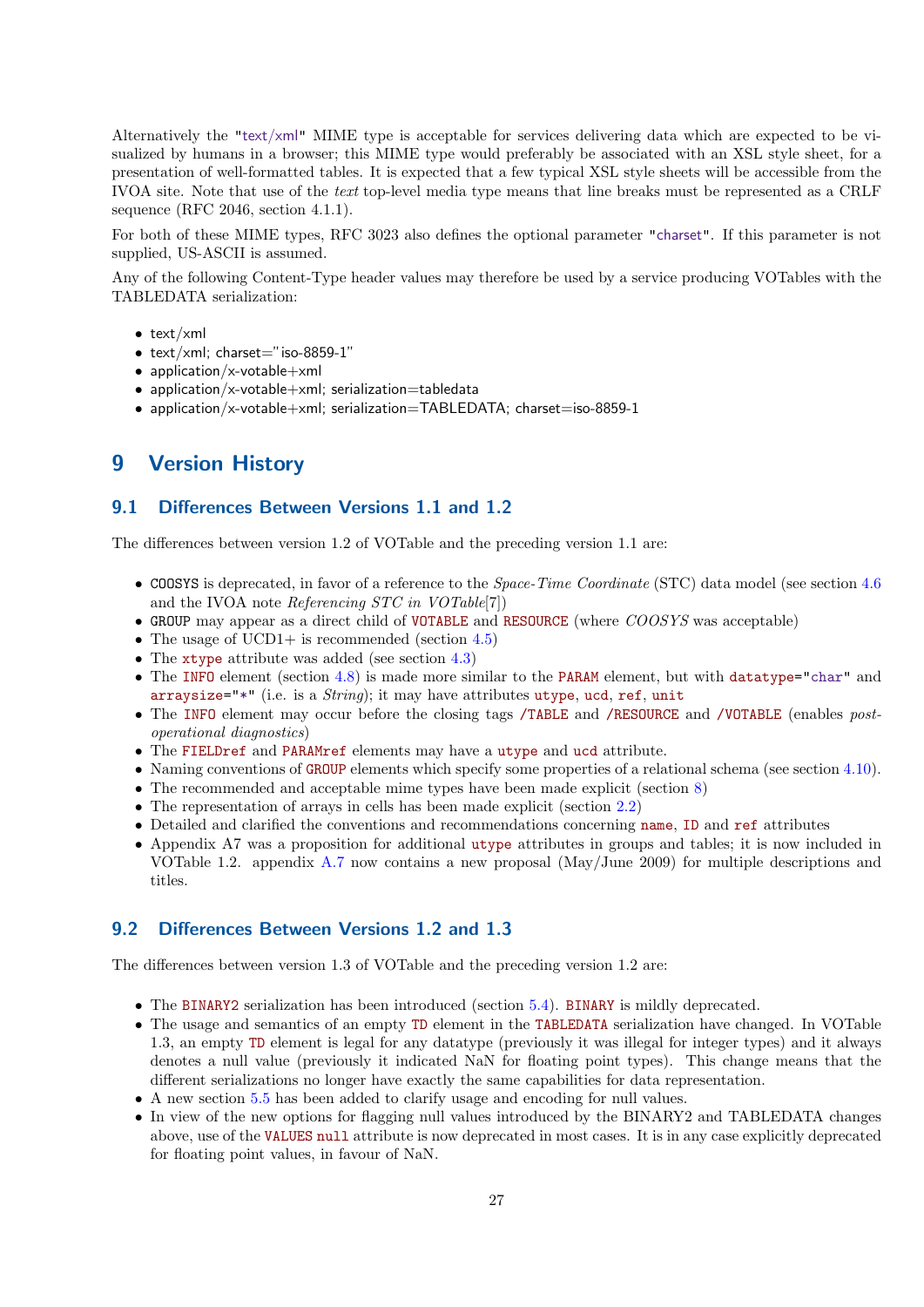- The description of the LINK element (section [3.5\)](#page-11-1) has been clarified, and a new content-role="type" example added, with discussion of its application to SKOS concepts.
- The schema datatype declaration of the LINK content-type attribute has been changed from NMTOKEN to token. The NMTOKEN datatype in VOTable 1.2 was a mistake, since it would not have permitted the MIME type example in the text.
- The MIME type section (now section [8\)](#page-25-0) now describes the new serialization parameter that can be used to specify serialization type.
- The representation of STC information in section [3.1](#page-9-0) and section [A.2](#page-28-2) has been modified to reflect the recommended usage from the *STC in VOTable* Note [7]. This usage is recommended even for VOTable 1.2, so this change to the VOTable document represents an update of advice rather than a change to the normative part of the VOTable standard. Additionally, text has been added encouraging declaration of the STC metadata where possible.
- A new section [1.4](#page-5-2) has been added explaining the place of VOTable in the IVOA Architecture.

# <span id="page-27-0"></span>10 References

- [1] Accomazzi et. al, Describing Astronomical Catalogues and Query Results with XML <http://cds.u-strasbg.fr/doc/astrores.htx>
- [2] FITS: Flexible Image Transport Specification, specifically the Binary Tables Extension <http://fits.gsfc.nasa.gov/>
- [3] Standards for Astronomical Catalogues: Units, CDS Strasbourg <http://cdsarc.u-strasbg.fr/doc/catstd-3.2.htx> See also Section 4 in Greisen and Calabretta 2002, A&A 395, 1061; and the IAU Recommendations concerning Units from the IAU Style Manual by G.A. Wilkins (1989) available at [http://www.iau.org/science/publications/proceedings](http://www.iau.org/science/publications/proceedings_rules/units/)\_rules/units/
- [4] Unified Content Descriptors <http://cds.u-strasbg.fr/doc/UCD.htx> (UCD1) <http://www.ivoa.net/twiki/bin/view/IVOA/IvoaUCD>
- [5] ASU: Astronomical Server URL, CDS Strasbourg <http://cds.u-strasbg.fr/doc/asu.html>
- [6] XML Schema: W3C Document <http://www.w3.org/XML/Schema>
- [7] Referencing STC in VOTable <http://ivoa.net/Documents/latest/VOTableSTC.html>
- [8] Arnold Rots Space-Time Coordinate Metadata for the Virtual Observatory (v1.30) <http://ivoa.net/Documents/latest/STC.html>
- [9] Arnold Rots STC-S: Space-Time Coordinate (STC) Metadata Linear String Implementation <http://www.ivoa.net/Documents/latest/STC-S.html>
- [10] Registry of FITS conventions [http://fits.gsfc.nasa.gov/fits](http://fits.gsfc.nasa.gov/fits_registry.html)\_registry.html
- [11] Table Access Protocol <http://ivoa.net/Documents/latest/TAP.html>
- [12] IVOA Astronomical Data Query Language <http://ivoa.net/Documents/latest/ADQL.html>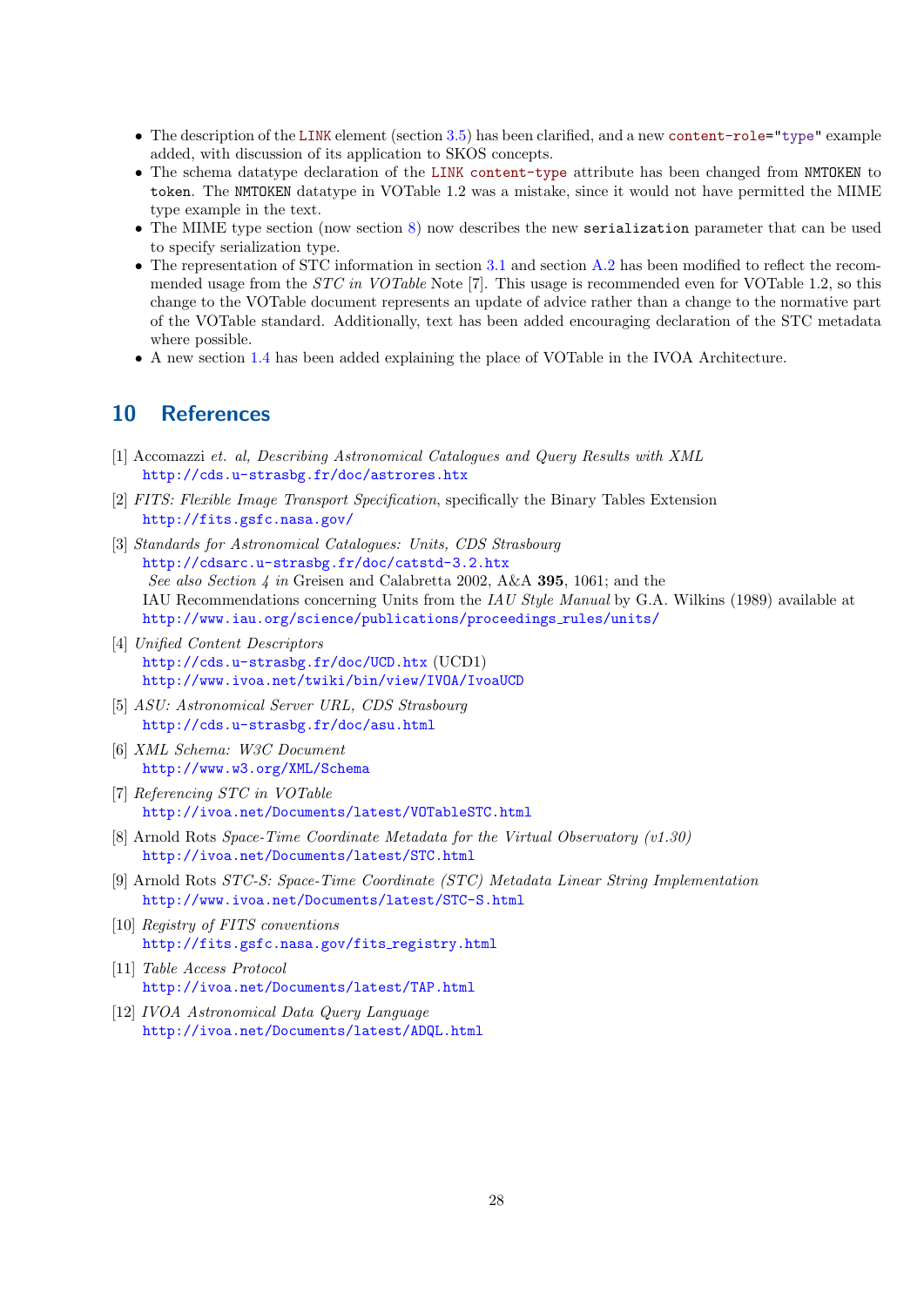# Appendices

# <span id="page-28-0"></span>A Possible VOTable extensions

The definitions enclosed in this appendix are not part of VOTable 1.1, but are considered as candidates for VOTable improvements.

# <span id="page-28-1"></span>A.1 VOTable LINK substitutions

The LINK element in Astrores [1] contains a mechanism for string substitution, which is a powerful way of defining a link to external data which adapts to each record contained in the table DATA.

When a LINK element appears within a RESOURCE or a TABLE element, extra functionality is implied: the href attribute may not be a simple link, but instead a template for a link. If, in the example of section [3.1,](#page-9-0) we add the link

<LINK href="http://ivoa.net/lookup?Galaxy=\${Name}&amp;RA=\${RA}&amp;DE=\${DE}"/>

a substitution filter is applied in the context of a particular row. For the first row of the table, the substitution would result in the URL

http://ivoa.net/lookup?Galaxy=N%20224&RA=010.68&DE=%2b41.27

Whenever the pattern  $\{\ldots\}$  is found in the original link, the part in the braces is compared with the set of ID (preferably) or name attributes of the fields of the table. If a match is found, then the value from that field of the selected row is used in place of the  $\{ \ldots \}$ . If no match is found, no substitution is made. Thus the parser makes available to the calling application a value of the href attribute that depends on which row of the table has been selected. Another way to think of it is that there is not a single link associated with the table, but rather an implicitly defined new column of the table. This mechanism can be used to connect each row of the table to further information resources.

The purpose of the link is defined by the content-role attribute. The allowed values are "query" (see section [A.2\)](#page-28-2), "hints" for information for use by the application, and "doc" for human-readable documentation.

The column names invoked in the pattern of the href attribute of the LINK element should exist in the document to generate meaningful links. In the common case where the VOTable was generated from a query of a database and contains only some of the columns in that database, it might be necessary to include columns additional to those requested in order to ensure that the LINKS in the VOTable are operational. Such a FIELD included "by necessity" is marked with the attribute type="hidden". The primary key of a relational table is a typical example of a FIELD which would carry the type="hidden" attribute.

#### <span id="page-28-2"></span>A.2 VOTable Query Extension

The metadata part included in a RESOURCE contains all the details necessary to create a form for querying the resource. The addition of a link having the action attribute can turn VOTable into a powerful query interface.

In Astrores [1], the details on the input parameters available in queries are described by the PARAM and FIELD elements, and the syntax used to generate the actual query is described in the ASU [5] procotol: the FIELD or PARAM elements are paired in the form name=value, where name is the contents of the name attribute of a FIELD or PARAM, and *value* represents a constraint written with the ASU conventions (e.g.  $\sim \ 8$ " or "12.0..12.5" which denotes a range of values). Such pairs are appended to the action specified in the LINK element contained in the RESOURCE, separated by the ampersand  $(\&)$  symbol – in a way quite similar to the HTML syntax used to describe a FORM.

A special type="no query" attribute of the PARAM or FIELD elements marks the fields which are not part of the form, i.e. are ignored in the collection of *name=value* pairs.

The following is an example of a transformation of the VOTable in section [3.1](#page-9-0) into a form interface: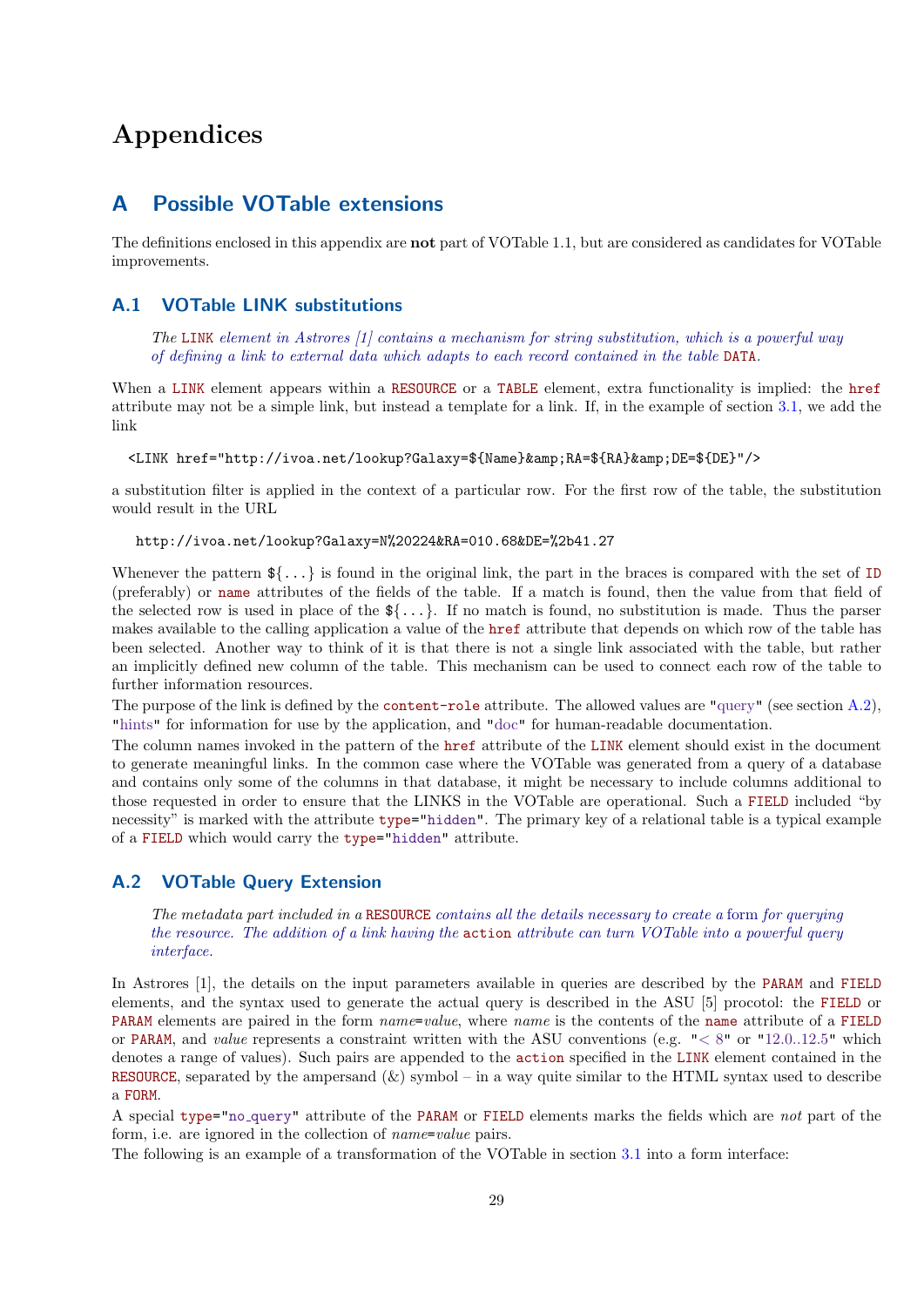```
<?xml version="1.0"?>
<VOTABLE version="1.3" xmlns:xsi="http://www.w3.org/2001/XMLSchema-instance"
xmlns="http://www.ivoa.net/xml/VOTable/v1.3"
xmlns:stc="http://www.ivoa.net/xml/STC/v1.30" >
 <RESOURCE name="myFavouriteGalaxies" type="meta">
    <TABLE name="results">
      <DESCRIPTION>Velocities and Distance estimations</DESCRIPTION>
     <GROUP utype="stc:CatalogEntryLocation">
       <PARAM name="href" datatype="char" arraysize="*"
               utype="stc:AstroCoordSystem.href" value="ivo://STClib/CoordSys#UTC-ICRS-TOPO"/>
       <PARAM name="URI" datatype="char" arraysize="*"
               utype="stc:DataModel.URI" value="http://www.ivoa.net/xml/STC/stc-v1.30.xsd"/>
       <FIELDref utype="stc:AstroCoords.Position2D.Value2.C1" ref="col1"/>
       <FIELDref utype="stc:AstroCoords.Position2D.Value2.C2" ref="col2"/>
      </GROUP>
      <PARAM name="-out.max" ucd="meta.number" datatype="int" value="50">
        <DESCRIPTION>Maximal number of records to retrieve</DESCRIPTION>
     </PARAM>
      <FIELD name="RA" ID="col1" ucd="pos.eq.ra;meta.main"
             datatype="float" width="6" precision="2" unit="deg"/>
      <FIELD name="Dec" ID="col2" ucd="pos.eq.dec;meta.main"
            datatype="float" width="6" precision="2" unit="deg"/>
      <FIELD name="Name" ID="col3" ucd="meta.id;meta.main"
             datatype="char" arraysize="8*"/>
      <FIELD name="RVel" ID="col4" ucd="spect.dopplerVeloc" datatype="int"
             width="5" unit="km/s"/>
      <FIELD name="e_RVel" ID="col5" ucd="stat.error;spect.dopplerVeloc"
             datatype="int" width="3" unit="km/s"/>
     <FIELD name="R" ID="col6" ucd="pos.distance;pos.heliocentric"
             datatype="float" width="4" precision="1" unit="Mpc">
       <DESCRIPTION>Distance of Galaxy, assuming H=75km/s/Mpc</DESCRIPTION>
     </FIELD>
      <LINK content-role="query" action="myQuery?-source=myGalaxies&amp;" />
    </TABLE>
 </RESOURCE>
</VOTABLE>
```
Note that the RESOURCE displaying the parameters accessible for a query has the type="meta" attribute; it is also assumed that only one LINK having the content-role="query" attribute together with an action attribute exists within the current RESOURCE. The PARAM with name="-out.max" has been added in this example to control the size of the result.

A valid query generated by this VOTable could be:

myQuery?-source=myGalaxies&-out.max=50&R=10..100

#### <span id="page-29-0"></span>A.3 Arrays of Variable-Length Strings

Following the FITS conventions, strings are defined as arrays of characters. This definition raises problems for the definition of arrays of strings, which have then to be defined as 2D-arrays of characters – but in this case only the slowest-varying dimension (i.e. the number of strings) can be variable. This limitation becomes severe when a table column contains a set of remarks, each being made of a variable number of characters as occurs in practice. FITS invented the Substring Array convention (defined in an appendix, i.e. not officially approved) which defines a separator character used to denote the end of a string and the beginning of the next one. In this convention  $(rA: \text{SSTR}w/cc)$  the total size of the character array is specified by r, w defines the maximum length of one string, and ccc defines the separator character as its ASCII equivalent value. The possible values for the separator includes the space and any printable character, but excludes the control characters.

Such arrays of variable-length strings are frequently useful e.g. to enumerate a list of properties of an observed source, each property being represented by a variable-length string. A convention similar to the FITS one could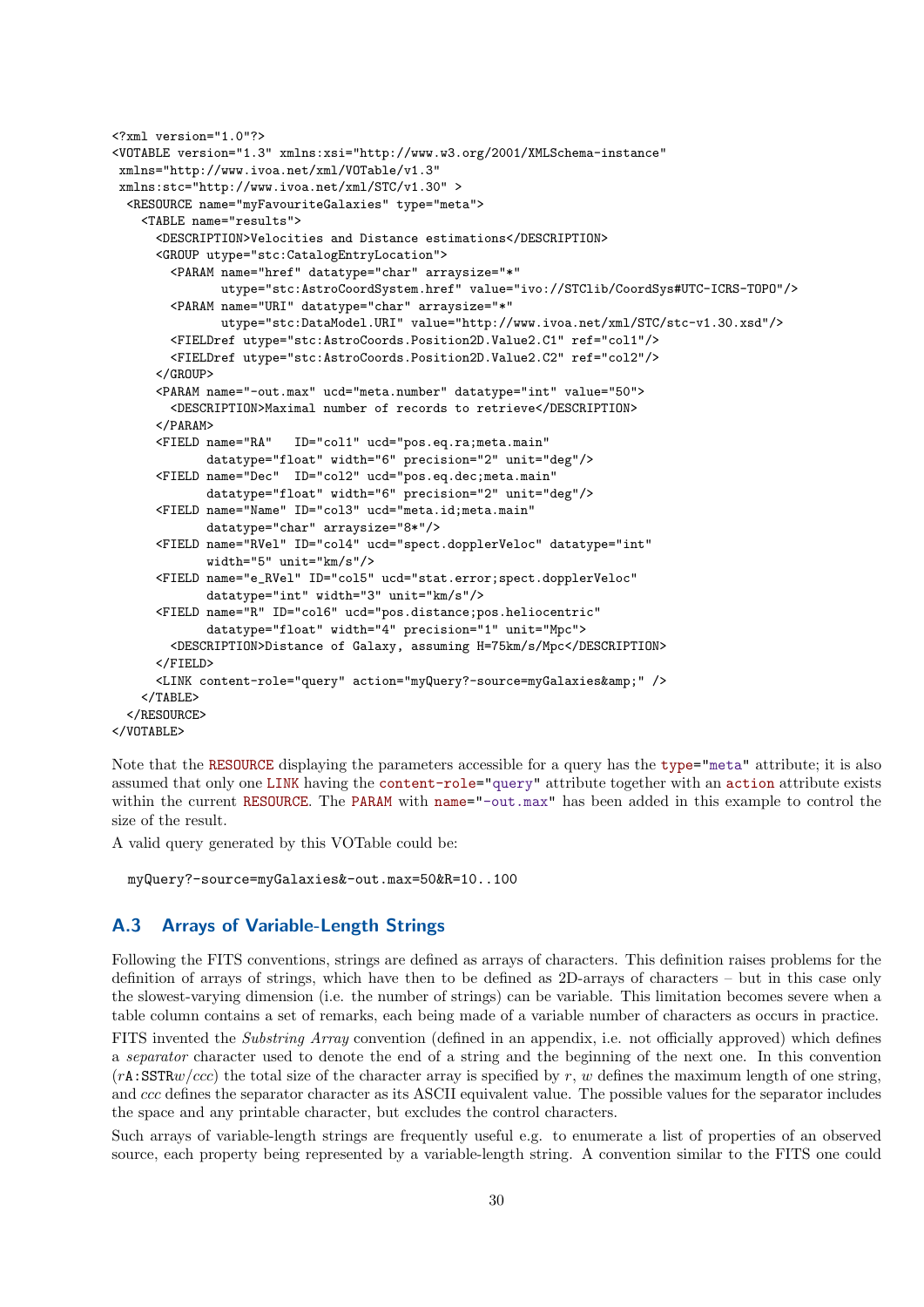be introduced in VOTable in the arraysize attribute, using the s followed by the separator character; an example can be arraysize="100s," indicating a string made of up to 100 characters, where the comma is used to separate the elements of the array.

# <span id="page-30-0"></span>A.4 FIELDs as Data Pointers

Rather than requiring that all data described in the set of FIELDs are contained in a single stream which follows the metadata part, it would be possible to let the FIELD act as a pointer to the actual data, either in the form of a URI or of a reference to a component of a multipart document.

Each component of the data described by a FIELD may effectively have different requirements: while text data or small lists of numbers are quite efficiently represented in pure XML, long lists like spectra or images generate poor performances if these are converted to XML. The method available to gain efficiency is to use a binary representation of the whole data stream by means of the STREAM element – at the price of delivering data in a totally non-human readable format.

The following options would allow more flexibility in the way the various FIELDs can be accessed:

- a FIELD can be declared as being a *pointer* with the addition of a type="location" value, meaning that the field contains a way to access the data, and not the actual data;
- a FIELD can contain a LINK element marked type="location" which contains in its href attribute the partial URI to which the contents of the column cell is appended in order to generate a fully qualified URI.

Note that the LINK is not required – a FIELD declared with  $type="location"$  and containing no LINK element is assumed to contain URIs.

An example of a table describing a set of spectra could look like the following:

```
<TABLE name="SpectroLog">
  <FIELD name="Target" ucd="meta.id" datatype="char" arraysize="30*"/>
  <FIELD name="Instr" ucd="instr.setup" datatype="char" arraysize="5*"/>
  <FIELD name="Dur" ucd="time.expo" datatype="int" width="5" unit="s"/>
  <FIELD name="Spectrum" ucd="meta.ref.url" datatype="float" arraysize="*"
         unit="mW/m2/nm" type="location">
    <DESCRIPTION>Spectrum absolutely calibrated</DESCRIPTION>
    <LINK type="location"
        href="http://ivoa.spectr/server?obsno="/>
  </FIELD>
  <DATA><TABLEDATA>
    <TR><TD>NGC6543</TD><TD>SWS06</TD><TD>2028</TD><TD>01301903</TD></TR>
    <TR><TD>NGC6543</TD><TD>SWS07</TD><TD>2544</TD><TD>01302004</TD></TR>
  </TABLEDATA></DATA>
\langle/TABLE>
```
The reading program has therefore to retrieve the data for this first row by resolving the URI

http://ivoa.spectr/server?obsno=01301903

The same method could also be immediately applicable to Content-IDs which designate elements of a multipart message, using the protocol prefix cid: [RFC2111]

Note that the VOTable LINK substitution proposed in section [A.1](#page-28-1) fills a similar functionality: generate a pointer which can incorporate in its address components from the DATA part for the VOTable.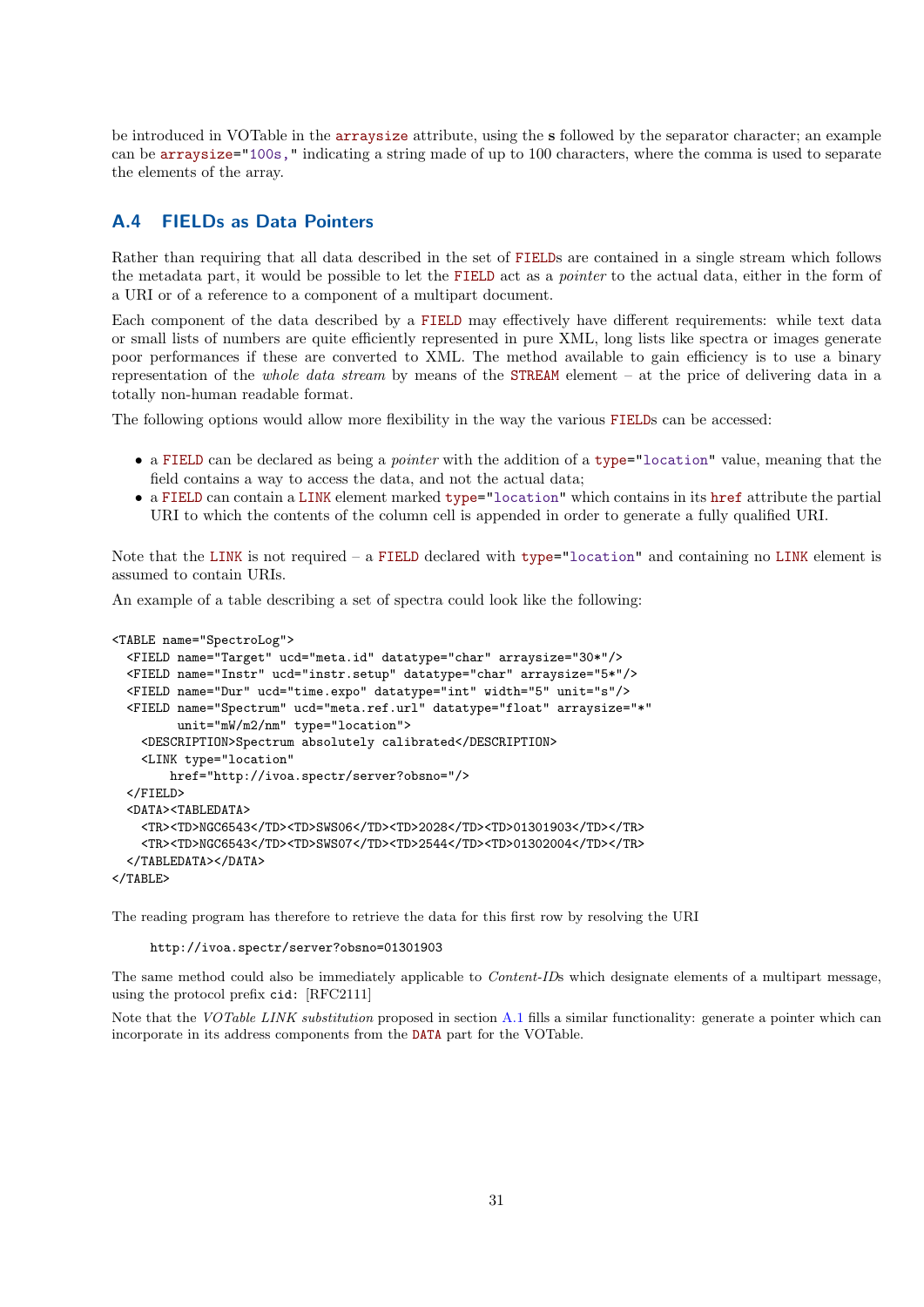#### <span id="page-31-0"></span>A.5 Encoding Individual Table Cells

Accessing binary data improves quite significantly the efficiency both in storage and CPU usage, especially when one compares with the XML-encoded data stream. But binary data cannot be included in the same stream as the metadata description, unless a dedicated coding filter is applied which converts the binary data into an ASCII representation. The base64 is the most commonly used filter for this conversion, where 3 bytes of data are coded as 4 ASCII characters, which implies an overhead of 33% in storage, and some (small) computing time necessary for the reverse transformation.

In order to keep the full VOTable document in a unique stream, VOTable 1.0 introduced the encoding attribute in the STREAM element, meaning that the data, stored as binary records, are converted into some ASCII representation compatible with the XML definitions. One drawback of this method is that the entire data contents become non human-readable.

The addition of the encoding attribute in the TD element allows the data server to decide, at the cell level, whether it is more efficient to distribute the data as binary-encoded or as edited values. The result may look like the following:

```
<TABLE name="SpectroLog">
  <FIELD name="Target" ucd="meta.id" datatype="char" arraysize="30*"/>
  <FIELD name="Instr" ucd="instr.setup" datatype="char" arraysize="5*"/>
  <FIELD name="Dur" ucd="time.expo" datatype="int" width="5" unit="s"/>
  <FIELD name="Spectrum" ucd="phot.flux;em.opt" datatype="float" arraysize="*"
         unit="mW/m2/nm" precision="E3"/>
  <DATA><TABLEDATA>
    <TR><TD>NGC6543</TD><TD>SWS06</TD><TD>2028</TD><TD encoding="base64">
    QJKPXECHvndAgMScQHul40CSLQ5ArocrQLxiTkC3XClAq0OWQKQIMUCblYFAh753QGij10BT
    Em9ARKwIQExqf0BqbphAieuFQJS0OUCJWBBAhcrBQJMzM0CmRaJAuRaHQLWZmkCyhytAunbJ
    QLN87kC26XlA1KwIQOu+d0DsWh1A5an8QN0m6UDOVgRAxO2RQM9Lx0Din75A3o9cQMPfO0C/
    dLxAvUeuQKN87kCXQ5ZAjFodQH0vG0B/jVBAgaHLQI7Ag0CiyLRAqBBiQLaXjUDYcrBA8p++
    QPcKPUDg7ZFAwcKPQLafvkDDlYFA1T99QM2BBkCs3S9AjLxqQISDEkCO6XlAmlYEQKibpkC5
    wo9AvKPXQLGBBkCs9cNAuGp/QL0euEC4crBAuR64QL6PXEDOTdNA2987QN9T+EDoMSdA8mZm
    QOZumEDDZFpAmmZmQGlYEEBa4UhAivGqQLel40Dgan9A4WBCQLNcKUCIKPZAk1P4QNWRaEEP
    kWhBKaHLQTkOVkFEan9BUWBCQVyfvg==
    </TD></TR>
  </TABLEDATA></DATA>
</TABLE>
```
When decoded, the contents of the last column is the binary representation of the spectrum, as defined in section [5.3;](#page-18-0) no length prefix is required here, the total length of the array being implicitly defined by the length of the encoded text.

#### <span id="page-31-1"></span>A.6 Very Large Arrays

The BINARY and BINARY2 serializations of variable-length arrays (section [5.3,](#page-18-0) section [5.4\)](#page-19-0) uses a 4-byte prefix containg the number of items of the array. This convention imposes an absolute maximal number of  $2^{31} - 1$  elements. This limit could be releaved with a new arrayprefix attribute.

#### <span id="page-31-2"></span>A.7 Additional Descriptions and Titles

The same table may be used in several contexts, and it was for instance expressed a wish to include in TABLE and FIELD descriptions and titles (captions) in a form suitable for a publication (latex) in addition to the ascii-only descriptions currently acceptable. The following example is an illustration of this extension:

```
<TABLE name="Model_A">
 <DESCRIPTION>Star luminosities in Model A</DESCRIPTION>
 <DESCRIPTION context="latex">$L(T_{eff})$ in Model {\bf A}</DESCRIPTION>
 <FIELD name="Teff" datatype="float" unit="K" ucd="phys.temperature.effective">
     <DESCRIPTION>Effective temperature</DESCRIPTION>
     <TITLE context="latex">$T_{eff}$</TITLE>
 </FIELD>
 <FIELD name="Lum" datatype="float" unit="Lsun" ucd="phys.luminosity">
     <DESCRIPTION>Corresponding luminosity in Model A</DESCRIPTION>
     <DESCRIPTION context="latex">$L(T_{eff})$</DESCRIPTION>
     <TITLE context="latex">$L/L_\odot$</TITLE>
 </FIELD>
</TABLE>
```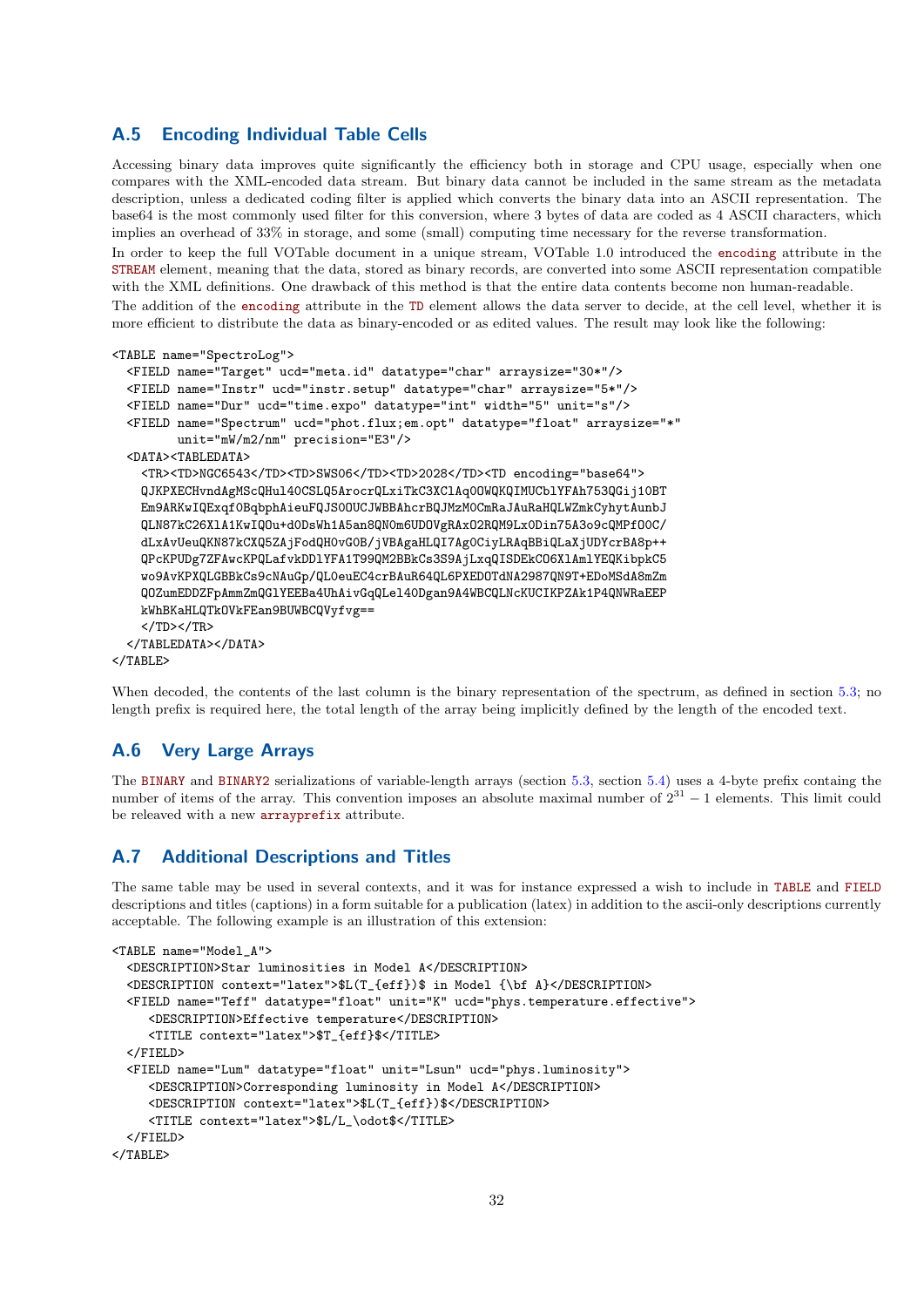In practice this extension would mean that, wherever a DESCRIPTION element is currently acceptable, a set of DESCRIPTION and TITLE elements would become acceptable, each with an optional context additional attribute. The new TITLE element would have the role of expliciting the *column header* in a field or parameter, or to supply a *caption* of a table or a set of tables (resource) in addition to its description.

Providing descriptions in several languages would be another obvious advantage of this extension.

# <span id="page-32-0"></span>A.8 A New XMLDATA Serialization

In order to facilitate the use of standard XML query tools which usually require each parameter to have its own individual tag, the XMLDATA serialization introduces the designation of each FIELD by a dedicated tag. An example could look like the following:

```
<TABLE name="Messier">
  <FIELD name="Number" ID="M" ucd="meta.record" datatype="int" >
    <DESCRIPTION>Messier Number</DESCRIPTION>
  </FIELD>
  <FIELD name="R.A.2000" ID="RA" ucd="pos.eq.ra;meta.main"
         unit="deg" datatype="float" width="5" precision="1" />
  <FIELD name="Dec.2000" ID="DE" ucd="pos.eq.dec;meta.main"
         unit="deg" datatype="float" width="5" precision="1" />
  <FIELD name="Name" ID="N" ucd="meta.id" datatype="char" arraysize="*">
    <DESCRIPTION>Common name used to designate the Messier object</DESCRIPTION>
  </FIELD>
  <FIELD ID="T" name="Classification" datatype="char" arraysize="10*"
         ucd="src.class">
     <DESCRIPTION>Classification (galaxy, glubular cluster, etc)</DESCRIPTION>
  </FIELD>
  <DATA><XMLDATA>
    <TR>
      <M>3</M>
      <RA>205.5</RA>
      <DE>+28.4</DE>
      < N / ><T>Globular Cluster</T>
    \langle/TR\rangle<TR>
      <M>31</M>
      <RA>010.7</RA>
      <DE>+41.3</DE>
      <N>Andromeda Galaxy</N>
      <T>Galaxy</T>
    </TR></XMLDATA></DATA>
</TABLE>
```
The full document would need an XML-Schema definition of the tags M, RA, DE, N and T; these being derived directly from the ID attribute of the FIELD element, their definition can be generated automatically from the set of FIELD definitions.

# <span id="page-32-1"></span>B The VOTable V1.3 XML Schema

The XML Schema of VOTable 1.3 is included here as a reference. This schema includes a couple of extra optional attributes which are not part of VOTable-1.2 (ID in TR and encoding in TD), but proved to be useful to fix some problems encountered in the usage of some code generators.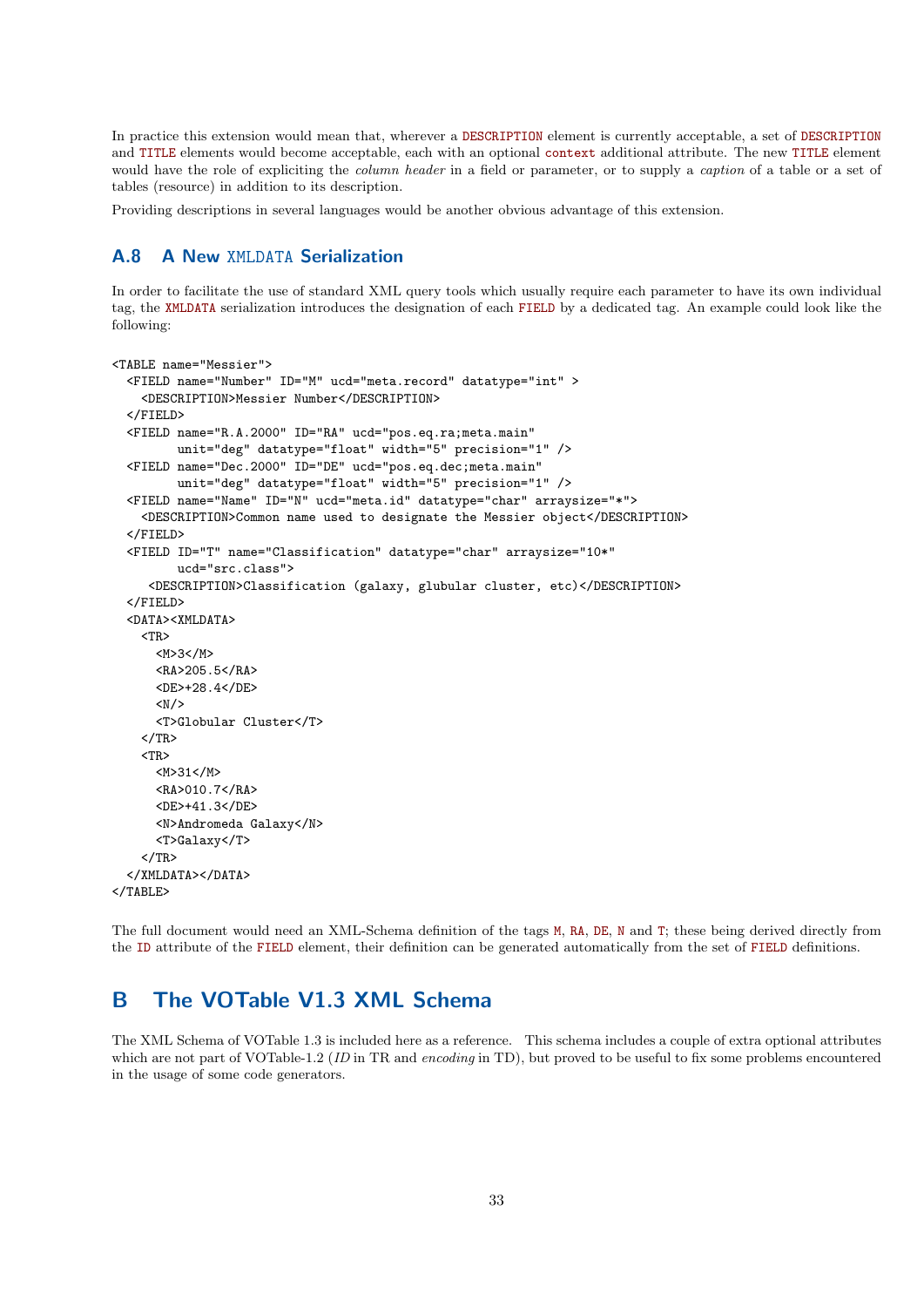```
<?xml version="1.0" encoding="UTF-8"?>
<!--W3C Schema for VOTable = Virtual Observatory Tabular Format
.Version 1.0 : 15-Apr-2002
.Version 1.09: 23-Jan-2004 Version 1.09
.Version 1.09: 30-Jan-2004 Version 1.091
.Version 1.09: 22-Mar-2004 Version 1.092
.Version 1.094: 02-Jun-2004 GROUP does not contain FIELD
.Version 1.1 : 10-Jun-2004 remove the complexContent
.Version 1.11: GL: 23-May-2006 remove most root elements, use name= type= iso ref= structure
.Version 1.11: GL: 29-Aug-2006 review and added comments (prefixed by GL)
              before sending to Francois Ochsenbein
.Version 1.12: FO: Preliminary Version 1.2
.Version 1.18: FO: Tested (jax) version 1.2
.Version 1.19: FO: Completed INFO attributes
.Version 1.20: FO: Added xtype; content-role is less restrictive (May2009)
.Version 1.20a: FO: PR-20090710 Cosmetics.
.Version 1.20b: FO: INFO does not accept sub-elements (2009-09-29)
.Version 1.20c: FO: elementFormDefault="qualified" to stay compatible with 1.1
.Version 1.3: MT: Added BINARY2 element
.Version 1.3: MT: Further relaxed LINK content-role type to token
-->
<xs:schema
  xmlns:xs="http://www.w3.org/2001/XMLSchema" elementFormDefault="qualified"
  xmlns="http://www.ivoa.net/xml/VOTable/v1.3"
  targetNamespace="http://www.ivoa.net/xml/VOTable/v1.3"
\rightarrow<xs:annotation><xs:documentation>
    VOTable is meant to serialize tabular documents in the
    context of Virtual Observatory applications. This schema
    corresponds to the VOTable document available from
    http://www.ivoa.net/Documents/latest/VOT.html
</xs:documentation></xs:annotation>
<!-- Here we define some interesting new datatypes:
     - anyTEXT may have embedded XHTML (conforming HTML)
     - astroYear is an epoch in Besselian or Julian year, e.g. J2000
     - arrayDEF specifies an array size e.g. 12x23x*
     - dataType defines the acceptable datatypes
     - ucdType defines the acceptable UCDs (UCD1+)
     - precType defines the acceptable precisions<br>- vesno defines just the 2 alternatives
                defines just the 2 alternatives
--<xs:complexType name="anyTEXT" mixed="true">
  <xs:sequence>
    <xs:any minOccurs="0" maxOccurs="unbounded" processContents="skip"/>
  </xs:sequence>
</xs:complexType>
<xs:simpleType name="astroYear">
  <xs:restriction base="xs:token">
    <xs:pattern value="[JB]?[0-9]+([.][0-9]*)?"/>
  </xs:restriction>
</xs:simpleType>
<xs:simpleType name="ucdType">
  <xs:restriction base="xs:token">
    <xs:annotation><xs:documentation>
      Accept UCD1+
      Accept also old UCD1 (but not / + \%) including SIAP convention (with :)
```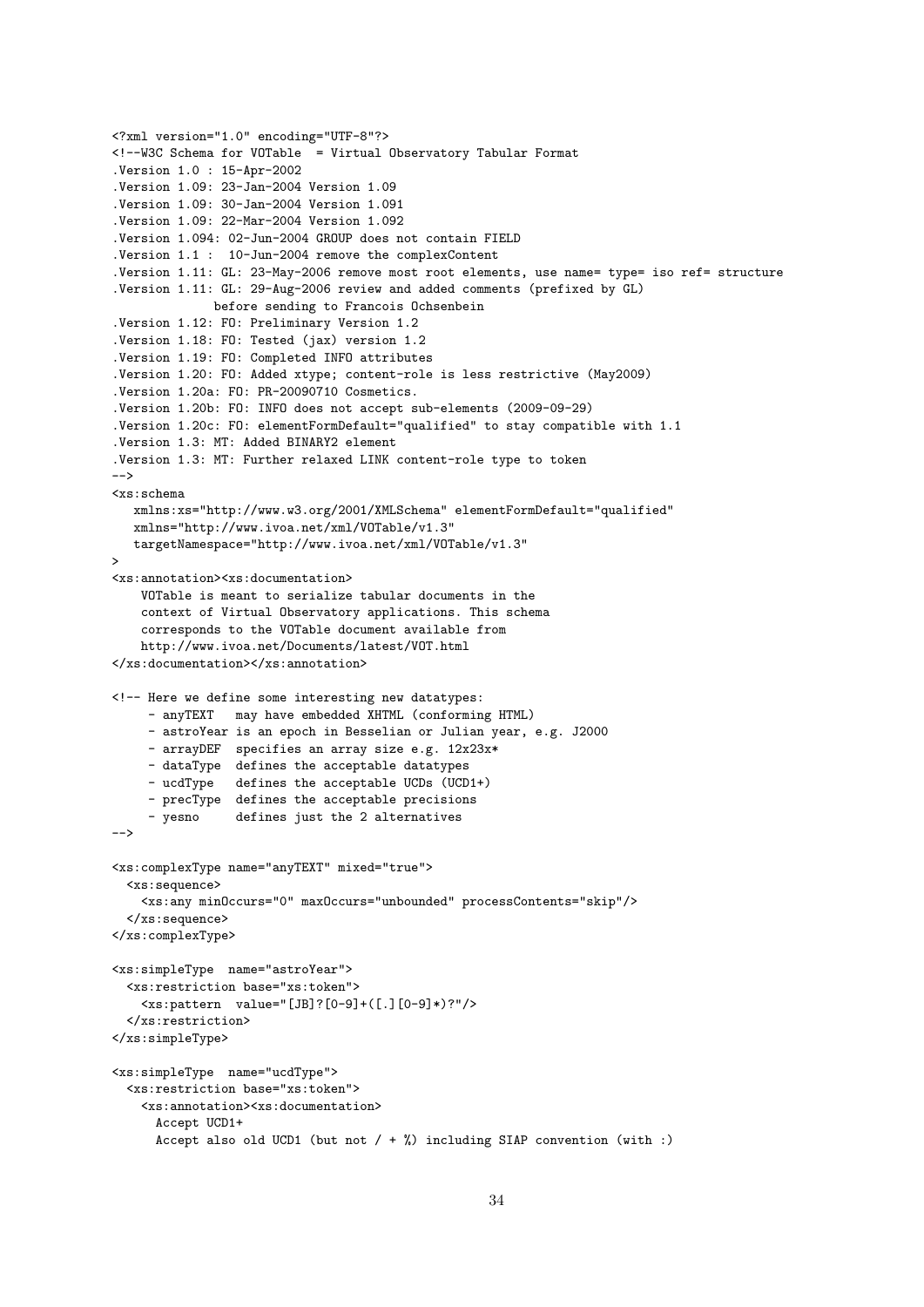```
</xs:documentation></xs:annotation>
    \langle x \rangle s:pattern value="[A-Za-z0-9_.:;\-]*"/><!-- UCD1 use also / + % -->
  </xs:restriction>
</xs:simpleType>
<xs:simpleType name="arrayDEF">
  <xs:restriction base="xs:token">
    \langle xs:pattern \ value="([0-9]+x)*(0-9]*[*]\rangle(s\W)?"/>
  \texttt{<}/\texttt{xs:restriction}</xs:simpleType>
<xs:simpleType name="encodingType">
  <xs:restriction base="xs:NMTOKEN">
    <xs:enumeration value="gzip"/>
    <xs:enumeration value="base64"/>
    <xs:enumeration value="dynamic"/>
    <xs:enumeration value="none"/>
  </xs:restriction>
</xs:simpleType>
<xs:simpleType name="dataType">
 <xs:restriction base="xs:NMTOKEN">
    <xs:enumeration value="boolean"/>
    <xs:enumeration value="bit"/>
    <xs:enumeration value="unsignedByte"/>
   <xs:enumeration value="short"/>
    <xs:enumeration value="int"/>
   <xs:enumeration value="long"/>
   <xs:enumeration value="char"/>
    <xs:enumeration value="unicodeChar"/>
    <xs:enumeration value="float"/>
    <xs:enumeration value="double"/>
    <xs:enumeration value="floatComplex"/>
    <xs:enumeration value="doubleComplex"/>
  </xs:restriction>
</xs:simpleType>
<xs:simpleType name="precType">
  <xs:restriction base="xs:token">
    <xs:pattern value="[EF]?[1-9][0-9]*"/>
  </xs:restriction>
</xs:simpleType>
<xs:simpleType name="yesno">
  <xs:restriction base="xs:NMTOKEN">
    <xs:enumeration value="yes"/>
    <xs:enumeration value="no"/>
  </xs:restriction>
</xs:simpleType>
  <xs:complexType name="Min">
    <xs:attribute name="value" type="xs:string" use="required"/>
    <xs:attribute name="inclusive" type="yesno" default="yes"/>
  </xs:complexType>
  <xs:complexType name="Max">
    <xs:attribute name="value" type="xs:string" use="required"/>
    <xs:attribute name="inclusive" type="yesno" default="yes"/>
  </xs:complexType>
  <xs:complexType name="Option">
    <xs:sequence>
```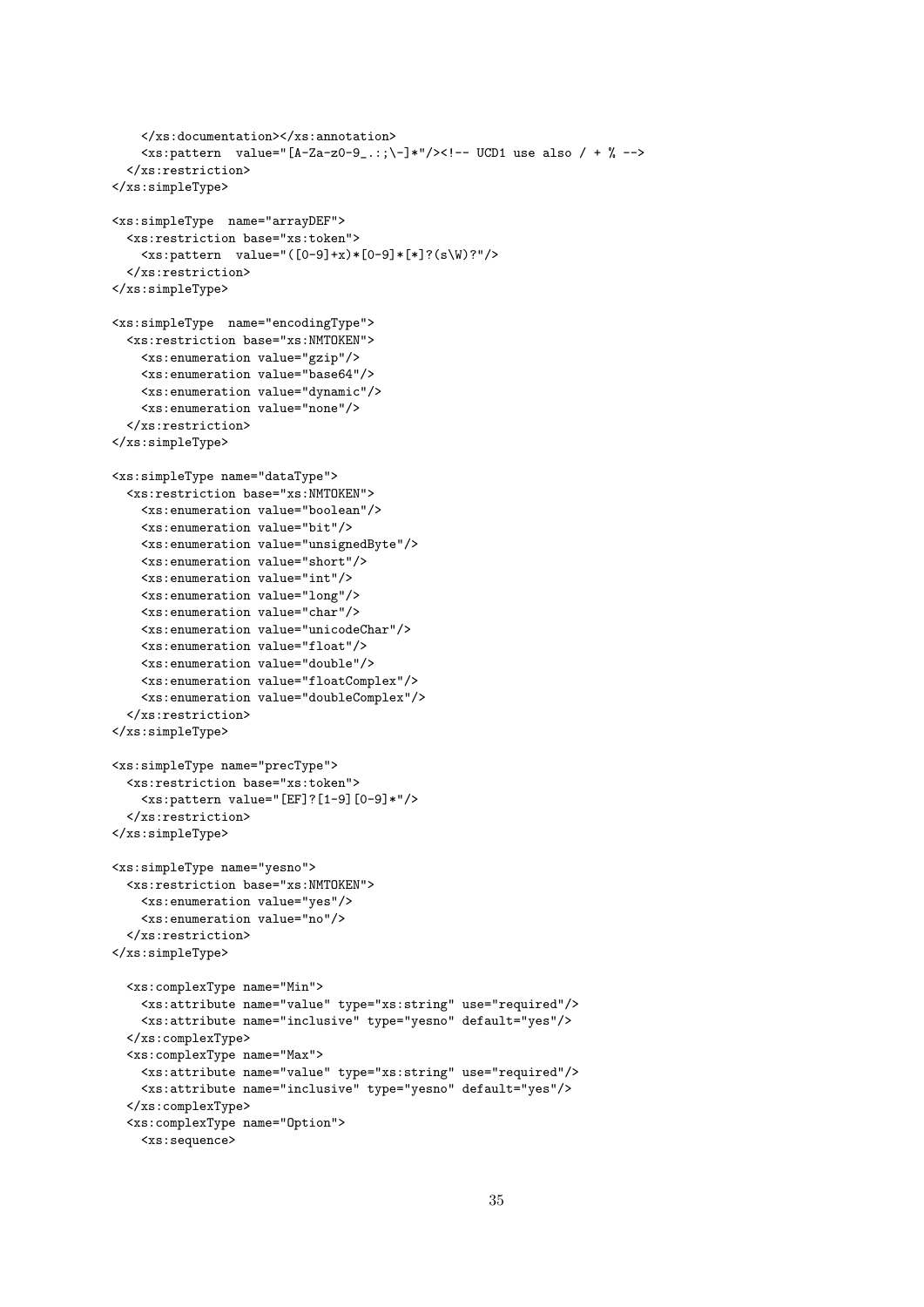```
<xs:element name="OPTION" type="Option" minOccurs="0" maxOccurs="unbounded"/>
    </xs:sequence>
    <xs:attribute name="name" type="xs:token"/>
    <xs:attribute name="value" type="xs:string" use="required"/>
  </xs:complexType>
  <!-- VALUES expresses the values that can be taken by the data
   in a column or by a parameter
  -->
  <xs:complexType name="Values">
    <xs:sequence>
      <xs:element name="MIN" type="Min" minOccurs="0"/>
      <xs:element name="MAX" type="Max" minOccurs="0"/>
      <xs:element name="OPTION" type="Option" minOccurs="0" maxOccurs="unbounded"/>
    </xs:sequence>
    <xs:attribute name="ID" type="xs:ID"/>
    <xs:attribute name="type" default="legal">
     <xs:simpleType>
        <xs:restriction base="xs:NMTOKEN">
         <xs:enumeration value="legal"/>
          <xs:enumeration value="actual"/>
       </xs:restriction>
      </xs:simpleType>
    </xs:attribute>
    <xs:attribute name="null" type="xs:token"/>
    <xs:attribute name="ref" type="xs:IDREF"/>
    <!-- xs:attribute name="invalid" type="yesno" default="no"/ -->
  </xs:complexType>
  <!-- The LINK is a URL (href) or some other kind of reference (gref) -->
  <xs:complexType name="Link">
    <xs:annotation><xs:documentation>
    content-role was previsouly restricted as: <![CDATA[
    <xs:attribute name="content-role">
      <xs:simpleType>
        <xs:restriction base="xs:NMTOKEN">
          <xs:enumeration value="query"/>
          <xs:enumeration value="hints"/>
          <xs:enumeration value="doc"/>
          <xs:enumeration value="location"/>
        </xs:restriction>
      </xs:simpleType>
    </xs:attribute>]]>; is now a token.
    </xs:documentation></xs:annotation>
    <xs:attribute name="ID" type="xs:ID"/>
    <xs:attribute name="content-role" type="xs:token"/>
    <xs:attribute name="content-type" type="xs:token"/>
    <xs:attribute name="title" type="xs:string"/>
    <xs:attribute name="value" type="xs:string"/>
    <xs:attribute name="href" type="xs:anyURI"/>
    <xs:attribute name="gref" type="xs:token"/><!-- Deprecated in V1.1 -->
    <xs:attribute name="action" type="xs:anyURI"/>
  </xs:complexType>
<!-- INFO is defined in Version 1.2 as a PARAM of String type
<xs:complexType name="Info">
  <xs:complexContent>
    <xs:restriction base="Param">
      <xs:attribute name="unit" fixed=""/>
      <xs:attribute name="datatype" fixed="char"/>
```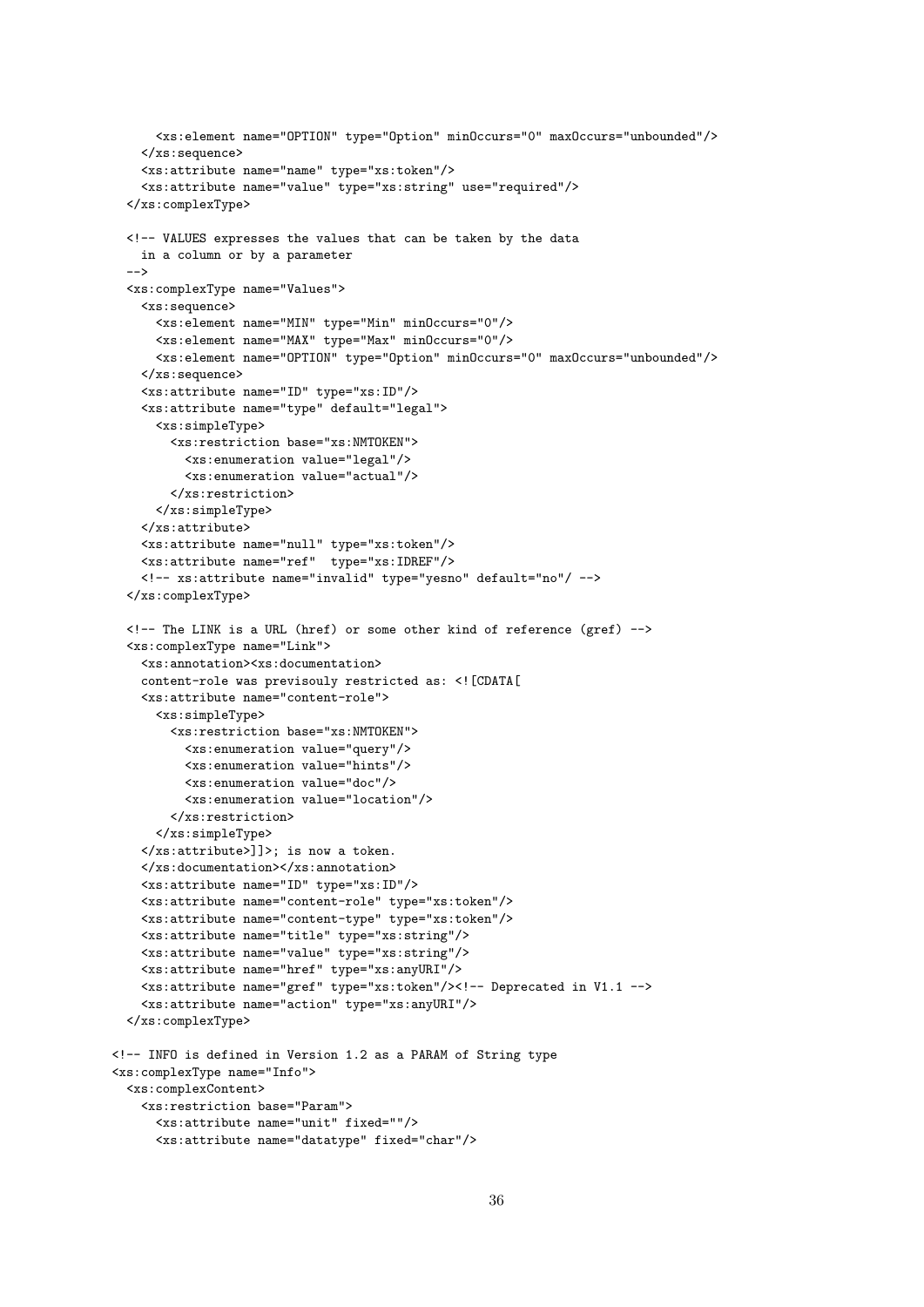```
<xs:attribute name="arraysize" fixed="*"/>
    </xs:restriction>
  </xs:complexContent>
</xs:complexType>
 -or- as a full definition:
<xs:complexType name="Info">
  <xs:sequence>
  <xs:element name="DESCRIPTION" type="anyTEXT" minOccurs="0"/>
    <xs:element name="VALUES" type="Values" minOccurs="0"/>
    <xs:element name="LINK" type="Link" minOccurs="0" maxOccurs="unbounded"/>
  </xs:sequence>
  <xs:attribute name="name" type="xs:token" use="required"/>
  <xs:attribute name="value" type="xs:string" use="required"/>
  <xs:attribute name="ID" type="xs:ID"/>
  <xs:attribute name="unit" type="xs:token"/>
 <xs:attribute name="xtype" type="xs:token"/>
 <xs:attribute name="ref" type="xs:IDREF"/>
 <xs:attribute name="ucd" type="ucdType"/>
  <xs:attribute name="utype" type="xs:string"/>
</xs:complexType>
-->
<!-- No sub-element is accepted in INFO for backward compatibility -->
<xs:complexType name="Info">
  <xs:simpleContent>
    <xs:extension base="xs:string">
      <xs:attribute name="ID" type="xs:ID"/>
      <xs:attribute name="name" type="xs:token" use="required"/>
      <xs:attribute name="value" type="xs:string" use="required"/>
      <xs:attribute name="unit" type="xs:token"/>
      <xs:attribute name="xtype" type="xs:token"/>
      <xs:attribute name="ref" type="xs:IDREF"/>
      <xs:attribute name="ucd" type="ucdType"/>
      <xs:attribute name="utype" type="xs:string"/>
    </xs:extension>
  </xs:simpleContent>
</xs:complexType>
\langle !-- Expresses the coordinate system we are using -->\langle !-- Deprecated V1.2 -->
<xs:complexType name="CoordinateSystem">
  <xs:annotation><xs:documentation>
   Deprecated in Version 1.2
  </xs:documentation></xs:annotation>
  <xs:simpleContent>
    <xs:extension base="xs:string">
      <xs:attribute name="ID" type="xs:ID" use="required"/>
      <xs:attribute name="equinox" type="astroYear"/>
      <xs:attribute name="epoch" type="astroYear"/>
      <xs:attribute name="system" default="eq_FK5">
        <xs:simpleType>
          <xs:restriction base="xs:NMTOKEN">
            <xs:enumeration value="eq_FK4"/>
            <xs:enumeration value="eq_FK5"/>
            <xs:enumeration value="ICRS"/>
            <xs:enumeration value="ecl_FK4"/>
            <xs:enumeration value="ecl_FK5"/>
            <xs:enumeration value="galactic"/>
            <xs:enumeration value="supergalactic"/>
            <xs:enumeration value="xy"/>
            <xs:enumeration value="barycentric"/>
            <xs:enumeration value="geo_app"/>
```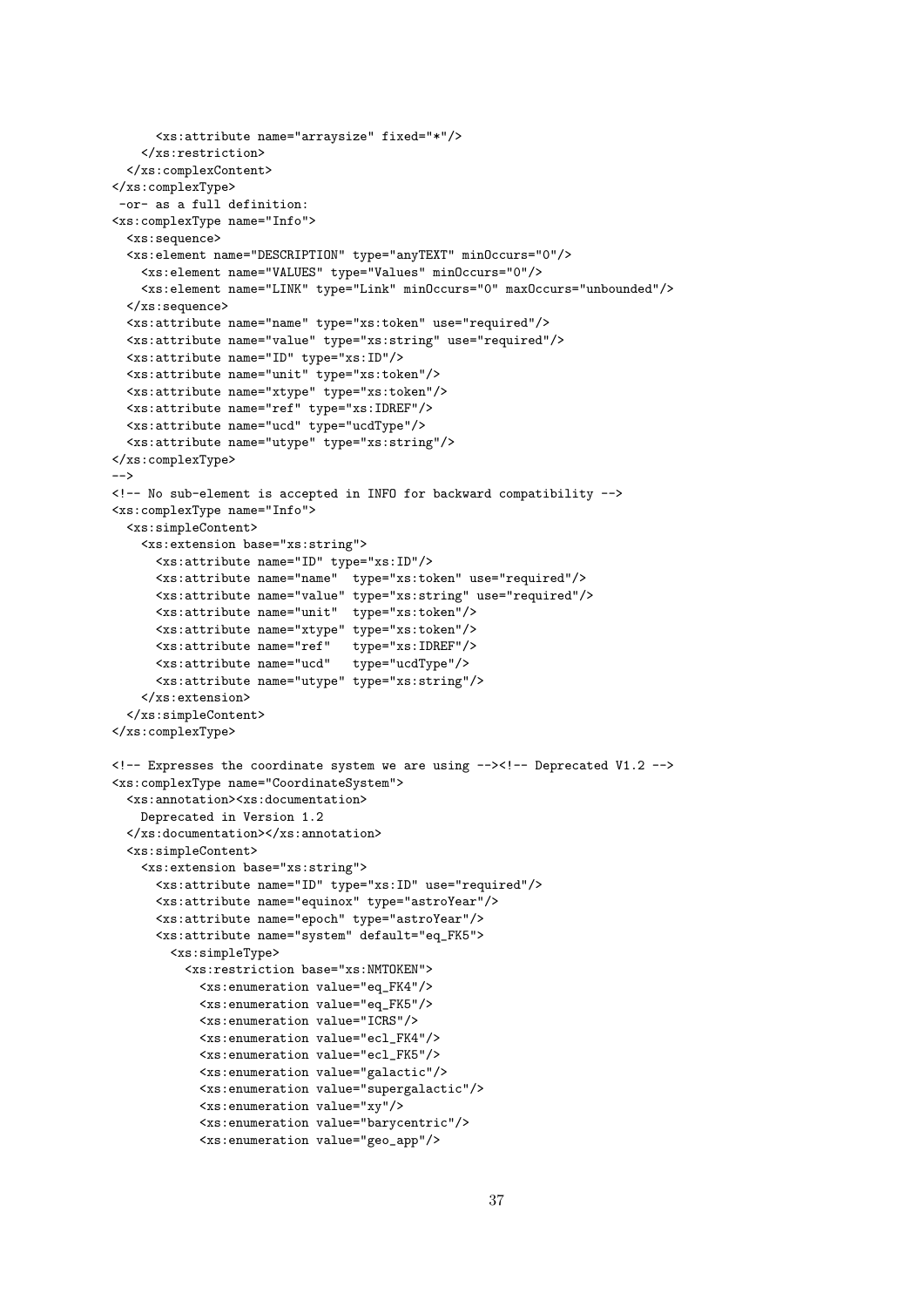```
</xs:restriction>
        </xs:simpleType>
      </xs:attribute>
    </xs:extension>
  </xs:simpleContent>
</xs:complexType>
<xs:complexType name="Definitions">
  <xs:annotation><xs:documentation>
   Deprecated in Version 1.1
  </xs:documentation></xs:annotation>
  <xs:choice minOccurs="0" maxOccurs="unbounded">
    <xs:element name="COOSYS" type="CoordinateSystem"/><!-- Deprecated in V1.2 -->
    <xs:element name="PARAM" type="Param"/>
  </xs:choice>
</xs:complexType>
<!-- FIELD is the definition of what is in a column of the table -->
<xs:complexType name="Field">
  <xs:sequence> <!-- minOccurs="0" maxOccurs="unbounded" -->
    <xs:element name="DESCRIPTION" type="anyTEXT" minOccurs="0"/>
    <xs:element name="VALUES" type="Values" minOccurs="0"/> <!-- maxOccurs="2" -->
    <xs:element name="LINK" type="Link" minOccurs="0" maxOccurs="unbounded"/>
  </xs:sequence>
  <xs:attribute name="ID" type="xs:ID"/>
  <xs:attribute name="unit" type="xs:token"/>
  <xs:attribute name="datatype" type="dataType" use="required"/>
  <xs:attribute name="precision" type="precType"/>
  <xs:attribute name="width" type="xs:positiveInteger"/>
  <xs:attribute name="xtype" type="xs:token"/>
  <xs:attribute name="ref" type="xs:IDREF"/>
  <xs:attribute name="name" type="xs:token" use="required"/>
  <xs:attribute name="ucd" type="ucdType"/>
  <xs:attribute name="utype" type="xs:string"/>
  <xs:attribute name="arraysize" type="xs:string"/>
    <!-- GL: is the next deprecated element remaining
        (is not in PARAM, but will in new model be inherited)
    --<xs:attribute name="type">
    <!-- type is not in the Version 1.1, but is kept for
        backward compatibility purposes
    --<xs:simpleType>
     <xs:restriction base="xs:NMTOKEN">
        <xs:enumeration value="hidden"/>
        <xs:enumeration value="no_query"/>
        <xs:enumeration value="trigger"/>
        <xs:enumeration value="location"/>
     </xs:restriction>
    </xs:simpleType>
  </xs:attribute>
</xs:complexType>
<!-- A PARAM is similar to a FIELD, but it also has a "value" attribute -->
<!-- GL: implemented here as a subtype as suggested we do in Kyoto. -->
<xs:complexType name="Param">
  <xs:complexContent>
    <xs:extension base="Field">
      <xs:attribute name="value" type="xs:string" use="required"/>
```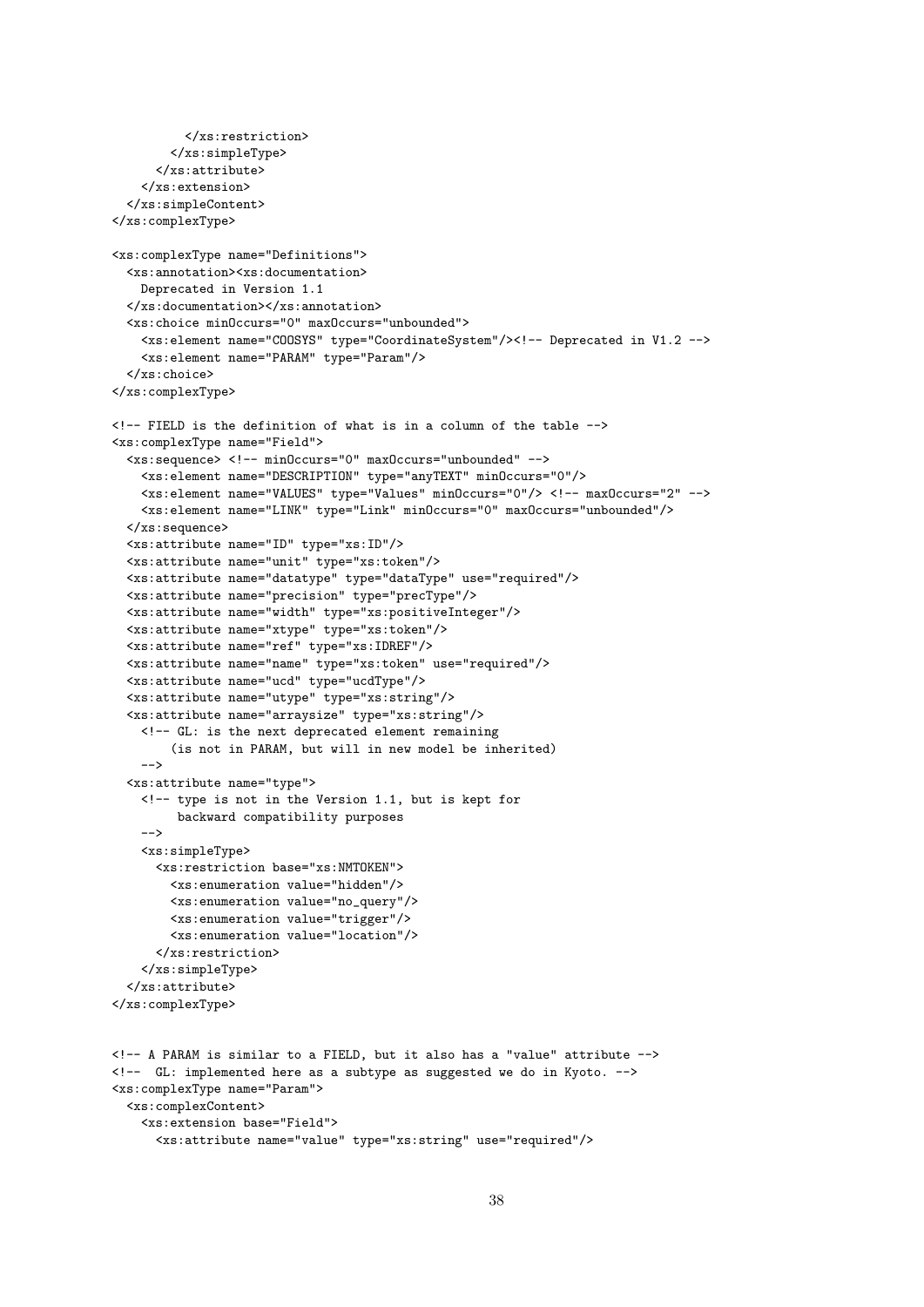```
</xs:extension>
  </xs:complexContent>
</xs:complexType>
<!-- GROUP groups columns; may include descriptions, fields/params/groups -->
<xs:complexType name="Group">
  <xs:sequence>
    <xs:element name="DESCRIPTION" type="anyTEXT" minOccurs="0"/>
<!-- GL I guess I can understand the next choice element as one may (?)
      really want to group fields and params and groups in a particular order.
\overline{\phantom{a}}<xs:choice minOccurs="0" maxOccurs="unbounded">
      <xs:element name="FIELDref" type="FieldRef"/>
      <xs:element name="PARAMref" type="ParamRef"/>
      <xs:element name="PARAM" type="Param"/>
      <xs:element name="GROUP" type="Group"/>
      <!-- GL a GroupRef could remove recursion -->
    </xs:choice>
  </xs:sequence>
  <xs:attribute name="ID" type="xs:ID"/>
  <xs:attribute name="name" type="xs:token"/>
  <xs:attribute name="ref" type="xs:IDREF"/>
 <xs:attribute name="ucd" type="ucdType"/>
  <xs:attribute name="utype" type="xs:string"/>
</xs:complexType>
<!-- FIELDref and PARAMref are references to FIELD or PARAM defined
     in the parent TABLE or RESOURCE -->
<!-- GL This can not be enforced in XML Schema, so why not IDREF in <Group> ?
     In particular if the UCD and utype attributes will NOT be added -->
<xs:complexType name="FieldRef">
 <xs:attribute name="ref" type="xs:IDREF" use="required"/>
  <xs:attribute name="ucd" type="ucdType"/>
  <xs:attribute name="utype" type="xs:string"/>
</xs:complexType>
<xs:complexType name="ParamRef">
 <xs:attribute name="ref" type="xs:IDREF" use="required"/>
  <xs:attribute name="ucd" type="ucdType"/>
  <xs:attribute name="utype" type="xs:string"/>
</xs:complexType>
<!-- DATA is the actual table data, in one of three formats -->
2!--GL in Kyoto we discussed the option of having the specific Data items
 be subtypes of Data:
-->
< 1 - -<xs:complexType name="Data" abstract="true"/>
<xs:complexType name="TableData">
 <xs:complexContent>
    <xs:extension base="Data">
     ... etc
    </xs:extension>
  </xs:complexContent>
</xs:complexType>
-->
<xs:complexType name="Data">
```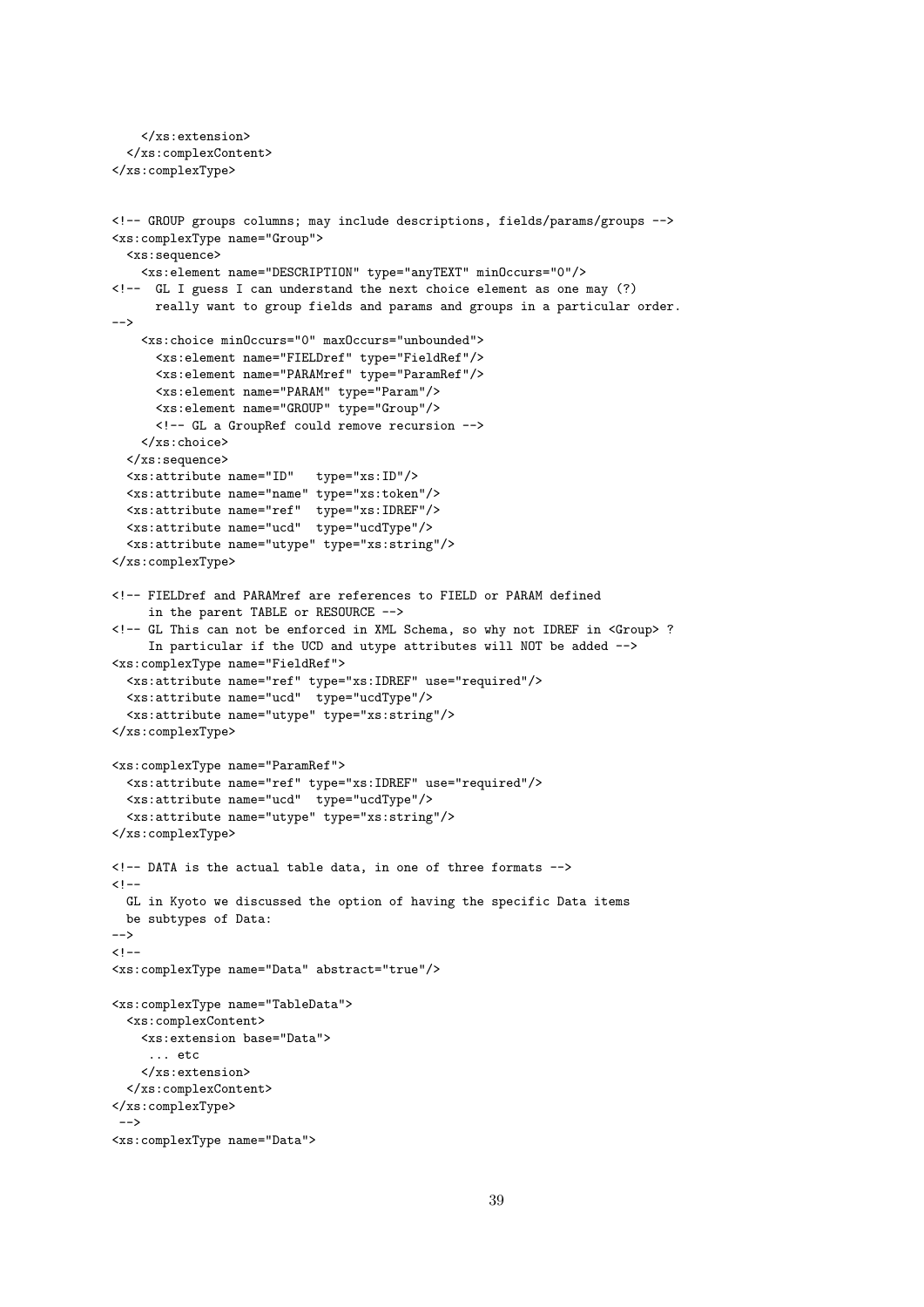```
<xs:annotation><xs:documentation>
    Added in Version 1.2: INFO for diagnostics
  </xs:documentation></xs:annotation>
  <xs:sequence>
    <xs:choice>
      <xs:element name="TABLEDATA" type="TableData"/>
      <xs:element name="BINARY" type="Binary"/>
      <xs:element name="BINARY2" type="Binary2"/>
      <xs:element name="FITS" type="FITS"/>
    </xs:choice>
    <xs:element name="INFO" type="Info" minOccurs="0" maxOccurs="unbounded"/>
  </xs:sequence>
</xs:complexType>
<!-- Pure XML data -->
<xs:complexType name="TableData">
  <xs:sequence>
    <xs:element name="TR" type="Tr" minOccurs="0" maxOccurs="unbounded"/>
  </xs:sequence>
</xs:complexType>
<xs:complexType name="Td">
  <xs:simpleContent>
    <xs:extension base="xs:string">
      <!-- xs:attribute name="ref" type="xs:IDREF"/ -->
      <xs:annotation><xs:documentation>
          The 'encoding' attribute is added here to avoid
          problems of code generators which do not properly
          interpret the TR/TD structures.
          'encoding' was chosen because it appears in
          appendix A.5
      </xs:documentation></xs:annotation>
      <xs:attribute name="encoding" type="encodingType"/>
    </xs:extension>
  </xs:simpleContent>
</xs:complexType>
<xs:complexType name="Tr">
  <xs:annotation><xs:documentation>
   The ID attribute is added here to the TR tag to avoid
   problems of code generators which do not properly
   interpret the TR/TD structures
  </xs:documentation></xs:annotation>
  <xs:sequence>
    <xs:element name="TD" type="Td" maxOccurs="unbounded"/>
  </xs:sequence>
  <xs:attribute name="ID" type="xs:ID"/>
</xs:complexType>
<!-- FITS file, perhaps with specification of which extension to seek to -->
<xs:complexType name="FITS">
  <xs:sequence>
    <xs:element name="STREAM" type="Stream"/>
  </xs:sequence>
  <xs:attribute name="extnum" type="xs:positiveInteger"/>
</xs:complexType>
<!-- BINARY data format -->
<xs:complexType name="Binary">
  <xs:sequence>
```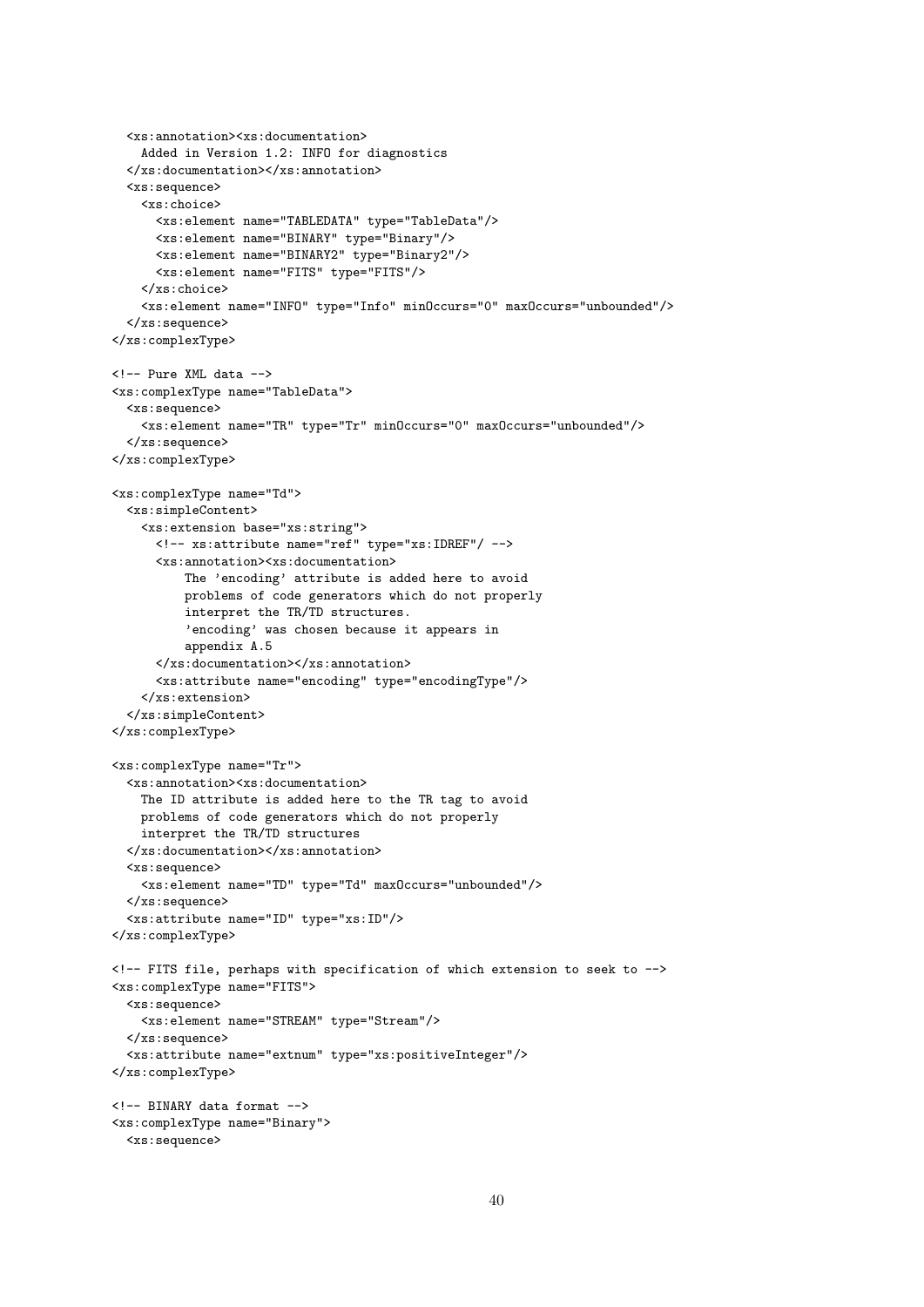```
<xs:element name="STREAM" type="Stream"/>
  </xs:sequence>
</xs:complexType>
<!-- BINARY2 data format -->
<xs:complexType name="Binary2">
  <xs:sequence>
    <xs:element name="STREAM" type="Stream"/>
  </xs:sequence>
</xs:complexType>
<!-- STREAM can be local or remote, encoded or not -->
<xs:complexType name="Stream">
  <xs:simpleContent>
    <xs:extension base="xs:string">
      <xs:attribute name="type" default="locator">
        <xs:simpleType>
          <xs:restriction base="xs:NMTOKEN">
            <xs:enumeration value="locator"/>
            <xs:enumeration value="other"/>
          </xs:restriction>
        </xs:simpleType>
      </xs:attribute>
      <xs:attribute name="href" type="xs:anyURI"/>
      <xs:attribute name="actuate" default="onRequest">
        <xs:simpleType>
          <xs:restriction base="xs:NMTOKEN">
            <xs:enumeration value="onLoad"/>
            <xs:enumeration value="onRequest"/>
            <xs:enumeration value="other"/>
            <xs:enumeration value="none"/>
          </xs:restriction>
        </xs:simpleType>
      </xs:attribute>
      <xs:attribute name="encoding" type="encodingType" default="none"/>
      <xs:attribute name="expires" type="xs:dateTime"/>
      <xs:attribute name="rights" type="xs:token"/>
    </xs:extension>
  </xs:simpleContent>
</xs:complexType>
<!-- A TABLE is a sequence of FIELD/PARAMs and LINKS and DESCRIPTION,
    possibly followed by a DATA section
-->
<xs:complexType name="Table">
 <xs:annotation><xs:documentation>
    Added in Version 1.2: INFO for diagnostics
  </xs:documentation></xs:annotation>
  <xs:sequence>
    <xs:element name="DESCRIPTION" type="anyTEXT" minOccurs="0"/>
<!-- GL: why a choice iso for example -->
1 - -<xs:element name="PARAM" type="Param" minOccurs="0" maxOccurs="unbounded"/>
      <xs:element name="FIELD" type="Field" minOccurs="0" maxOccurs="unbounded"/>
      <xs:element name="GROUP" type="Group" minOccurs="0" maxOccurs="unbounded"/>
-->
21 - -This could also enforce groups to be defined after the fields and params
 to which they must have a reference, which is somewhat more logical
--
```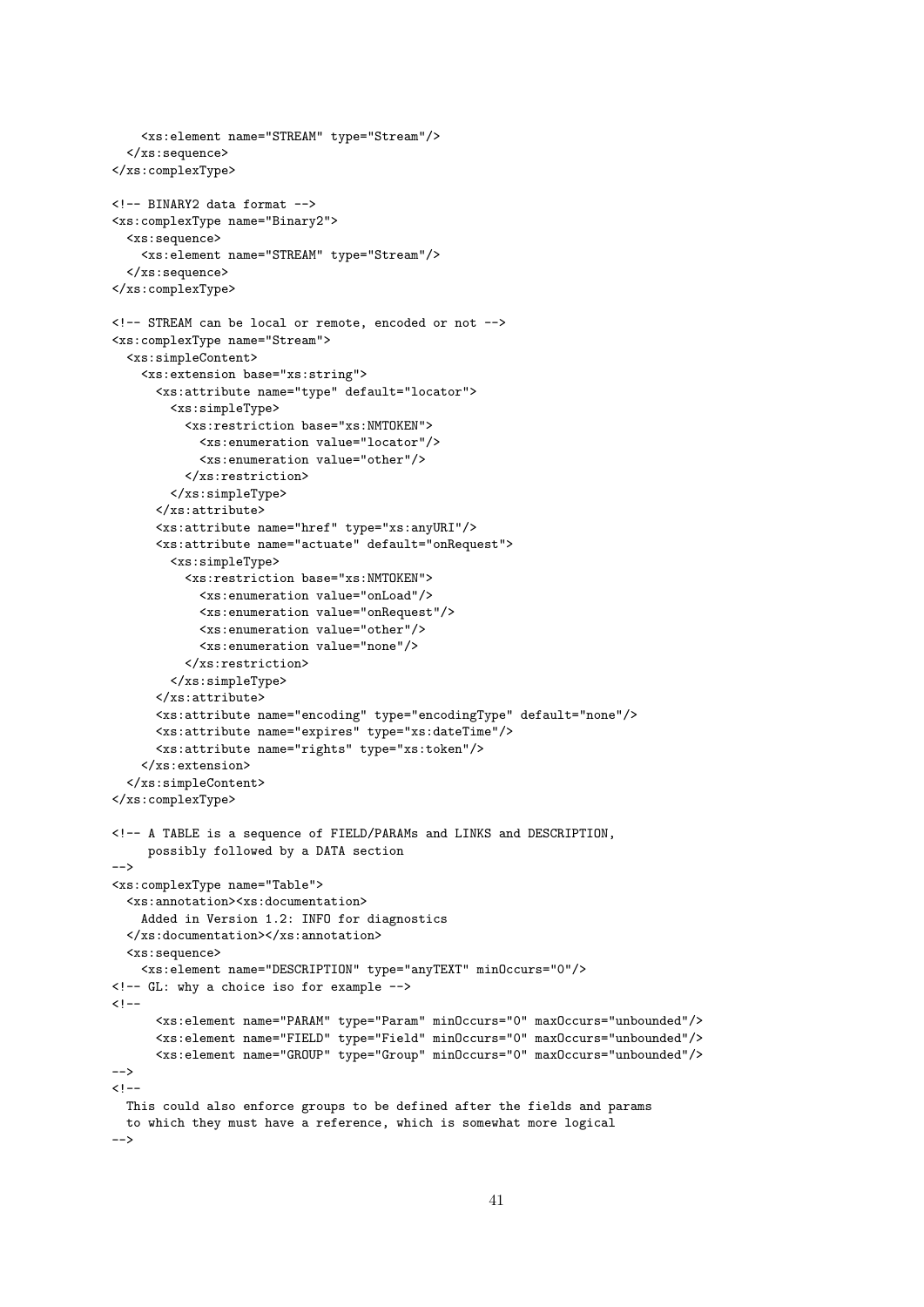```
<!-- Added Version 1.2: -->
    <xs:element name="INFO" type="Info" minOccurs="0" maxOccurs="unbounded"/>
    <!-- An empty table without any FIELD/PARAM should not be acceptable -->
    <xs:choice minOccurs="1" maxOccurs="unbounded">
      <xs:element name="FIELD" type="Field"/>
     <xs:element name="PARAM" type="Param"/>
      <xs:element name="GROUP" type="Group"/>
    </xs:choice>
    <xs:element name="LINK" type="Link" minOccurs="0" maxOccurs="unbounded"/>
    <!-- This would allow several DATA parts in a table (future extension?)
    <xs:sequence minOccurs="0" maxOccurs="unbounded">
     <xs:element name="DATA" type="Data"/>
      <xs:element name="INFO" type="Info" minOccurs="0" maxOccurs="unbounded"/>
    </xs:sequence>
    \rightarrow<xs:element name="DATA" type="Data" minOccurs="0"/>
    <xs:element name="INFO" type="Info" minOccurs="0" maxOccurs="unbounded"/>
  </xs:sequence>
  <xs:attribute name="ID" type="xs:ID"/>
  <xs:attribute name="name" type="xs:token"/>
  <xs:attribute name="ref" type="xs:IDREF"/>
  <xs:attribute name="ucd" type="ucdType"/>
 <xs:attribute name="utype" type="xs:string"/>
  <xs:attribute name="nrows" type="xs:nonNegativeInteger"/>
</xs:complexType>
<!-- RESOURCES can contain DESCRIPTION, (INFO|PARAM|COSYS), LINK, TABLEs -->
<xs:complexType name="Resource">
  <xs:annotation><xs:documentation>
     Added in Version 1.2: INFO for diagnostics in several places
  </xs:documentation></xs:annotation>
  <xs:sequence>
    <xs:element name="DESCRIPTION" type="anyTEXT" minOccurs="0"/>
    <xs:element name="INFO" type="Info" minOccurs="0" maxOccurs="unbounded"/>
    <xs:choice minOccurs="0" maxOccurs="unbounded">
      <xs:element name="COOSYS" type="CoordinateSystem"/><!-- Deprecated in V1.2 -->
      <xs:element name="GROUP" type="Group" />
      <xs:element name="PARAM" type="Param" />
    </xs:choice>
    <xs:sequence minOccurs="0" maxOccurs="unbounded">
     <xs:element name="LINK" type="Link" minOccurs="0" maxOccurs="unbounded"/>
      <xs:choice>
        <xs:element name="TABLE" type="Table" />
        <xs:element name="RESOURCE" type="Resource" />
     </xs:choice>
      <xs:element name="INFO" type="Info" minOccurs="0" maxOccurs="unbounded"/>
    </xs:sequence>
    <!-- Suggested Doug Tody, to include new RESOURCE types -->
    <xs:any namespace="##other" processContents="lax" minOccurs="0" maxOccurs="unbounded"/>
  </xs:sequence>
  <xs:attribute name="name" type="xs:token"/>
  <xs:attribute name="ID" type="xs:ID"/>
  <xs:attribute name="utype" type="xs:string"/>
  <xs:attribute name="type" default="results">
    <xs:simpleType>
      <xs:restriction base="xs:NMTOKEN">
        <xs:enumeration value="results"/>
        <xs:enumeration value="meta"/>
      </xs:restriction>
    </xs:simpleType>
```